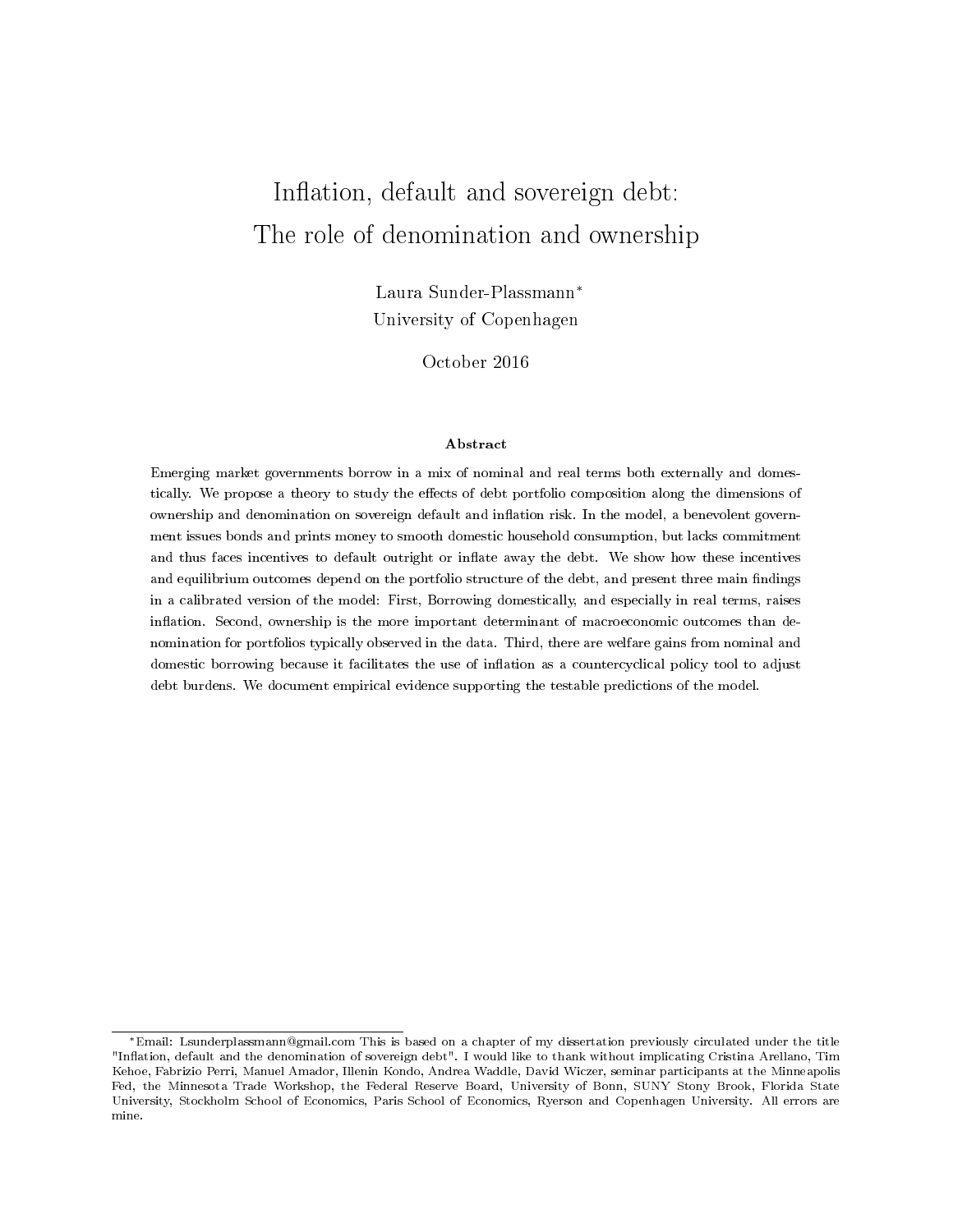## <span id="page-1-1"></span>1 Introduction

Sovereign debt crises in emerging market economies are often blamed on governments borrowing from abroad in real terms. With the debt burden fixed and foreigners holding the bonds, governments find it easy to default to reduce financing pressures in downturns. Having nominal debt at their disposal on the other hand is thought to be preferable in principle, but unaffordable in practice due to high inflation premia. The goal of this paper is to evaluate this reasoning. The question of what kind of debt structure is well-suited for crisis prevention is an important - and open - one for both national and supranational policymakers,<sup>[1](#page-1-0)</sup> and we contribute to the answer by sharpening our understanding of the role that debt ownership and denomination plays in determining macroeconomic outcomes including default and inflation risk.

The framework of our analysis is a dynamic general equilibrium theory of optimal monetary and fiscal policy with incomplete markets. The government borrows in a mix of nominal, real, external and domestic debt. Taking the fixed portfolio structure as given, it issues short term debt prints money and raises taxes in order to smooth resident consumption against persistent productivity shocks. We assume that the government lacks commitment to its policies which creates incentives to borrow, inflate and default outright on outstanding debt.

Inflation and outright default are substitutes as both enable the government to relax its budget constraint: Printing money generates seigniorage revenue and - to the extent that bonds are nominal - reduces the real value of the debt burden; outright default directly reduces the outstanding debt. But both are costly which limits the extent to which the government optimally uses them: Domestic residents hold money because of a cash-in-advance constraint on consumption so increases in the price level lower their real purchasing power; outright default results in temporary productivity drops and bond market exclusion for the government.

Equilibrium inflation and default rates are determined as a result of the interaction with optimal debt accumulation. On the one hand, inflation and default incentives are stronger when debt is high or productivity is low because lower real debt burdens require the government to raise less revenue via distortionary labor taxes on households. On the other hand, high inflation and default risk reduce debt accumulation, since the government takes into account that its borrowing costs rise with inflation and default risk. Bond portfolio characteristics that imply stronger incentives to inflate, for example, can thus in equilibrium lead to higher or lower inflation, depending on how much the government optimally borrows.

We calibrate the model to Mexico, using government debt data to match the observed debt portfolio composition, and show that simulated data from the numerical solution of the model successfully reproduce key features of the Mexican economy, both targeted (including average inflation and default rates) and untargeted (including average levels of seigniorage and tax rates, as well as countercyclical inflation and net exports). The calibrated model is then used to analyze the effects of shifts in portfolio composition. We present three main results.

First, borrowing domestically, and in real terms, drives up average inflation and default rates, and implies higher debt to GDP ratios in the long run. When debt is owed to domestic households, the government faces weaker incentives to default and inflate since expropriation of residents entails negative wealth effects. This in turn makes borrowing cheaper for the government, and encourages debt accumulation - which in equilibrium is strong enough for average inflation and default rates to increase in the domestic debt share. Inflation also increases the higher the real share of domestic debt. Despite the fact that, when debt is real, inflation is less useful as a tool to reduce the debt burden, the absence of inflation premia in bond prices

<span id="page-1-0"></span><sup>&</sup>lt;sup>1</sup>See for example [Borensztein et al.](#page-33-0)  $(2005)$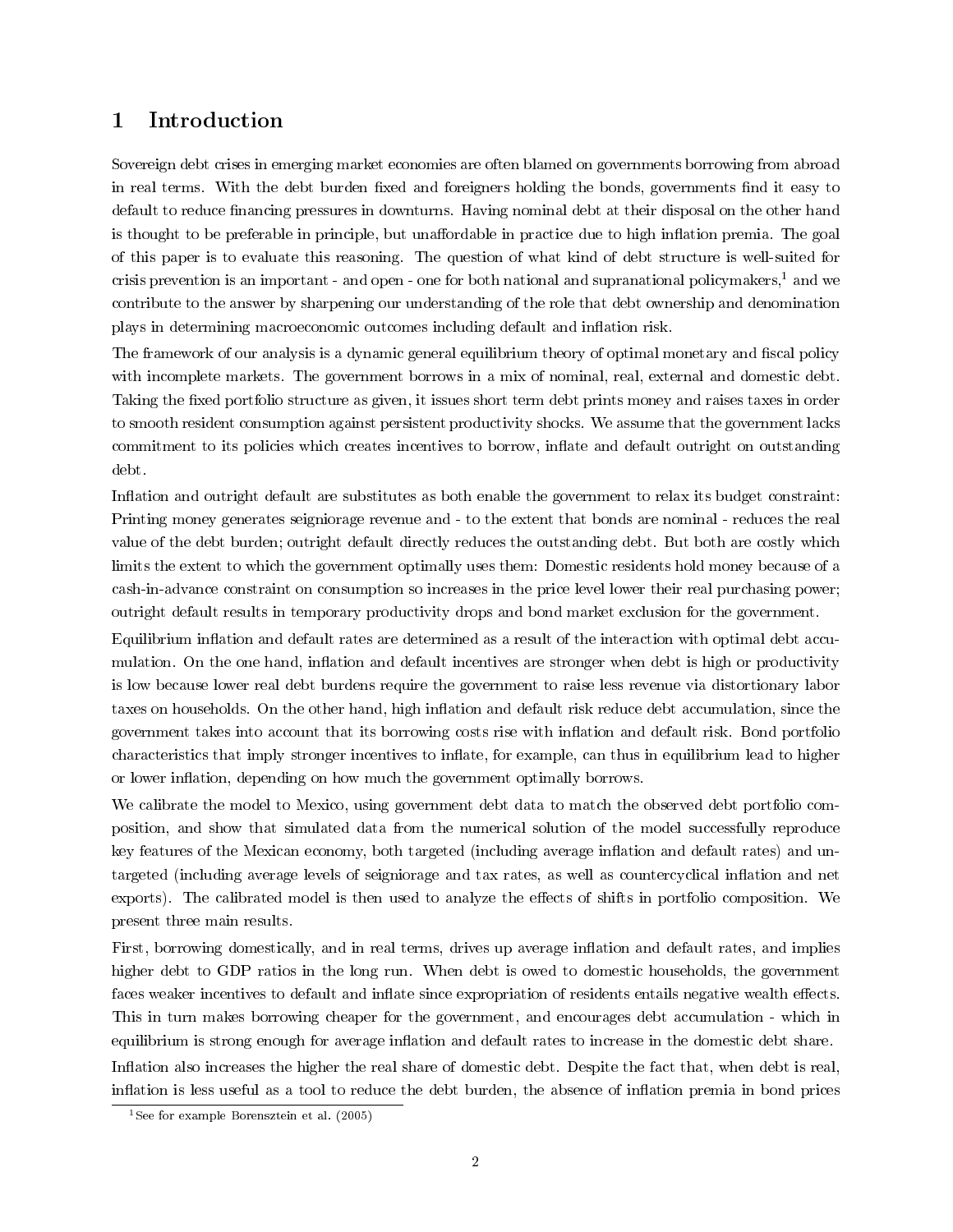<span id="page-2-0"></span>means that the government faces stronger incentives to borrow. In equilibrium this leads to high inflation in the model even without substantially higher debt levels, as the tax base for inflation is lower with real debt, and so the government needs to inflate more to generate the same amount of revenue. Higher shares of real debt held by external investors, on the other hand, lower equilibrium inflation. The interaction of reduced inflation premia with own residents' consumption risk is thus crucial to encourage sufficient debt accumulation to drive up inflation.

The second result we present is that, when comparing portfolios within the range typically observed in the data, ownership is the more important determinant of equilibrium debt and inflation than denomination. For default rates, denomination is equally important. Ownership has a large, and positive, effect on inflation, default rates and debt to GDP ratios, while conditional on ownership, the effects of denomination are much smaller. Specifically, the denomination of external debt has relatively minor effects on equilibrium outcomes, and even though high real shares of domestic debt do increase inflation and debt substantially above a certain threshold, economies typically stay well below that. We compare model predictions for four types of average portfolios observed in the data - largely external/nominal, external/real, domestic/nominal or domestic/real portfolios - and show that the two domestic debt economies are more similar to one another than the two nominal debt economies.

Both of these findings are testable predictions of the model, and we show that both are borne out in the data: In a panel of 24 emerging market countries for which government debt portfolio breakdowns are available, we show that inflation and debt to GDP ratios are positively associated with the share of real domestic debt, but not the share of real external debt, as implied by the model. We further show that inflation and debt to GDP ratios are positively related to internal debt shares, but not the overall nominal debt share.

The third, normative result that we highlight is that portfolios that facilitate the use of inflation are welfare improving. We compare economies across the entire spectrum of possible portfolio configurations, and show that the ones with high domestic debt shares and low external real shares dominate in terms of ex-ante consumption-equivalent welfare gains. In those models, the government faces relatively low incentives to inflate or default ex-ante, and so in equilibrium can afford to use inflation as a countercyclical policy tool to adjust the debt burden in downturns. External, real debt portfolios are detrimental for welfare.

The rest of this paper proceeds as follows. We discuss the context and literature, present an empirical overview of government debt portfolios, introduce the model with a discussion of the forces and mechanisms, followed by the calibration, and numerical results on the role of the portfolio composition in driving positive and normative model outcomes.

## 2 Literature

#### 2.1 Theoretical literature

This paper draws on two main strands of literature. First, it builds on the quantitative sovereign default literature following [Arellano](#page-33-1) [\(2008\)](#page-33-1) and [Aguiar and Gopinath](#page-33-2) [\(2006\)](#page-33-2) who study sovereign default and borrowing in small open endowment economies with incomplete markets and lack of commitment. Second, it draws on the literature of time-consistent public policy following [Klein et al.](#page-35-0) [\(2008\)](#page-35-0), [Klein and Rios-Rull](#page-35-1) [\(2003\)](#page-35-1) and [Paul et al.](#page-35-2) [\(2005\)](#page-35-2), which focuses likewise on commitment problems, but largely in closed economies and pertaining to fiscal policies other than default.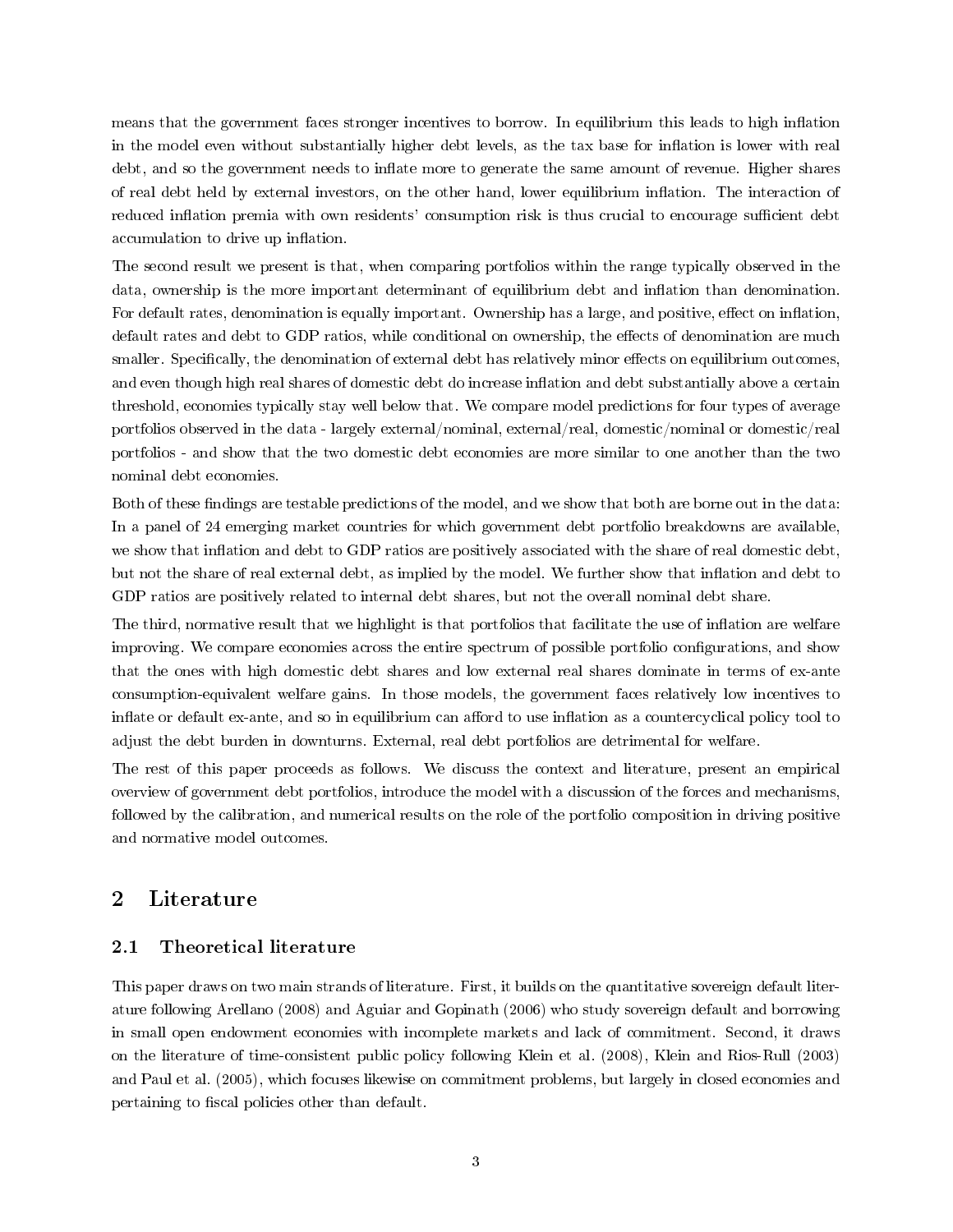<span id="page-3-0"></span>Within the latter set of studies, this paper is most closely related to [Martin](#page-35-3) [\(2009\)](#page-35-3) and [Diaz-Gimenez et al.](#page-34-0) [\(2008\)](#page-34-0). [Martin](#page-35-3) [\(2009\)](#page-35-3) studies debt accumulation and monetary policy when the government cannot commit to inflation and borrowing. He does not consider outright default and his economy is a closed one so all debt is held domestically. He highlights the role that lack of commitment plays in driving debt accumulation and equilibrium inflation - a mechanism that is also at work in this paper. [Diaz-Gimenez et al.](#page-34-0)  $(2008)$ analyze monetary and fiscal policy with lack of commitment in a setting as in [Nicolini](#page-35-4) [\(1998\)](#page-35-4), focusing on the role of debt denomination. Their framework like [Martin](#page-35-3) [\(2009\)](#page-35-3)'s is a closed economy with no option to default. They characterize analytically equilibria for economies with either nominal or real debt, and show that the denomination implies different paths for debt accumulation. A key message of their paper is to show that welfare in nominal debt economies can be higher or lower than in real debt economies, depending on parameters and initial conditions. We build on their results and find conditions under which nominal debt is welfare improving quantitatively in a more general framework that considers the interaction of denomination with ownership and outright default.

Within the sovereign default literature, attention has been focused on external, real debt and default as the relevant policy instruments available to the government. There are a few recent contributions studying aspects of nominal or local currency sovereign borrowing: [Na et al.](#page-35-5) [\(2014\)](#page-35-5) study optimal default and exchange rate policy in an open economy sovereign default model with downward nominal wage rigidities. They find that defaults are accompanied by large devaluations, and that equilibrium external debt levels are lower in fixed-exchange rate economies, mirroring results in this paper. We contributes to their analysis by relaxing the assumption that public debt is external and studying the interaction of default and inflation with domestic debt. [Du et al.](#page-34-1) [\(2016\)](#page-34-1) and [Engel and Park](#page-34-2) [\(2016\)](#page-34-2) model the choice between nominal and real debt, the former without endogenous default, the latter without the distinction between domestic and foreign creditors. [Du](#page-34-1) [et al.](#page-34-1) [\(2016\)](#page-34-1)'s theoretical result that countercyclical inflation emerges with nominal debt only if investors are risk averse is consistent wit the results in this paper. [Du and Schreger](#page-34-3) [\(2015\)](#page-34-3) propose a model that explains outright default on nominal debt as a result of the corporate sector being exposed to exchange rate risk, which makes economy-wide inflation relatively more costly for the benevolent government than outright default on external creditors. [Roettger](#page-35-6) [\(2014\)](#page-35-6) studies the interaction of fiscal and monetary policy in a closed economy model with no external or real debt. He focuses on the role of default and shows that the option to default deteriorates welfare, reduces debt and lowers equilibrium inflation. [Arellano et al.](#page-33-3) [\(2015\)](#page-33-3) study sovereign crisis risk and default incentives in a monetary union with both domestic and external debt, but focus on selective default between the two types of debt in a stylized two period setting. [Gumus](#page-34-4) [\(2013\)](#page-34-4) shows in a two-sector sovereign default model with real (tradable) and nominal (non-tradable) bonds that if shocks are such that inflation (real depreciation) is countercyclical, then on average real debt leads to lower default rates. [Cuadra et al.](#page-34-5) [\(2010\)](#page-34-5) introduce endogenous fiscal policy into a sovereign default model and show that it can generate public expenditures and tax rates that are optimally procyclical, as is often observed in emerging market countries.

None of these papers differentiate between debt ownership and denomination, and to the best of our knowledge this is the first paper to highlight their role and interaction in shaping equilibrium default, debt and inflation outcomes.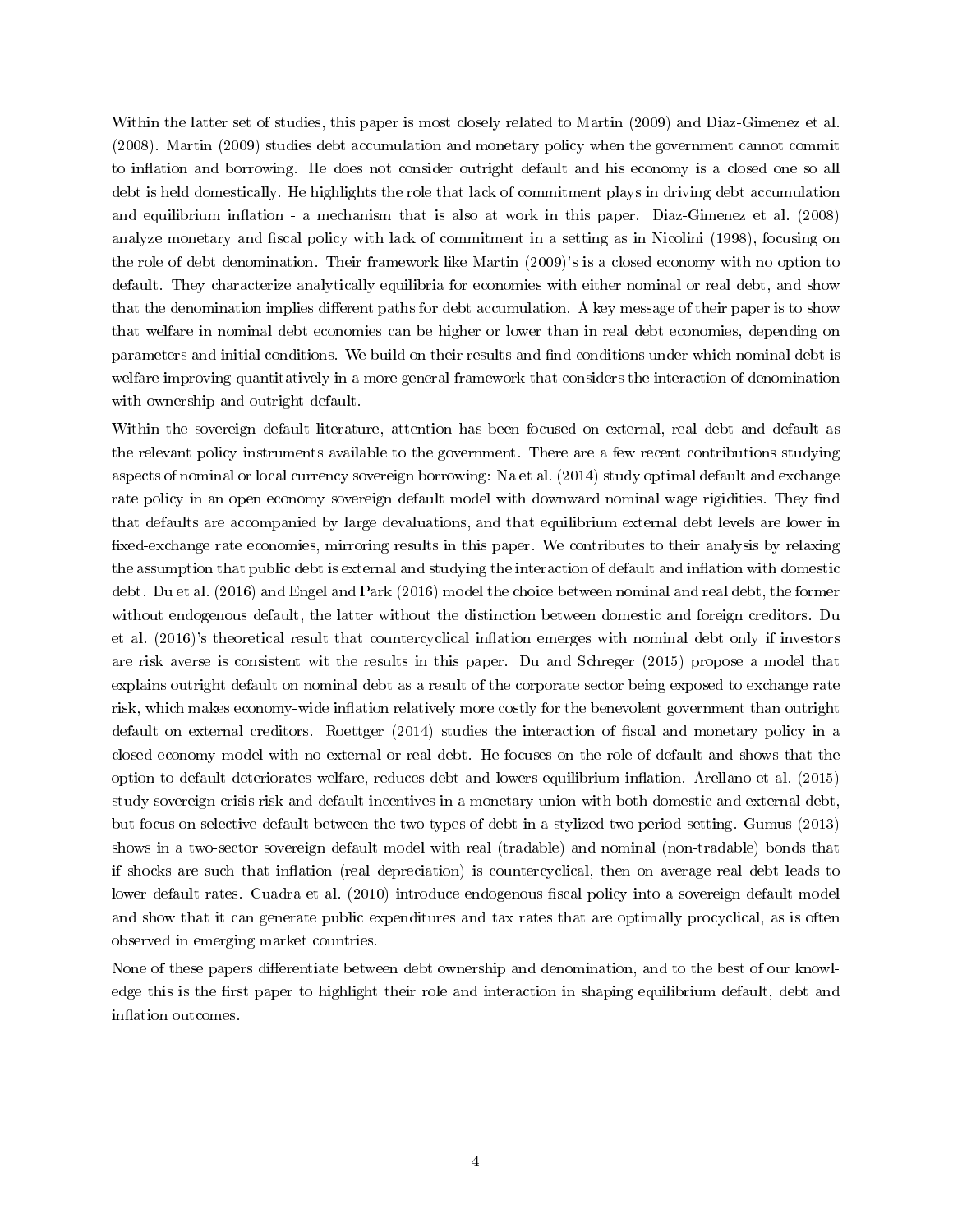#### <span id="page-4-1"></span>2.1.1 Other related contributions

There are a number of other papers focusing on the interaction between monetary and fiscal policy that are related to the present paper but take quite different approaches. [Alfaro and Kanczuk](#page-33-4) [\(2010\)](#page-33-4) highlight one trade-off involved in issuing nominal debt - tax smoothing versus distorting inflation costs - and find that the optimal share of nominal debt is zero in a closed economy money-in-the-utility function model that keeps the level of debt fixed exogenously. They focus on monetary policy and labor taxes as the only policy instruments, and do not explore the interplay of borrowing, outright default, openness and inflation, that is studied in this paper. They also show that conditional on carrying some nominal debt, it is optimal to have large amounts of it in order to reduce the distortionary inflation needed to smooth taxes - a result that hinges on the exogeneity of the debt, and that this paper shows is reversed once borrowing is endogenized.

[Niemann et al.](#page-35-7) [\(2013\)](#page-35-7) analyze inflation dynamics in a New Keynesian model with nominal debt and find, similar to this paper, that inflation is correlated with debt if the government pursues policy under discretion due to incentives to monetize nominal liabilities. [Arellano and Heathcote](#page-33-5) [\(2010\)](#page-33-5) study how a country's exchange rate regime affects a country's ability to borrow externally, comparing full dollarization with free floats in a model of limited enforcement and endogenous borrowing limits. They find that dollarization increases incentives to maintain debt market access and thus debt in equilibrium. [Durdu](#page-34-6) [\(2009\)](#page-34-6) analyzes the effects of GDP-indexed debt on consumption volatility in a small open economy with endogenous sudden stops. Indexation introduces state contingency in debt payments akin to inflation and nominal debt in this paper. In her setting, an intermediate degree of indexation minimizes consumption volatility: On the one hand it provides a hedge, but on the other it introduces interest rate volatility. Indexation in her framework is fully exogenous while we consider endogenous, optimal inflation.

Nominal debt and self-fullling sovereign debt crises are the topic of a number of recent papers, including [Aguiar et al.](#page-33-6) [\(2013\)](#page-33-6), [Da-Rocha et al.](#page-34-7) [\(2013\)](#page-34-7), [Araujo et al.](#page-33-7) [\(2013\)](#page-33-7) and [Corsetti and Dedola](#page-34-8) [\(2016\)](#page-34-8) among others. These contributions focus on expectations-driven debt crises as in [Calvo](#page-33-8) [\(1988\)](#page-33-8) and [Cole and Kehoe](#page-34-9) [\(2000\)](#page-34-9) whereas we consider default driven by weak fundamentals, and study economies without any role for domestic monetary policy - a currency union or dollarized economy. They highlight the idea that there is a trade off involved in choosing to inflate - the benefits of flexibility versus the costs of distortion - which are also present in this paper.[2](#page-4-0)

#### 2.2 Empirical literature

On the empirical side, there are a number of papers that study and document the composition of sovereign debt portfolios that this paper is related to: The "original sin" literature beginning with [Eichengreen and](#page-34-10) [Hausmann](#page-34-10) [\(1999\)](#page-34-10) pointed out the relative lack of external borrowing in local currency. [Reinhart and Rogo](#page-35-8) [\(2011\)](#page-35-8) emphasize the prevalence of domestic relative to external public debt as well as explicit default on domestic debt. [Lane and Shambaugh](#page-35-9) [\(2010\)](#page-35-9) study the currency composition of external liabilities. A series of recent papers document increasing foreign participation in local domestic currency sovereign bond markets which this paper studies, including [Burger and Warnock](#page-33-9) [\(2007\)](#page-33-9), [Arslanalp and Tsuda](#page-33-10) [\(2014\)](#page-33-10), [Du](#page-34-3) [and Schreger](#page-34-3) [\(2015\)](#page-34-3) and [Claessens et al.](#page-34-11) [\(2007\)](#page-34-11).

<span id="page-4-0"></span><sup>&</sup>lt;sup>2</sup>Several studies have explored the costs and benefits of indexed debt instruments in the context of public finance, see for instance [Fischer](#page-34-12) [\(1975\)](#page-34-12), [Bohn](#page-33-11) [\(1990\)](#page-33-11), [Missale](#page-35-10) [\(1997\)](#page-35-10) and [Barro](#page-33-12) [\(1997\)](#page-33-12), among others.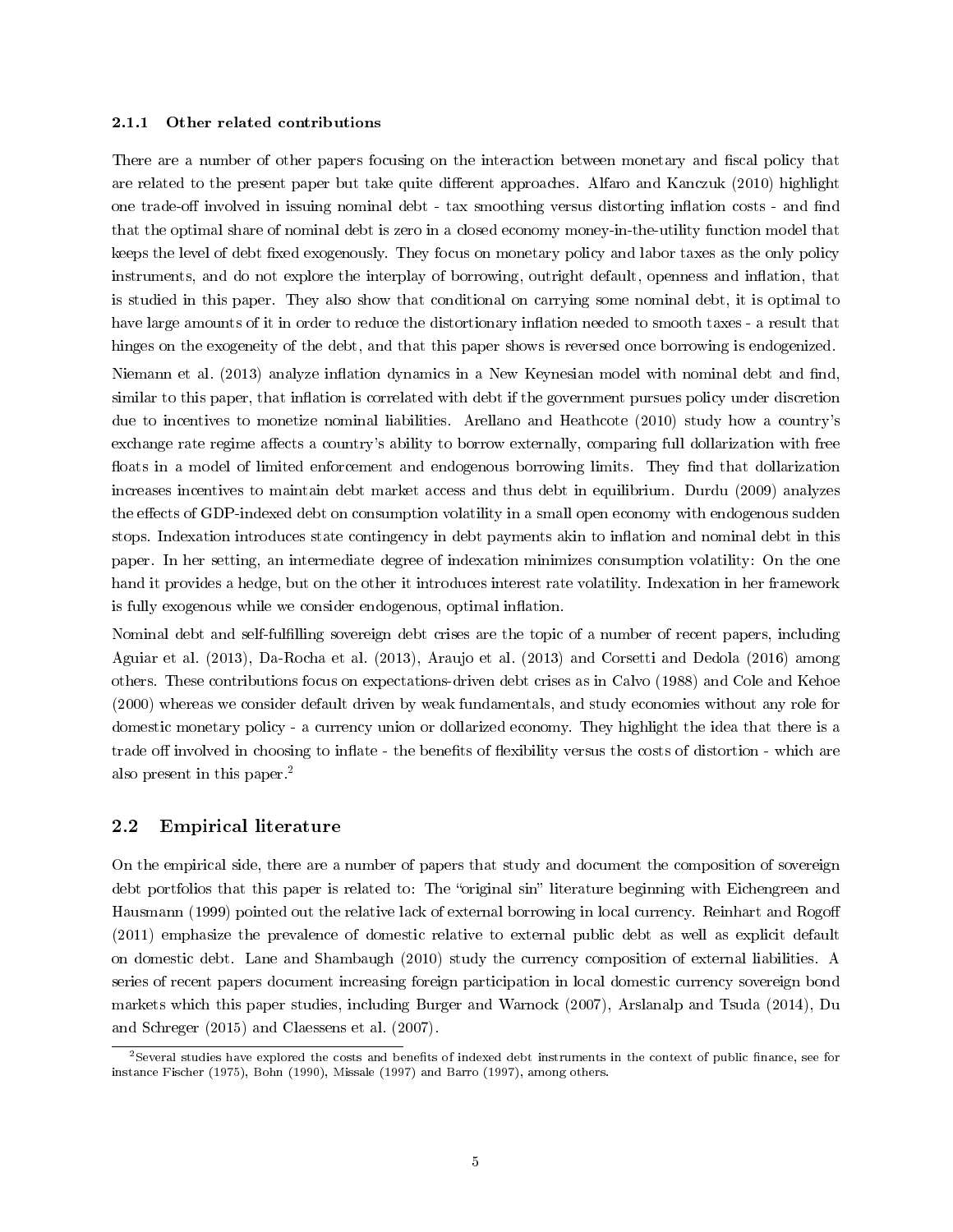|  | Table 1: Sovereign debt structure |  |
|--|-----------------------------------|--|
|  |                                   |  |

|          | Nominal                | Real               |
|----------|------------------------|--------------------|
| Internal | $\delta(1-\alpha)$     | $\alpha$           |
| External | $(1-\delta)(1-\kappa)$ | $(1-\delta)\kappa$ |

## <span id="page-5-2"></span><span id="page-5-0"></span>3 Empirical motivation

The key observation motivating this paper is that emerging market governments hold mixed debt portfolios both in terms of the residence of the investor base and the denomination of the debt. In this section we summarize these empirical patterns of government debt portfolio composition that will be incorporated in the theoretical model to study their implications.

The two features of a government's debt portfolio that are the focus of this paper are ownership and denomination. Ownership is defined as whether the immediate holder of the bond is resident in the borrowing country or abroad. It is unrelated to the market of issuance as investors can purchase bonds listed on foreign exchanges. For denomination we distinguish between bonds that promise payments in nominal terms in the borrowers own currency versus those that do not, which includes both foreign currency denominated bonds and local currency indexed bonds. The aspect of denomination that we are interested in is the degree to which the government has control over the real value of the promised payment stream via inflation. For the remainder of the paper, we will use local currency and nominal interchangeably, and similarly for foreign currency, indexed, and real. Historically, the overlap between the sets of bonds that are held abroad and those that are real has been high, but this relationship is weakening as international investors increasingly purchase nominal government bonds. Table [\(1\)](#page-5-0) contains a stylized matrix representation of the four types of debt that the paper focuses on.

The focus of the analysis implies that we abstract from other dimensions of sovereign debt portfolios, including investor exposure to exchange rate risk and the role that the jurisdiction of the market of issuance plays. In the data, we cannot distinguish between bonds that can be inflated and those that can be only devalued. The countries of interest to this analysis - relatively advanced emerging market countries - maintain floating exchange rates so it seems more appropriate to focus on inflation as the choice of the government in adjusting payment streams. See [Na et al.](#page-35-5) [\(2014\)](#page-35-5) for a study of default and devaluation. The jurisdiction under which a bond is issued determines the legal terms of a bond that determine how hard it is to restructure, and thus affects primarily the restructuring process rather than normal borrowing, and is studied for example in [Zettelmeyer et al.](#page-35-11) [\(2011\)](#page-35-11), [Pitchford and Wright](#page-35-12) [\(2012\)](#page-35-12) and [Schumacher et al.](#page-35-13) [\(2015\)](#page-35-13).

The empirical regularities documented here use the database compiled by [Arslanalp and Tsuda](#page-33-10) [\(2014\)](#page-33-10).[3](#page-5-1) The database contains quarterly general government debt stock series by denomination and ownership for 24 emerging market countries from 2004Q1 to 2015Q4. The countries are all large emerging market borrowers included in JP Morgan's emerging market bond index and its foreign currency bond index. The underlying data sources are wherever possible cross-country comparable data sources, in particular the IMF's quarterly external and public debt statistics databases (QEDS and QPDS), supplemented with national sources.

The database contains sufficient information to infer all debt shares from Table [\(1\)](#page-5-0) that we are interested in. It contains direct information on the share of debt that is owned externally,  $\delta$ . It also contains a measure of the share of nominal debt that is held abroad,  $\frac{(1-\delta)(1-\kappa)}{\delta(1-\alpha)+(1-\delta)(1-\kappa)}$ , and of the nominal share in total debt,

<span id="page-5-1"></span><sup>3</sup>Available at<http://www.imf.org/external/pubs/ft/wp/2014/Data/wp1439.zip>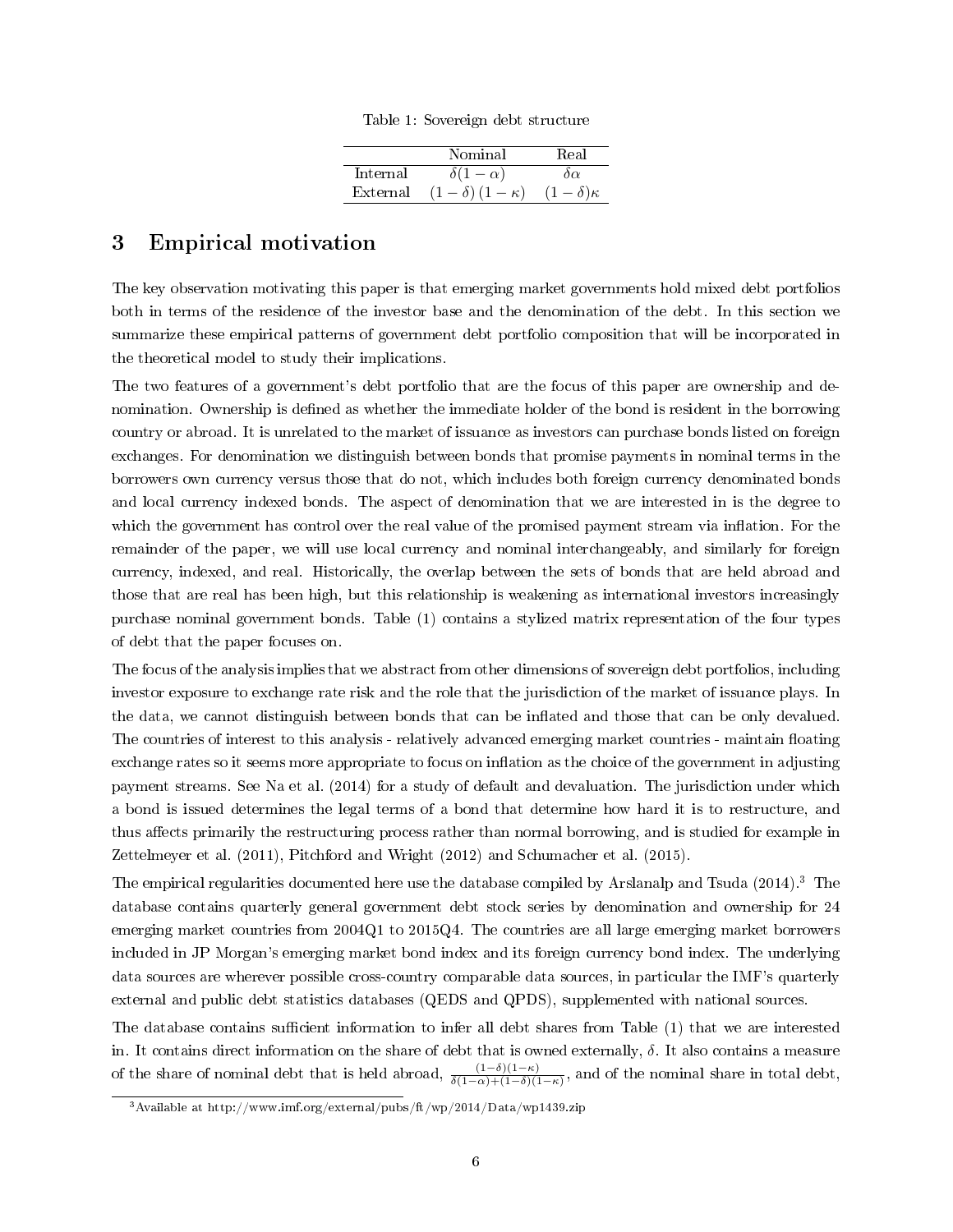$\delta(1-\alpha) + (1-\delta)(1-\kappa)$ . Using these three pieces of information, we can back out estimates of  $\delta, \alpha, \kappa$ , the portfolio shares we are interested in [4](#page-6-0)

Figures [\(1\)](#page-7-0) and [\(2\)](#page-8-0) plot the resulting time series shares for the share of internal debt  $\delta$ , the real share of internal debt  $\alpha$  and the real share of external debt  $\kappa$  for all countries, grouped by geographical region. They show that (i) domestic debt shares are large, (ii) that the majority of domestic debt is nominal, and (iii) that a relatively smaller but increasing share of external debt is nominal.

The top half of Figure  $(1)$  shows the first point: The share of domestic debt ranges from at least  $40\%$ (with very few exceptions) to 100%. The simple pooled average is 67%. Asian countries lead in terms of domestic debt shares, with both India and China never dropping below 95% domestic debt, and Malaysia, the Philippines and Thailand with domestic shares above 75% throughout the sample. Indonesia displays a relatively strong downwards trend over time, dropping from near 100% domestically held deb to around 40% between 2004 and end the end of 2015. Latin American countries in the Figure [\(1\)](#page-7-0) show high cross-country heterogeneity in domestic debt shares. Brazil's are relatively high throughout the sample above 80%, while Uruguay remains below 50%. Mexico, the country we will choose as the calibration target for the theoretical model later on, is close to the average with its share varying between 50 and 75% domestically held debt over time. For the Ukraine we can see how the crisis has affected its debt composition, with external investor shares dropping drastically in 2008/09 bringing the domestic share from 20% to over 60% in just two years. Egypt stands out as a country with a high share of domestic investors, while Russia has increased its share of domestic investors steadily over the sample to around 80% now. European countries have fairly low domestic debt shares, all remaining below 80%, especially Lithuania with the lowest average throughout the sample across countries of just 23% domestically held debt.

The share of externally held debt that is real,  $\kappa$ , tends to be large across the sample with a pooled mean of 61%, but falling over time. The bottom half of Figure [\(1\)](#page-7-0) shows this most dramatically for Latin American countries. The average real external debt share at the beginning of the sample was over 90%, while at the end of the sample it has dropped to around 60%. There are differences across countries, however. Argentina is one notable exception that has maintained a largely real external debt stock, perhaps unsurprisingly given its ongoing default renegotiations throughout the sample and questions regarding the reliability of its inflation statistics and general governance. Brazil on the other end of the extreme has seen the largest shift in its external debt composition, with its real share dropping below 20% at the end of the sample. In Asian countries, there are several countries that have either fully or nearly exclusively nominal external debt, namely China and India, as well as more recently Thailand and Malaysia. These countries overall then borrow largely from their own residents, and in nominal terms. Indonesia bucks the trend of increasingly nominal external debt shares as the only exception. Russia has shifted towards borrowing from abroad in nominal terms in the course of the sample, dropping from 100% real external debt to only 50%. South Africa issues much of its externally held debt in nominal terms, while the Ukraine remains almost exclusively real.

Finally, Figure [\(2\)](#page-8-0) shows that the majority of domestically held debt is nominal. Argentina and Brazil are notable exceptions with real domestic debt shares of around 55% and 30%, respectively, but the average is just 18%.

Since there is relatively less variation within countries over time in the portfolio breakdown than across countries, we summarize the portfolio composition by taking time-averages of the portfolio shares for each country and plotting the resulting distribution of countries by portfolio characteristics in the internal-real

<span id="page-6-0"></span><sup>4</sup>See Section [\(B\)](#page-37-0) in the appendix for details.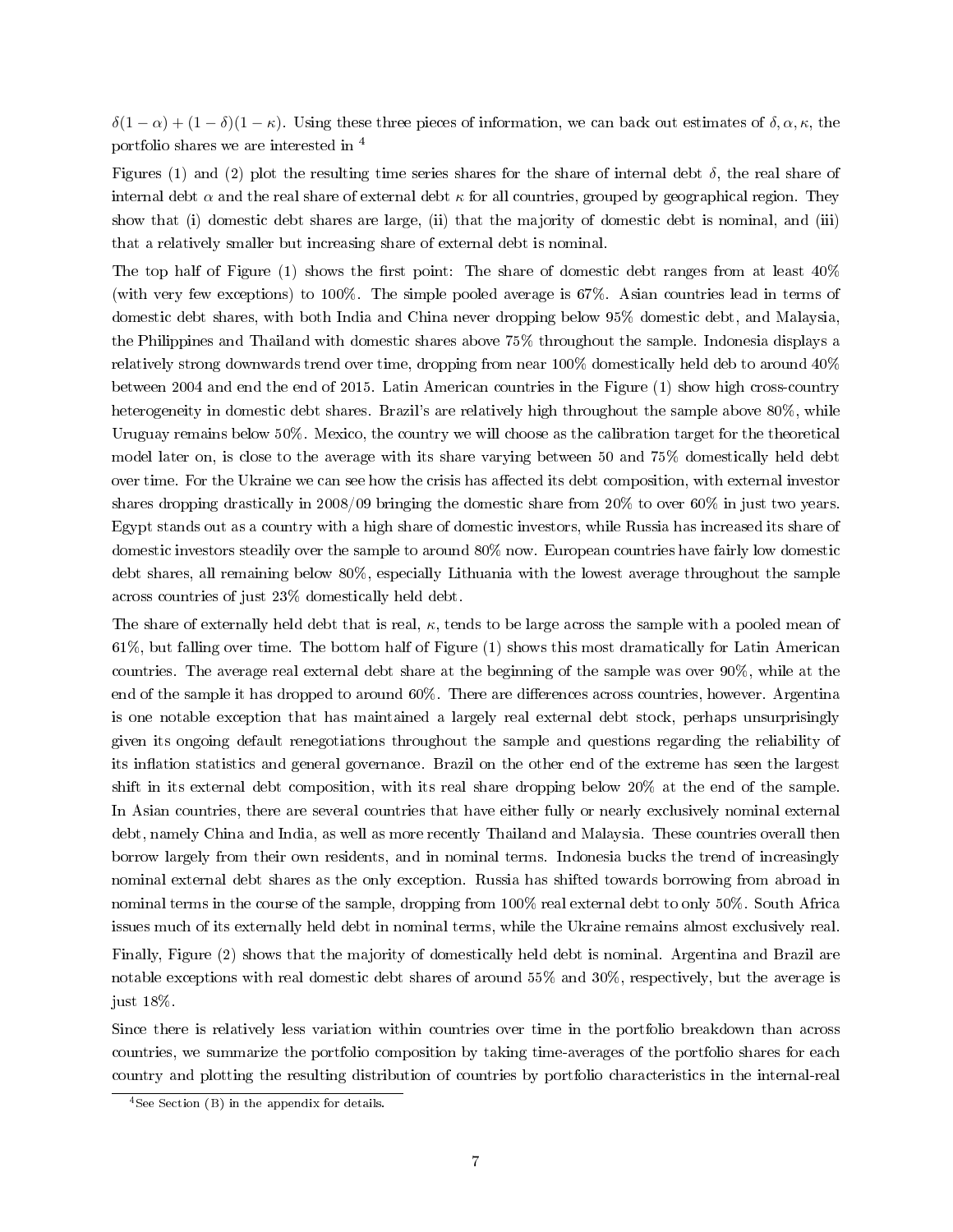## Figure 1: Debt portfolio structure

<span id="page-7-0"></span>













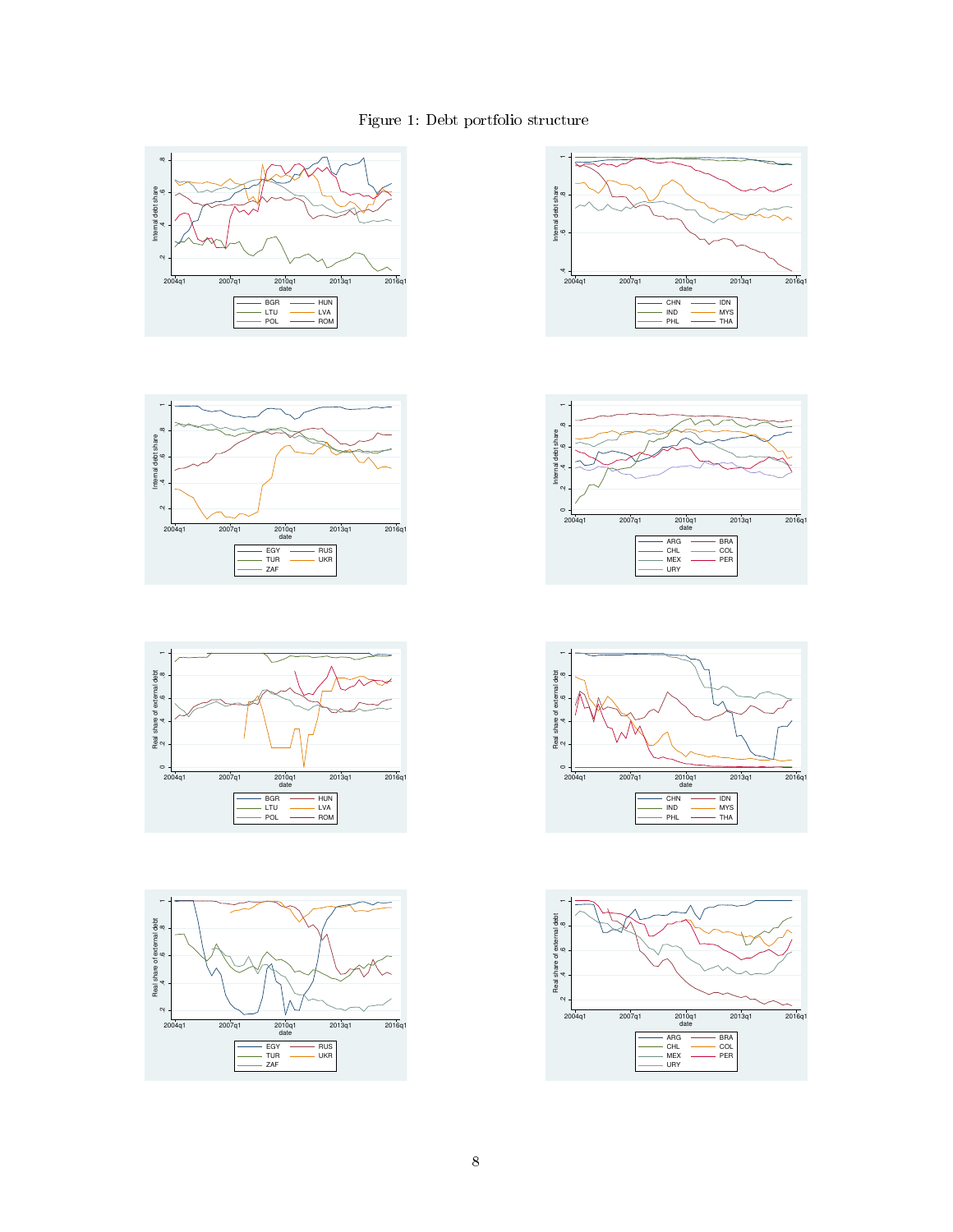

<span id="page-8-0"></span>

<span id="page-8-1"></span>Figure 3: Portfolio composition in the cross-section

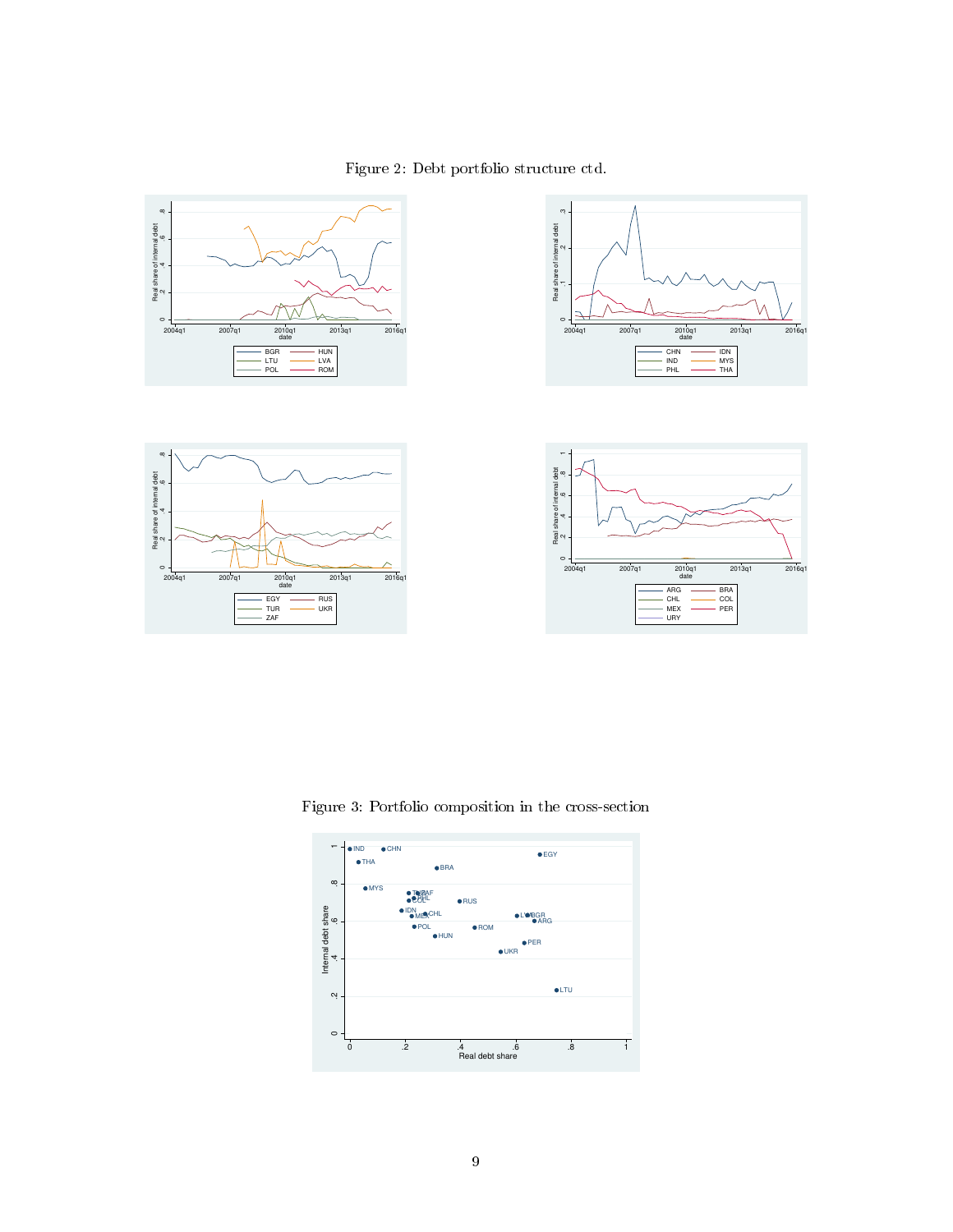share plane in Figure [\(3\)](#page-8-1). The real share is computed as the weighted average of domestic and external real debt. The Figure shows that in terms of the quadrants from Table [\(1\)](#page-5-0), there are relatively few countries in the top right or bottom left quadrants. The majority of sovereigns borrows largely from foreigners in real terms, or from their own citizens in nominal terms. Asia tends to occupy the top left domestic/nominal part of the graph, while Argentina is close to the bottom right external/ real corner.

Having documented that governments borrow in a mix of nominal and real debt from both foreigners and abroad, we next develop a model that incorporates these portfolios and allows us to characterize and quantify their effects.

## 4 Model

This section presents a model of sovereign borrowing, inflation and default with bonds that differ along two key dimensions: Denomination (nominal or real) and ownership (external or internal). It is a small open economy in discrete and infinite time with three types of agents: Households, the government and international investors. Households work and save in money and government bonds to smooth consumption over time. Part of household consumption must be purchased with money. Labor productivity is stochastic and the only source of uncertainty in the model. The benevolent government levies labor income taxes and issues non-contingent, partially indexed bonds to both domestic households and international investors to finance exogenous and fixed government spending. The government lacks commitment to its policies, so that it has an incentive to borrow to finance expenditures, and to reduce its real debt burden through costly explicit default or distortionary price inflation. We discuss each element of the model in turn before stating the optimal policy problem of the government and dening the equilibrium.

#### 4.1 Debt structure

We assume the following exogenous debt structure. The government issues one-period claims that can be bought by foreign or domestic bondholders. For every unit bond issuance, we assume that fraction  $\delta$  is bought by domestic residents and fraction  $1 - \delta$  is bought by international investors. We further assume that fraction  $\alpha$  of domestic holdings and fraction  $\kappa$  of external holdings are indexed to the domestic price level, while the remaining fractions are nominal.<sup>[5](#page-9-0)</sup> The law of one price holds in this economy, the nominal exchange rate is unity and there is no distinction between indexed and foreign currency bonds.

For concreteness, assume that the government issues  $b$  bonds today. If the entire issuance is bought by international investors ( $\delta = 0$ ) and is indexed to the price level ( $\kappa = 1$ ), then b represents a promise to repay b units of consumption tomorrow to the foreign investors, just like in a standard sovereign default model with external debt only. If the bonds are nominal  $(\kappa = 0)$ , issuing b represents a claim to b pesos tomorrow. This claim is worth  $b/P_t$  units of consumption today, but only  $b/P_{t+1}$  when repaid tomorrow, where  $P_t$  and  $P_{t+1}$  are the domestic price levels in the two periods. When inflation  $\pi_{t+1} = P_{t+1}/P_t - 1$  is positive, the real value of this nominal debt will be eroded. In general, b is a promise to pay  $(\kappa + \alpha)b$  units of consumption pus  $((1 - \kappa) + (1 - \alpha))b$  pesos, split between foreigners and locals according to  $\delta$ .

<span id="page-9-0"></span><sup>&</sup>lt;sup>5</sup>Instead of each creditor group purchasing a mix of real and nominal debt, we can also imagine separate groups of investors who only invest in one type, with shares  $\kappa$  and  $1 - \kappa$  of the total mass of external investors respectively, and similarly for domestic investors, each with no pricing power within their group.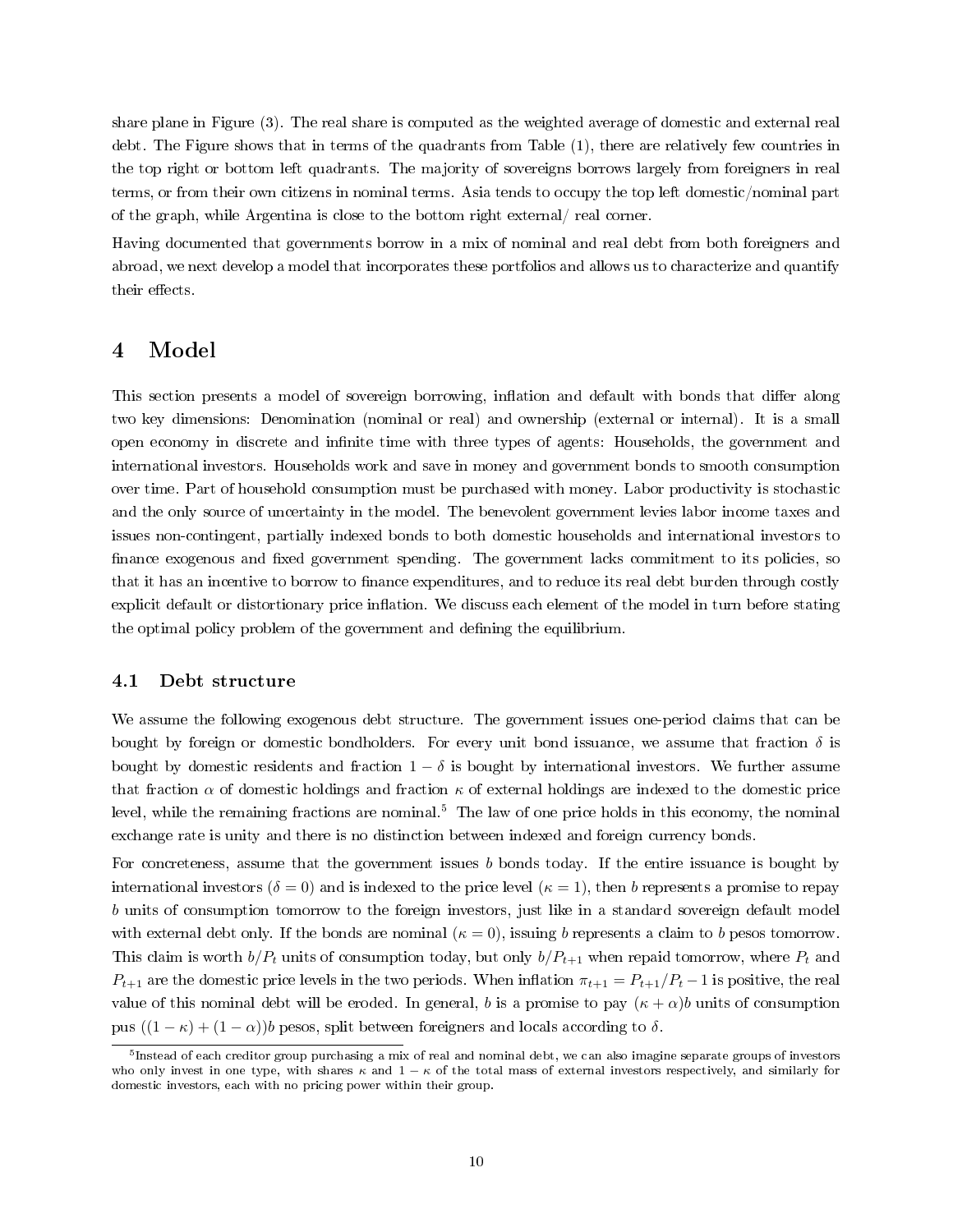<span id="page-10-3"></span>The government takes this structure as given, and we only need to consider optimal total debt issuance b when solving its optimal policy problem. It is reasonable to assume a fixed portfolio structure like this since in the data the cross-section heterogeneity of sovereign debt portfolios is much larger than the within country variation over time (see the data section). It has the advantage of allowing us to study the implications for sovereign crises of departing from the standard assumption of real and external only. We can readily use this framework to study the effects on macroeconomic outcomes of shifts in the composition of sovereign debt portfolios for policy analyses, as we will further below.[6](#page-10-0)

#### 4.2 Household problem

The representative agent maximizes the discounted expected lifetime utility from cash good consumption, credit good consumption and labor:

<span id="page-10-1"></span>
$$
U = E_0 \sum_{t=0}^{\infty} \beta^t u(c_{1t}, c_{2t}, n_t)
$$
 (1)

where  $\beta$  is the subjective discount factor and

$$
u(c_1, c_2, n) = \gamma \frac{c_1^{1-\sigma}}{1-\sigma} + \log c_2 - \phi \frac{n^{1+\frac{1}{\nu}}}{1+\frac{1}{\nu}}
$$

Preferences are separable and logarithmic in credit good consumption, and thus consistent with balanced growth [\(King et al., 1988\)](#page-34-13). The Frisch elasticity of labor supply is assumed to be constant and equal to  $\nu$ . The curvature  $\sigma$  and weight on cash good consumption  $\gamma$  will determine the extent to which money and inflation are important in the economy.

The within-period timing of events follows [Svensson](#page-35-14) [\(1985\)](#page-35-14). Households enter period t with nominal money balances  $\bar{m}_t$  and sovereign bonds  $\delta b_t$  if the government is in good credit standing. The productivity shock realizes, and households observe all prices:  $w_t$ , the real wage rate,  $\tau_t$  the labor income tax rate,  $q_t$  the unit bond price denominated in units of consumption, and  $\bar{p}_t$ , the nominal price level. Next, bond, labor and goods markets open. Households decide how much labor  $n_t$  to supply and receive labor income net of taxes in exchange. In the bond market, if the government is in good credit standing, they receive payments from the government for outstanding debt and they choose how much new government bonds  $\delta b_{t+1}$  to buy. Repayments on outstanding debt are made in cash for fraction  $1 - \alpha$  of the debt, and in consumption units for the remainder. If the government is in bad credit standing because it has defaulted in the past and has not yet regained access to credit markets, the bond market remains closed. In the goods market, households make consumption purchases: Cash goods can only be purchased with existing money balances, that is they are subject to the following cash-in-advance (CIA) constraint:

<span id="page-10-2"></span>
$$
\bar{p}_t c_{1t} \leq \bar{m}_t, \forall t \tag{2}
$$

This makes expected inflation costly if it constrains and thus distorts optimal cash good consumption, and makes unexpected inflation costly because the real value of existing money balances is lower than households budgeted for at the end of the previous period. Credit good purchases  $\bar{p}_t c_{2t}$  can be financed with all income. Next, the money market opens where households choose new money holdings  $\bar{m}_{t+1}$  to carry over to tomorrow. Finally, production and consumption take place.

<span id="page-10-0"></span> $6$ See [Engel and Park](#page-34-2) [\(2016\)](#page-34-2) for a model of endogenous denomination choice.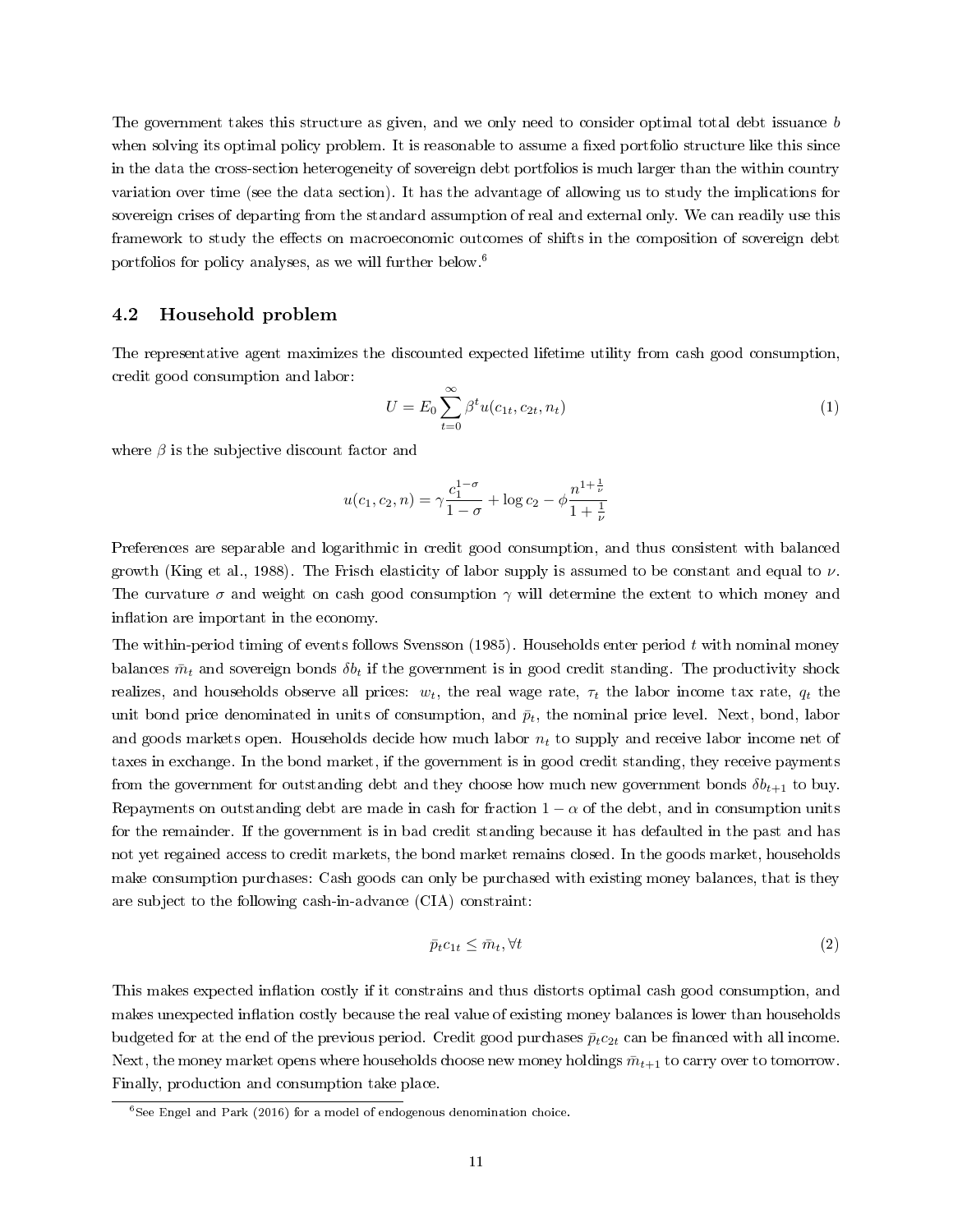<span id="page-11-4"></span>The budget constraint of the household is then given by

$$
c_{1t} + c_{2t} + \frac{\bar{m}_{t+1}}{\bar{p}_t} + (1 - d_t) \left( \frac{1 - \alpha}{\bar{p}_t} + \alpha \right) q_t \delta b_{t+1} = (1 - \tau_t) w_t n_t + \frac{\bar{m}_t}{\bar{p}_t} + (1 - d_t) \left( \frac{1 - \alpha}{\bar{p}_t} + \alpha \right) \delta b_t, \forall t
$$

where  $d_t$  is a binary indicator equal to 1 if the government chooses to default and 0 otherwise.<sup>[7](#page-11-0)</sup> In order to make this problem stationary, we divide the nominal variables  $\bar{p}_t$  and  $\bar{m}_t$  as well as the nominal portion of bonds,  $(1 - \alpha)\delta$  by the aggregate money supply,  $\bar{M}_t$ , following [Cooley and Hansen](#page-34-14) [\(1991\)](#page-34-14).<sup>[8](#page-11-1)</sup> Defining the money growth rate between tomorrow and today as  $\mu_t \equiv \frac{\bar{M}_{t+1}}{\bar{M}_t}$  $\frac{M_{t+1}}{M_t} - 1$ , we can then write the normalized household budget constraint as

<span id="page-11-2"></span>
$$
c_{1t} + c_{2t} + \frac{1 + \mu_t}{p_t} m_{t+1} + \left(\frac{(1 - \alpha)(1 + \mu_t)}{p_t} + \alpha\right) (1 - d_t) q_t \delta b_{t+1} = (1 - \tau_t) w_t n_t + \frac{m_t}{p_t} + \left(\frac{1 - \alpha}{p_t} + \alpha\right) (1 - d_t) \delta b_t, \forall t \tag{3}
$$

#### 4.3 Solution to the household problem and prices

 $\iota$ 

Since we will be solving the optimal policy problem of the government when taking household choices into account, it is convenient to characterize the solution to the household problem first and find implied expressions for prices that have to hold in a competitive equilibrium. A solution to the household problem are sequences  $\{c_{1t}, c_{2t}, n_t, m_{t+1}, b_{t+1}\}_{t=0}^{\infty}$  that maximize [\(1\)](#page-10-1) subject to [\(2\)](#page-10-2) and [\(3\)](#page-11-2), taking as given price sequences  $\{\mu_t, q_t, w_t, \tau_t, p_t\}_{t=0}^{\infty}$ , a sequence of credit standings  $\{d_t\}_{t=0}^{\infty}$  and initial money and bond holdings  $m_0$  and  $b_0$ . The associated first order conditions that have to hold in every period are given by

<span id="page-11-3"></span>
$$
\frac{-u_{3t}}{u_{2t}} = (1 - \tau_t)w_t \tag{4}
$$

$$
u_{2t} \frac{1 + \mu_t}{p_t} = \beta E_t \left[ \frac{u_{1t+1}}{p_{t+1}} \right] \tag{5}
$$

$$
u_{2t} \left( \frac{(1-\alpha)(1+\mu_t)}{p_t} + \alpha \right) q_t = \beta E_t \left[ (1-d_{t+1}) u_{2t+1} \left( \frac{1-\alpha}{p_{t+1}} + \alpha \right) \right]
$$
(6)

$$
u_{1t} - u_{2t} \geq 0 \tag{7}
$$

where expectations are taken over the productivity shock tomorrow, conditional on the realization today and  $u_i$  denotes the partial derivative of the utility functions with respect to the  $i^{th}$  argument.

The first equation is the standard intratemporal first order condition that characterizes the optimal trade-off between credit good consumption and leisure. The last condition arises from the CIA constraint. If the constraint is not binding, the condition holds with equality and consumption is not distorted - marginal utilities are equalized. Equation [\(6\)](#page-11-3) is an Euler condition for the marginal utility of credit good consumption in periods t and  $t + 1$ . We can rearrange it as a standard asset pricing equation to see that the bond price

<span id="page-11-0"></span> $^7$ Here d is equal to 1 both of the government has chosen to default in the current period, and if he has chosen to default in a prior period and has not yet regained market access, so his credit standing is bad. We will distinguish between the default decision and the credit standing in the recursive formulation of the government problem below.

<span id="page-11-1"></span><sup>&</sup>lt;sup>8</sup>We should write bond service as  $\frac{1-\alpha}{\bar{p}_t} \delta \bar{b}_t + \alpha \delta b_t$  (and analogously bond revenue), but after normalizing  $\frac{\bar{b}}{\bar{M}} = b$  because of market clearing so we go straight to b for notational simplicity.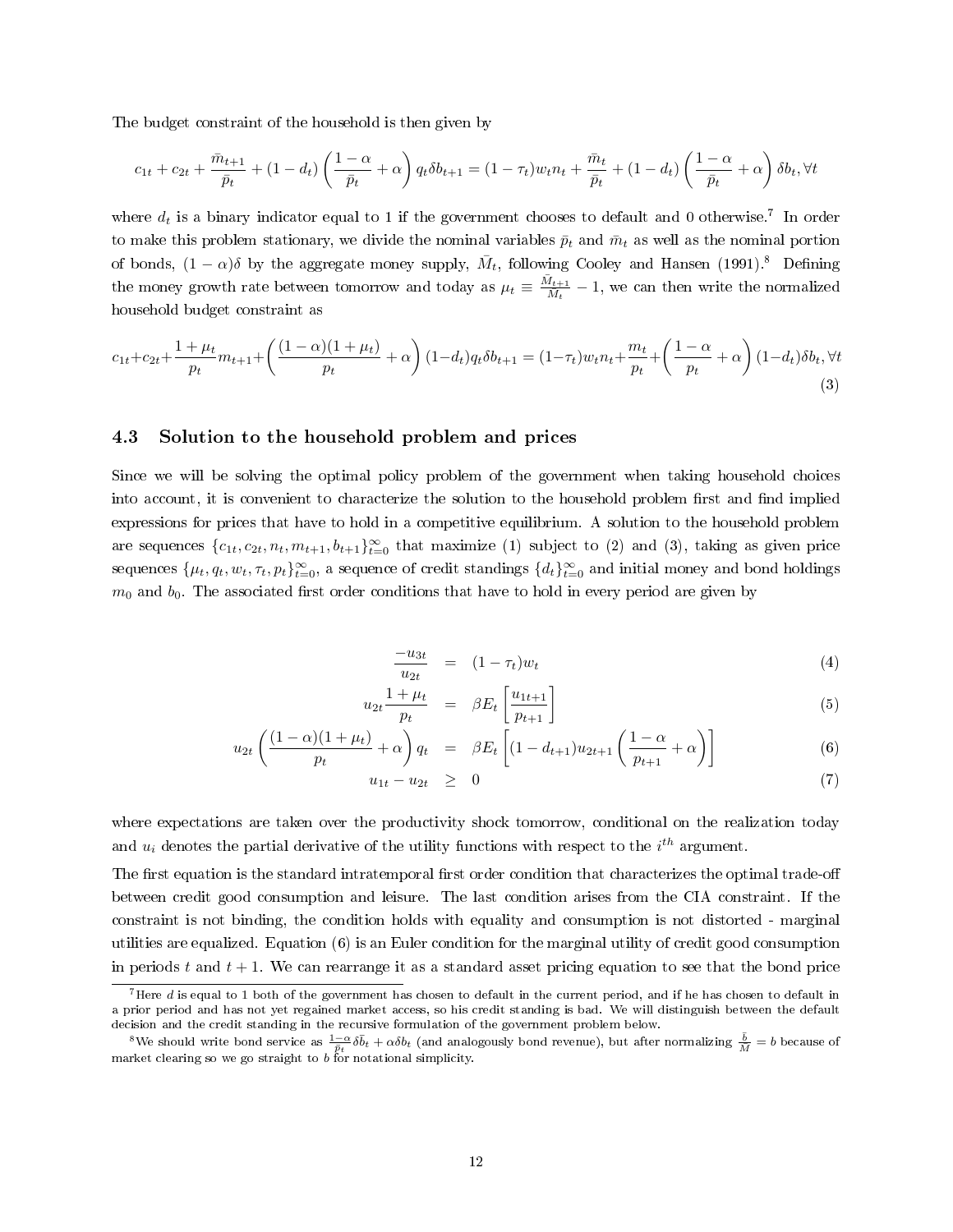<span id="page-12-4"></span>compensates domestic bondholders for consumption, default and inflation risk:

<span id="page-12-0"></span>
$$
q_{t} = \beta E_{t} \left[ \underbrace{\underbrace{\frac{u_{2t+1}}{u_{2t}}}_{\text{Consumption Default risk}} \underbrace{(1 - d_{t+1}) \underbrace{\frac{1 - \alpha}{p_{t+1}} + \alpha}_{\text{Inflation risk}}}_{\text{Inflation risk}} \right]
$$
\n
$$
(8)
$$

Everything else equal, a high stochastic discount factor increases household savings demand and thus the bond price. A high probability of default in the next period lowers the price and raises the interest rates that households demand in order to hold government bonds. When all bonds are nominal  $(\alpha = 0)$ , expression [\(8\)](#page-12-0) reduces to

<span id="page-12-3"></span>
$$
q_t = \beta E_t \left[ \frac{u_{2t+1}}{u_{2t}} (1 - d_{t+1}) \frac{1}{1 + \pi_{t+1}} \right]
$$
  

$$
1 + \pi_{t+1} \equiv \frac{p_{t+1} (1 + \mu_t)}{p_t}
$$
 (9)

where

is consumer price inflation.<sup>[9](#page-12-1)</sup> Households need to be compensated to hold bonds whose real payout is expected to be eroded through price inflation.

First order condition [\(5\)](#page-11-3), finally, can shed light on how the cash in advance constraint distorts the economy. Rearranging we can write

$$
1 = \beta E_t \left[ \frac{u_{1t+1}}{u_{2t}} \frac{1}{1 + \pi_{t+1}} \right]
$$

On the left hand side, we have the price of money. In a steady state when the cash in advance constraint does not bind we have  $u_1 = u_2$  from [\(7\)](#page-11-3), and note that the gross risk free long run real interest rate is just  $\frac{1}{\beta}$ from  $(8)$ . Thus in an undistorted steady state, the Friedman rule holds in this economy: Inflation is minus the real interest rate (gross inflation equals  $\beta$ ), and the nominal interest rate is zero. If the cash in advance constraint binds in steady state, or outside a steady state if marginal utility of cash consumption is expected to be sufficiently high, (expected) price inflation may be positive. Households are willing to pay a positive nominal interest rate to hold money balances if they expect to be cash constrained.

#### 4.4 External bond pricing

External debt is assumed to be bought by competitive, risk neutral, international investors as is standard in the sovereign default literature (see among many others [Chatterjee and Eyigungor 2012\)](#page-33-13). The investors' opportunity cost is the international real risk free rate r, and they choose government bond purchases,  $b_{t+1}$ , in order to maximize expected profits. Their static maximization problem in each period  $t$  is

$$
\max_{b_{t+1}} \Pi_t = q_{et} \left( \frac{(1 - \kappa)(1 + \mu_t)}{p_t} + \kappa \right) b_{t+1} - \frac{1}{1 + r} E_t \left[ (1 - d_{t+1}) \left( \frac{1 - \kappa}{p_{t+1}} + \kappa \right) \right] b_{t+1}
$$

which pins downs the price of external debt as

<span id="page-12-2"></span>
$$
q_{et} = \frac{1}{1+r} E_t \left[ (1 - d_{t+1}) \frac{\frac{1-\kappa}{p_{t+1}} + \kappa}{\frac{(1-\kappa)(1+\mu_t)}{p_t} + \kappa} \right] \tag{10}
$$

<span id="page-12-1"></span><sup>&</sup>lt;sup>9</sup>Recall that  $p$  is the nominal price level scaled by the aggregate money stock, that is  $p \equiv \frac{\bar{p}}{M}$ , and that  $1+\mu_t \equiv \frac{\bar{M}_{t+1}}{\bar{M}_t}$ . Then  $1 + \pi_t \equiv \frac{\bar{p}_t}{\bar{p}_{t-1}} = \frac{p_t}{p_{t-1}} \frac{M_t}{M_{t-1}} = \frac{p_t(1 + \mu_{t-1})}{p_{t-1}}$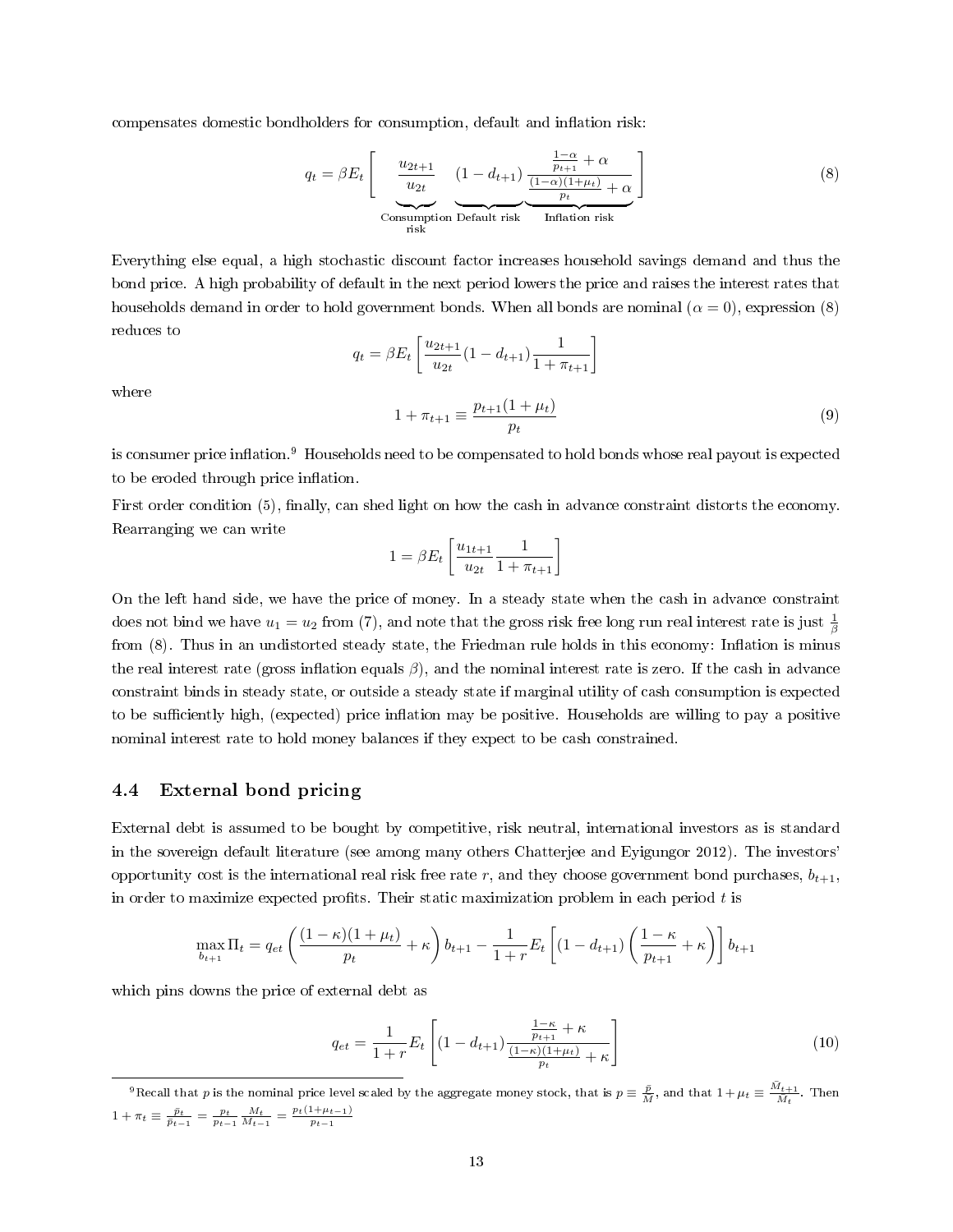<span id="page-13-3"></span>Notice how this is analogous to the pricing of domestic debt. The price compensates bond holders for default risk and, to the extent that  $\kappa < 1$ , inflation risk. Since international investors are assumed to be risk neutral, there are no risk premia in the external bond price expression.

#### 4.5 Government budget constraint and default

The government finances exogenous expenditures q using labor income taxes, seigniorage and net bond revenues, so its budget constraint in period  $t$  is given by

<span id="page-13-2"></span>
$$
g = \tau_t w_t n_t + \frac{(1 + \mu_t)}{p_t} - \frac{1}{p_t}
$$
  
+ 
$$
(1 - d_t) \left\{ \left[ \delta q_t \left( \frac{(1 - \alpha)(1 + \mu_t)}{p_t} + \alpha \right) + (1 - \delta) q_{et} \left( \frac{(1 - \kappa)(1 + \mu_t)}{p_t} + \kappa \right) \right] B_{t+1} \right\}
$$
  
- 
$$
\left[ \delta \left( \frac{1 - \alpha}{p_t} + \alpha \right) + (1 - \delta) \left( \frac{1 - \kappa}{p_t} + \kappa \right) \right] B_t \right\}
$$
 (11)

If the government's credit standing is bad or it chooses to default in the current period, it no longer services outstanding debt, but also cannot borrow. Its credit standing will remain bad for a random period of time, as discussed below in the recursive formulation of the government problem.

Notice that we assume that the government defaults simultaneously on domestic residents and foreigners. This assumption has support in the data. Empirically, sovereign bonds are frequently structured such that default in one triggers default in another via cross-default and acceleration clauses. [Choi et al.](#page-34-15) [\(2011\)](#page-34-15) for example find that 85% of Brady issuers included cross-default and acceleration clauses in their international bond issues between 1982 and 2000, and 63% of other sovereigns (excluding very safe borrowers like the US and Germany). [Trebesch et al.](#page-35-15) [\(2012\)](#page-35-15) document that collective action clauses (CACs), including cross-default and acceleration clauses, have become well-established market practice for bonds issued under international law. They show that Mexico in particular, which we will calibrate the model to later, has since 2003 issued more than 90% of its sovereign bonds under New York law which typically includes CACs.<sup>[10](#page-13-0)</sup>

Note also that we assume that a default decision entails a complete write down of outstanding debt. In the data, debt is typically renegotiated following sovereign defaults and bondholders recover part of their investment. We abstract from debt renegotiations for tractability. Allowing for non-zero debt recovery rates would, everything else equal, reduce default incentives uniformly across bond types.<sup>[11](#page-13-1)</sup>

In addition to an exclusion cost of default, we assume that default entails direct output costs in the form of drops in productivity. This assumption is standard in the sovereign default literature, and used to capture in a reduced form way real costs that are frequently associated with sovereign debt crises. It is quantitatively important here, as well as in these other studies, that these costs are asymmetric and higher in times of high productivity. The asymmetry implies that the sovereign accumulates signicant amounts of debt in good times, when he has strong disincentives to default.

<span id="page-13-0"></span><sup>&</sup>lt;sup>10</sup>Other support for the prevalence of simultaneous default on domestic and foreign bondholders includes [Erce and Diaz-](#page-34-16)[Cassou](#page-34-16) [\(2010\)](#page-34-16) who show that seven out of eleven external restructurings in a sample of recent debt crises were preceded or followed by domestic debt restructurings.

<span id="page-13-1"></span> $11$ In particular, there is no systematic evidence of discrimination against groups of bondholders in renegotiations. [Trebesch](#page-35-15) [et al.](#page-35-15) [\(2012\)](#page-35-15) find in a comprehensive review of sovereign defaults globally that foreign bondholders have not received systematically unfavorable terms relative to domestic bondholders.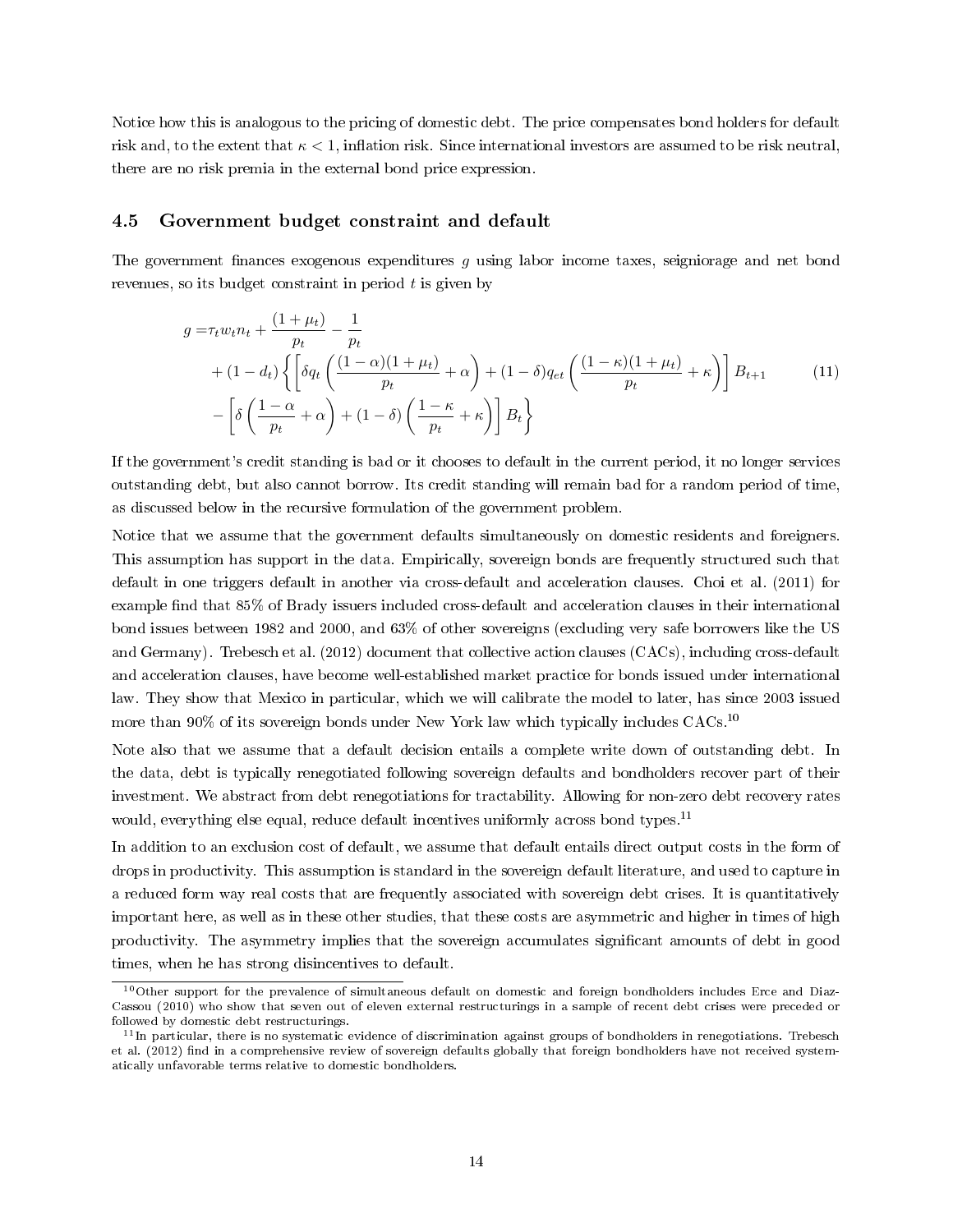#### <span id="page-14-2"></span>4.6 Production and market clearing

Output is produced using a linear technology,

$$
y_t = z_t n_t \tag{12}
$$

where  $z_t$  is an exogenous productivity shock,  $y_t$  is output and  $n_t$  labor supply. Labor will be paid its marginal product, so that in equilibrium

$$
w_t = z_t \tag{13}
$$

In equilibrium, markets clear and so money balances held by domestic households must equal money supplied by the government:  $\bar{m}_t = \bar{M}_t$ ,  $\forall t$ , and thus normalized money supply  $m_t = M_t = 1$ ,  $\forall t$ . Similarly for bond markets, bonds held must be equal bonds supplied,  $B_t = \delta b_t + (1 - \delta)b_t = b_t, \forall t$ . The cash in advance constraint will hold with equality in equilibrium (but not necessarily bind) since households at the margin prefer to consume rather than carry over money balances that at best have a zero return, so

<span id="page-14-0"></span>
$$
c_{1t} = \frac{1}{p_t}, \forall t \tag{14}
$$

Finally the resource constraint of the small open economy, derived by combining the household and government budget constraints after imposing money and bond market clearing, will have to hold at all points in time:

<span id="page-14-1"></span>
$$
c_{1t} + c_{2t} + g + x_t = y_t, \forall t \tag{15}
$$

where  $x_t$  is equal to net external savings:

<span id="page-14-3"></span>
$$
x_t \equiv (1 - \delta) \left[ \left( \frac{(1 - \kappa)}{p_t} + \kappa \right) b_t - \left( \frac{(1 - \kappa)(1 + \mu_t)}{p_t} + \kappa \right) q_{et} b_{t+1} \right]
$$
(16)

### 5 Recursive optimal policy problem

We will next state the optimal policy problem of the government recursively and define the equilibrium we solve for. Denote from now on all current period variables  $x_t$  x and future variables  $x_{t+1}$  by  $x'$ .

The government is benevolent and will choose new bond issuances and how much money to print in order to maximize household utility, while taking into account resource constraints and that the implied allocations must be a competitive equilibrium consistent with household optimization. We assume that the government cannot commit to its policies. This introduces a time inconsistency problem: Since debt issuance today is non-distortionary, it faces incentives to accumulate debt in favor of other distortionary sources of nance at its disposal, like labor income taxes and the inflation tax. Given an outstanding stock of debt, however, it faces incentives to erode its real value through inflation or explicit default in order to lower the debt burden. Due to lack of commitment, the government is unable to take into account that its past actions have lead to its current, indebted state.

We analyze throughout the time consistent Markov perfect equilibrium of the economy, in line with much of the literature on sovereign default and public policy under lack of commitment (e.g. [Klein et al. 2008](#page-35-0) and [Arellano 2008\)](#page-33-1). In this equilibrium, the government's optimal policy rules are functions of the current state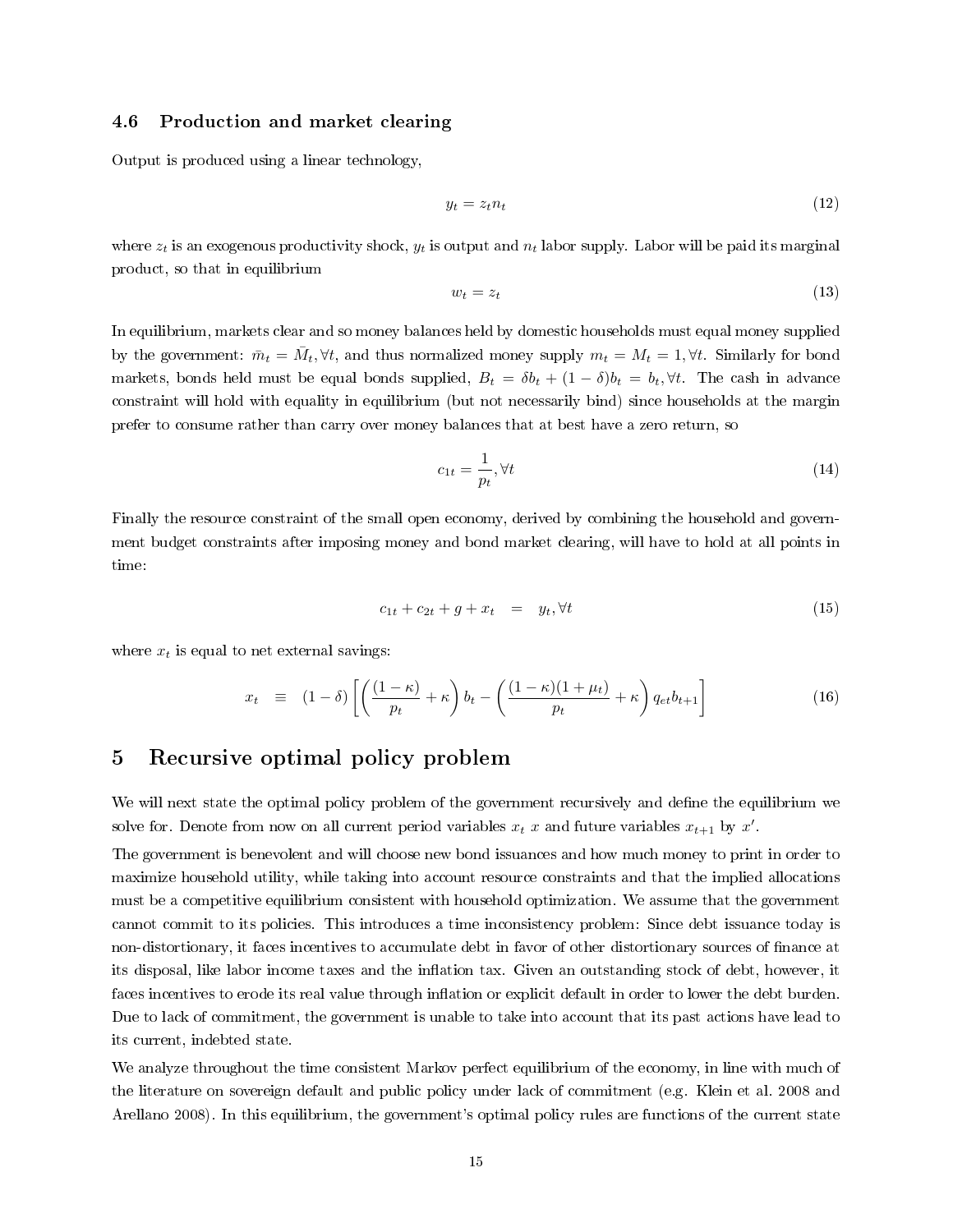of the economy only: the productivity shock z and its debt position b. This means that, for example, the optimal borrowing and default decisions will be given by some rule  $b' = \bm{h}(z, b)$  and  $d = \bm{d}(z, b)$ , and similarly credit good consumption will be given by, say,  $c_2 = c_2^1(z, b)$  if the government is in good credit standing and  $c_2 = \mathbf{c}_2^0(z)$  otherwise.<sup>[12](#page-15-0)</sup>

When solving its problem, the government takes as given the rules that future governments follow, and so it internalizes how its choice of borrowing affects the future state of the economy and future policies. This implies in particular that it internalizes how additional bond issuances and seigniorage raise future default and inflation risk, and thus reduce the current revenues they can generate from selling additional bonds or printing money today. In equilibrium the optimal rules of the current government must coincide with the ones of future governments.

To define the government problem and the equilibrium, it will be helpful to rewrite the government budget constraint [\(11\)](#page-13-2) in terms of allocations only as an implementability constraint. We can substitute out the the money growth rate, the tax rate and the domestic bond price using the competitive equilibrium expressions [\(4\)](#page-11-3) through [\(6\)](#page-11-3), and substitute out the price level using  $(14)$  to get:<sup>[13](#page-15-1)</sup>

<span id="page-15-2"></span>
$$
u_2(c_2)((1-d)(c_1(1-\alpha)+\alpha)\delta b - c_2) - u_3(n)n = (1-d)(\zeta_1^1(z,b') + \zeta_2^1(z,b')\delta b') + d\zeta_1^0(z)
$$
 (17)

where

$$
\zeta_1^1(z, b') \equiv \beta E_{z'|z} \left[ (1 - d(z', b')) c_1^1(z', b') u_1 \left( c_1^1(z', b') \right) + d(z', b') c_1^0(z') u_1 \left( c_1^0(z') \right) \right] \tag{18}
$$

$$
\zeta_2^1(z, b') \equiv \beta E_{z'|z} \left[ (1 - d(z', b')u_2 \left( c_2^1(z', b') \right) \left( c_1^1(z', b')(1 - \alpha) + \alpha \right) \right] \tag{19}
$$

<span id="page-15-6"></span><span id="page-15-5"></span><span id="page-15-3"></span>
$$
\zeta_1^0(z) \equiv \beta \eta \zeta_1^1(z',0) + \beta (1-\eta) E_{z'|z} \left[ c_1^0(z') u_1 \left( c_1^0(z') \right) \right] \tag{20}
$$

Since utility is separable, we include with a slight abuse of notation only the dependence on the respective argument in the  $u_i(\cdot)$  expressions. On the right hand side of [\(17\)](#page-15-2),  $\zeta_1^1(z, b')$  and  $\zeta_1^0(z)$  are revenues from printing money in repayment and default, respectively, and  $\zeta_2^1(z, b')\delta b'$  is revenue from selling domestic bonds. Notice that written in this way, the right hand side of [\(17\)](#page-15-2) is independent of outstanding debt and solely a function of borrowing  $b'$ . It describes how the government generates revenue from selling new bonds, and how this revenue is affected by future policies. We will discuss these effect further below.

The expression for money revenues in default, [\(20\)](#page-15-3), captures our assumption that all outstanding debt is written off and the government cannot issue new bonds in default, but has a  $\eta$  chance each period of reentering capital markets with zero debt. The assumptions of a complete debt writedown implies that the functions in bad credit standing do not depend on debt or borrowing.

We will rewrite the resource constraint [\(15\)](#page-14-1) in a similar way as the government budget constraint. Substituting out the external bond price  $(10)$  (and again using  $(14)$ ), the resource constraint becomes

<span id="page-15-4"></span>
$$
c_1 + c_2 + g + (1 - d)(1 - \delta) \left[ (c_1(1 - \kappa) + \kappa) b - \zeta_3^1(z, b')b' \right] = zn \tag{21}
$$

where

<span id="page-15-7"></span>
$$
\zeta_3^1(z, b') \equiv \frac{1}{1+r} E_{z'|z} \left[ (1 - d(z', b')) \left( c_1^1(z', b')(1 - \kappa) + \kappa \right) \right]
$$
(22)

<span id="page-15-0"></span> $12$ One could also include the credit standing as one of the states, but the notation then becomes more burdensome, so we instead define different functions conditional on good and bad credit standing. It will become clear below why rules in bad credit standing do not depend on b.

<span id="page-15-1"></span> $13$ See [\(A.1\)](#page-36-0) in the appendix for the derivation.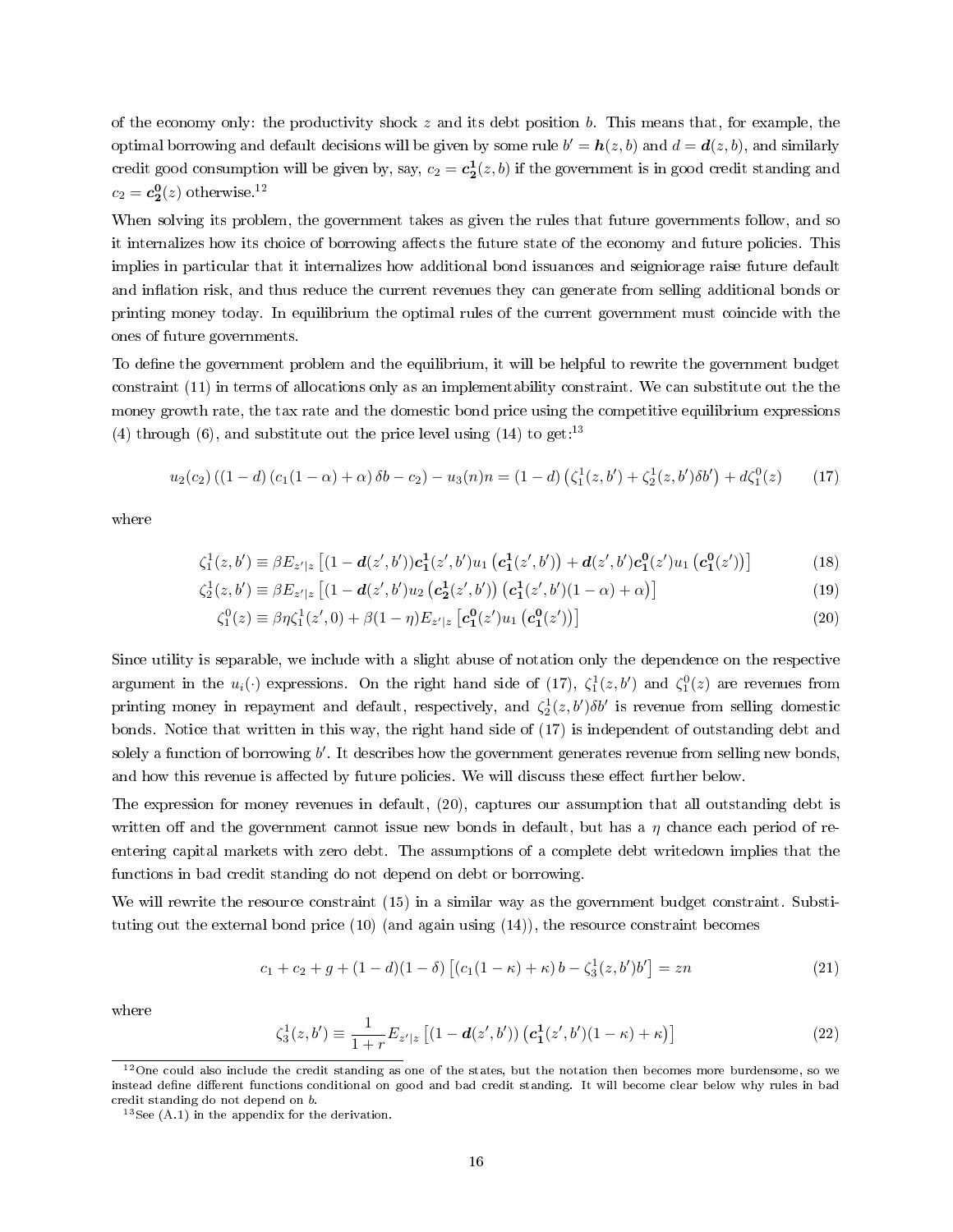Here,  $\zeta_3^1(z, b')(1 - \delta)b'$  is the revenue from issuing external bonds. In the case of only real bonds,  $\kappa = 1$ , this reduces to the standard expression present in many models of sovereign default, where the bond price compensates for default risk only.

We are now ready to state the government problem recursively as follows.

**Problem 1 (Government Problem).** The state of the economy is  $z \in \mathbb{R}_{++}$  and  $b \in \mathbb{R}$ . If the government is in good credit standing, it has the choice of whether to remain current or default. Its option value of default is given by

<span id="page-16-0"></span>
$$
V(z,b) = \max_{d \in \{0,1\}} (1-d)V^1(z,b) + dV^0(z)
$$
\n(23)

In case of repayment, it chooses optimal new bond issuances  $b'$ , cash good consumption  $c_1$ , credit good consumption  $c_2$  and labor n subject to the implementability constraint, resource constraint and the household FOC for the cash in advance constraint. Its value of repayment is given by

<span id="page-16-1"></span>
$$
V^{1}(z,b) = \max_{b',c_{1},c_{2},n} u(c_{1},c_{2},n) + \beta E_{z'|z}[V(z',b')]
$$
  
subject to (7),(17) and (21)  

$$
b' \in \mathbb{R}, c_{1}, c_{2} \in \mathbb{R}_{+}, n \in [0,1]
$$
 (24)

In case of default, it chooses optimal cash good consumption  $c_1$ , credit good consumption  $c_2$  and labor n subject to the same constraints, and re-enters capital markets with no debt in the next period with probability  $\eta$ , so the value of default is

<span id="page-16-2"></span>
$$
V^{0}(z) = \max_{c_{1}, c_{2}, n} u(c_{1}, c_{2}, n) + \beta E_{z'|z} [\eta V(z', 0) + (1 - \eta)V^{0}(z')] \text{subject to (7),(17) and (21)}
$$
\n
$$
c_{1}, c_{2} \in \mathbb{R}_{+}, n \in [0, 1]
$$
\n(25)

With the statement of the government problem in hand, we can define the equilibrium that we solve for.

**Definition 1 (Markov Perfect Equilibrium).** A Markov perfect equilibrium of the economy are value function  $V(z,b)$  with associated policy function  $\bm{d}(b,z),$  value function in repayment  $V^1(z,b)$  with associated policy functions  $\bm{h}(z,b)$ ,  $\bm{c_1^1}(z,b)$ ,  $\bm{c_2^1}(b,z)$ ,  $\bm{n^1}(b,z)$ , and value function in default  $V^0(z)$  with associated policy functions  $c_1^o(z)$ ,  $c_2^0(z)$ , and  $n^o(z)$  that solve [\(23\)](#page-16-0), [\(24\)](#page-16-1) and [\(25\)](#page-16-2), with  $b' = h(z, b)$ ,  $d = d(z, b)$ , and for [\(24\)](#page-16-1) in good credit standing  $c_1 = c_1^1(z, b)$ ,  $c_2 = c_2^1(z, b)$ ,  $n = n^1(z, b)$ , while for [\(25\)](#page-16-2) in bad credit standing  $c_1 = c_1^0(z), c_2 = c_2^0(z), n = n^0(z).$ 

Equilibrium prices can then be read off the competitive equilibrium conditions  $(4)$  through  $(6)$ ,  $(10)$  and  $(14).$  $(14).$ 

#### <span id="page-16-3"></span>5.1 Government incentives

We now turn to a discussion of the revenue that the government generates from bond issuance to understand the incentives that it faces when deciding on optimal borrowing. We will make use of the numerical solution of the calibrated model here to develop the intuition, and Figure [\(4\)](#page-17-0) plots the equilibrium expressions of equations  $(18)$ ,  $(19)$  and  $(22)$  as well as the default probability as a function of borrowing b' and productivity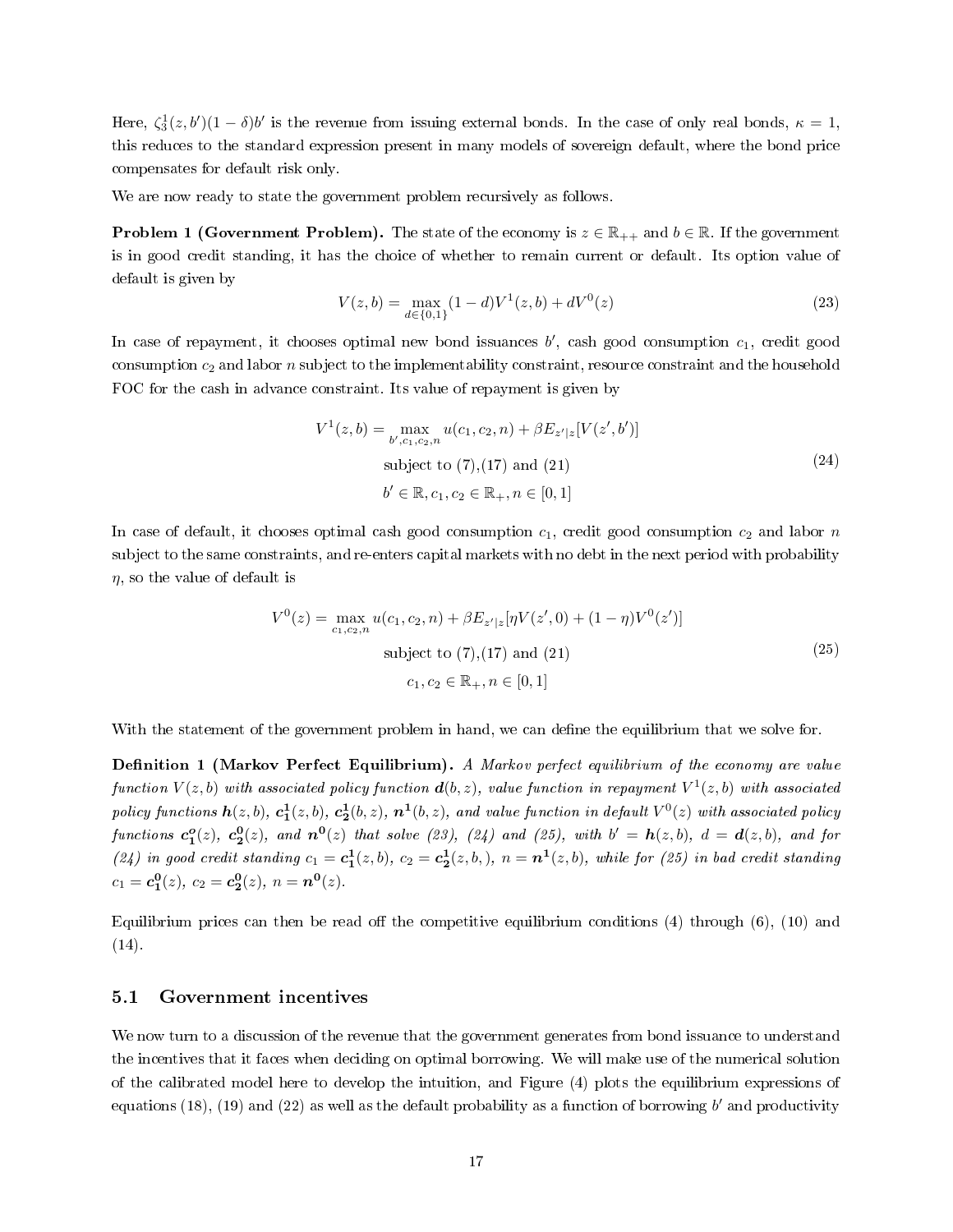<span id="page-17-0"></span>

#### Figure 4: Revenues from borrowing and default risk

z. Suppose also, as will turn out to be the case, that the the government faces stronger incentives to default and to raise the price level the higher its debt and the lower productivity, so that the default rule  $d(z, b)$ and price level, the inverse of cash consumption  $c_1^1(z,b)$ , are both increasing in  $b$  and decreasing in  $z$ , while credit good consumption  $c_2^1(z, b, )$  is decreasing in b and increasing in z.

Consider first the marginal revenue generated from issuing bonds, [\(19\)](#page-15-6). The expression shows that higher borrowing today b' increases the risk of default and higher prices tomorrow via  $d(z',b')$  and  $c_1^1(z',b')$ . The revenue that the government is able to generate from selling  $b'$  today is thus reduced to the extent that the issuance raises future default and inflation risk. Notice too that when domestic debt is real so  $\alpha = 1$ , only default risk continues to reduce the revenue from bond issuance. Consumption risk works the opposite way as default and inflation risk and tends to offset some of their effects: If credit good consumption  $c_2^1(z',b')$  is decreasing in  $b'$ , then household demand for bonds increases as their expected marginal utility of consumption tomorrow increases, and so they are willing to pay more for government bonds today.

The net effect of these three forces varies with parameters as well as the state. We plot the equilibrium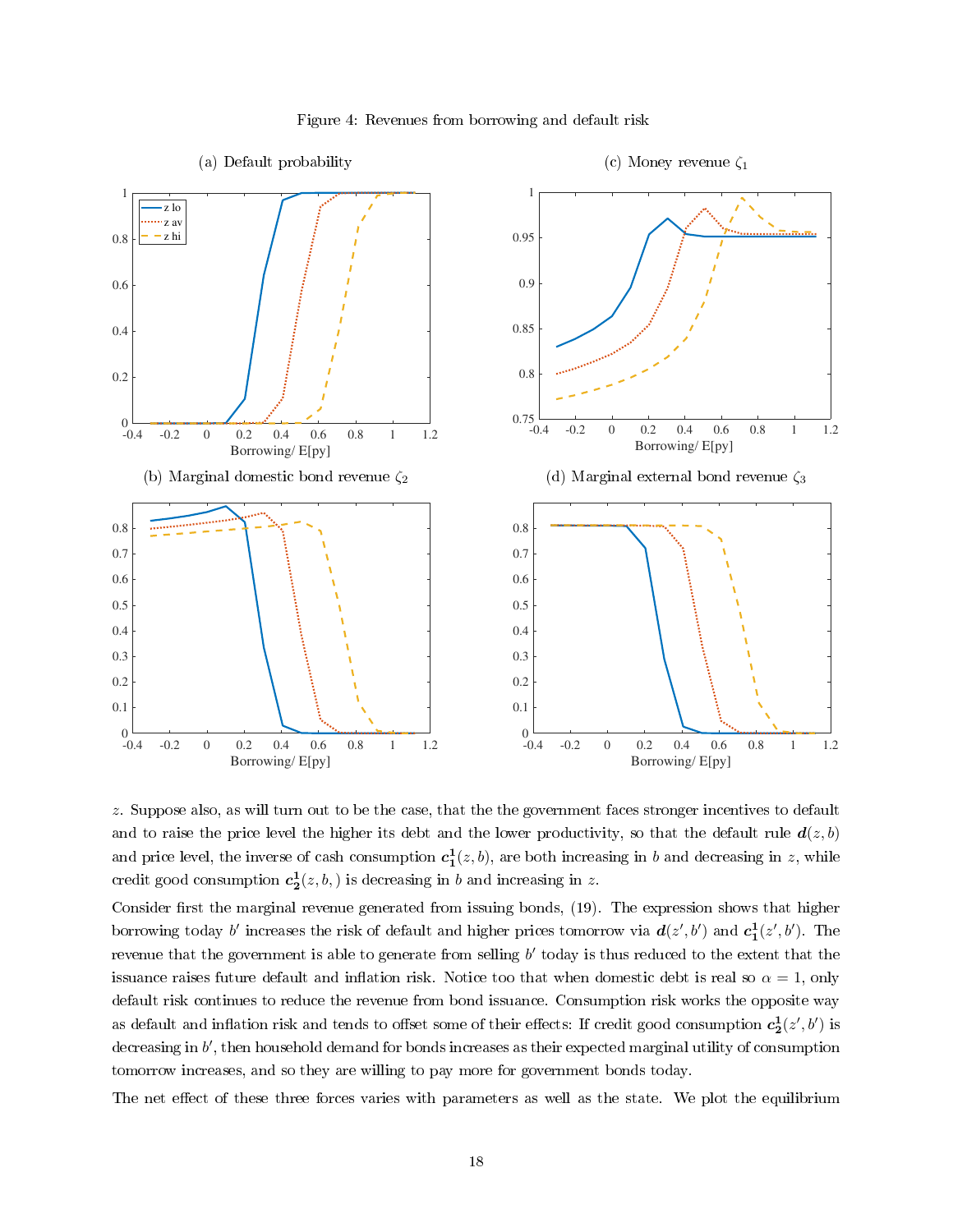dominates and increased household demand for savings raises the marginal revenue from issuing bonds. But for high borrowing, default and inflation risk become increasingly important factors and reduce  $\zeta_2^1(z,b')$ .<sup>[14](#page-18-0)</sup> Turning to the revenue generated from printing money, equation [\(18\)](#page-15-5) shows that borrowing affects it through similar channels as in the case of bond revenue. On the one hand, more borrowing will erode the real value of money balances tomorrow, and thus reduce households' willingness to hold money today. This is the direct effect of  $c_1^1(z',b')$  in the expression, analogous to its appearance in the [\(19\)](#page-15-6) where it was multiplied by  $1-\alpha$ . On the other hand, this increases the marginal utility of cash consumption tomorrow,  $u_1(c_1^1(z',b'))$ , and households that expect to be cash-strapped increase their demand for money. This is parallel to the effect via the marginal utility of credit consumption in [\(19\)](#page-15-6). Whether borrowing raises or lowers revenues from money creation depends on the relative size of these effects, and in particular the elasticity of substitution for cash consumption. For our calibration, the net effect is positive, as shown in panel (c) of Figure  $(4)$ : Borrowing raises revenue from money creation, conditional on repayment. Intuitively, high borrowing implies that the expected future price level is high. Agents thus expect their real money balances to be worth less and to be cash strapped, and so increase their demand for money balances to hold today and carry over to tomorrow. To meet this money demand, the government can print money today, a source of revenue, and relax its budget constraint. The Figure shows that revenues from this money creation peak for borrowing such that default risk is very high but not quite certain. If borrowing is so high that default next period is certain,  $\zeta_1^1$ is below its peak since in default the government is not expected to raise prices as much - after all, it has no debt to service.

solution in panel (b) of Figure  $(4)$ . It shows that for sufficiently low borrowing, the consumption risk factor

Revenue from borrowing from foreigners, finally, is shown in panel (d) of the Figure and is similar to bond price functions in standard sovereign default models. If borrowing is sufficiently low for default risk to be zero,  $\zeta_3^1$  is below the international risk free rate only to the extent that external debt is nominal and subject to inflation risk. We can see that numerically this effect is small, the function is barely decreasing at these low levels of  $b'$ . Beyond a certain point, default risk dominates the shape of this revenue function, much like its domestic counterpart  $\zeta_2^1$ .

What can we say about the effect of borrowing on inflation risk? Borrowing turns out to increase inflation risk, but only up to a point. Inflation between tomorrow and today is given by (use equation [\(5\)](#page-11-3) and recall equation [\(9\)](#page-12-3)):

<span id="page-18-1"></span>
$$
1 + \pi(z, z', b') = \frac{c_1(1 + \mu(z, b'))}{c_1^1(z', b')} = \frac{1}{u_2} \frac{\zeta_1^1(z, b')}{c_1^1(z', b')}
$$
\n(26)

Note that in equilibrium  $c_1$  and  $u_2$  will depend on z and b, but we suppress this dependence in the expression and focus only on the effect of borrowing,  $b'$ . Cash consumption  $\bm{c_1}(z',b')$  in the denominator is decreasing in b', which tends to increase inflation.  $\zeta_1^1(z,b')$  is increasing in b' up to a point when default risk kicks in, as we have seen. So as long as default risk plays no large role, borrowing drives up inflation. However, increasing borrowing beyond a certain point will raise default risk and thus may, depending on the relative changes in the ratio  $\frac{\zeta_1^1(z,b')}{\zeta_1^1(z',b')}$  $\frac{\zeta_1(z,0)}{c_1^1(z',b')}$ , actually lower inflation. Intuitively, in default the government faces weaker inflation incentives since it has no debt to service, and so when default risk becomes sufficiently high, it becomes increasingly likely that the government will not need to inflate tomorrow because it defaults instead.

<span id="page-18-0"></span><sup>&</sup>lt;sup>14</sup>Note that this is not inconsistent with the household's stochastic discount factor being negatively correlated with productivity, thus implying positive risk premia. This will in fact turn out to be a feature of the model in equilibrium. But  $\zeta_2$  (as well as  $\zeta_1$  and  $\zeta_3$ ) do not depend on  $b$ , and thus do not depend on current period credit consumption,  $c_2^1(z,b)$ . The government's marginal revenue from issuing bonds expressed in this way does not depend on the stochastic discount factor, but only on the marginal utility of consumption tomorrow, effectively.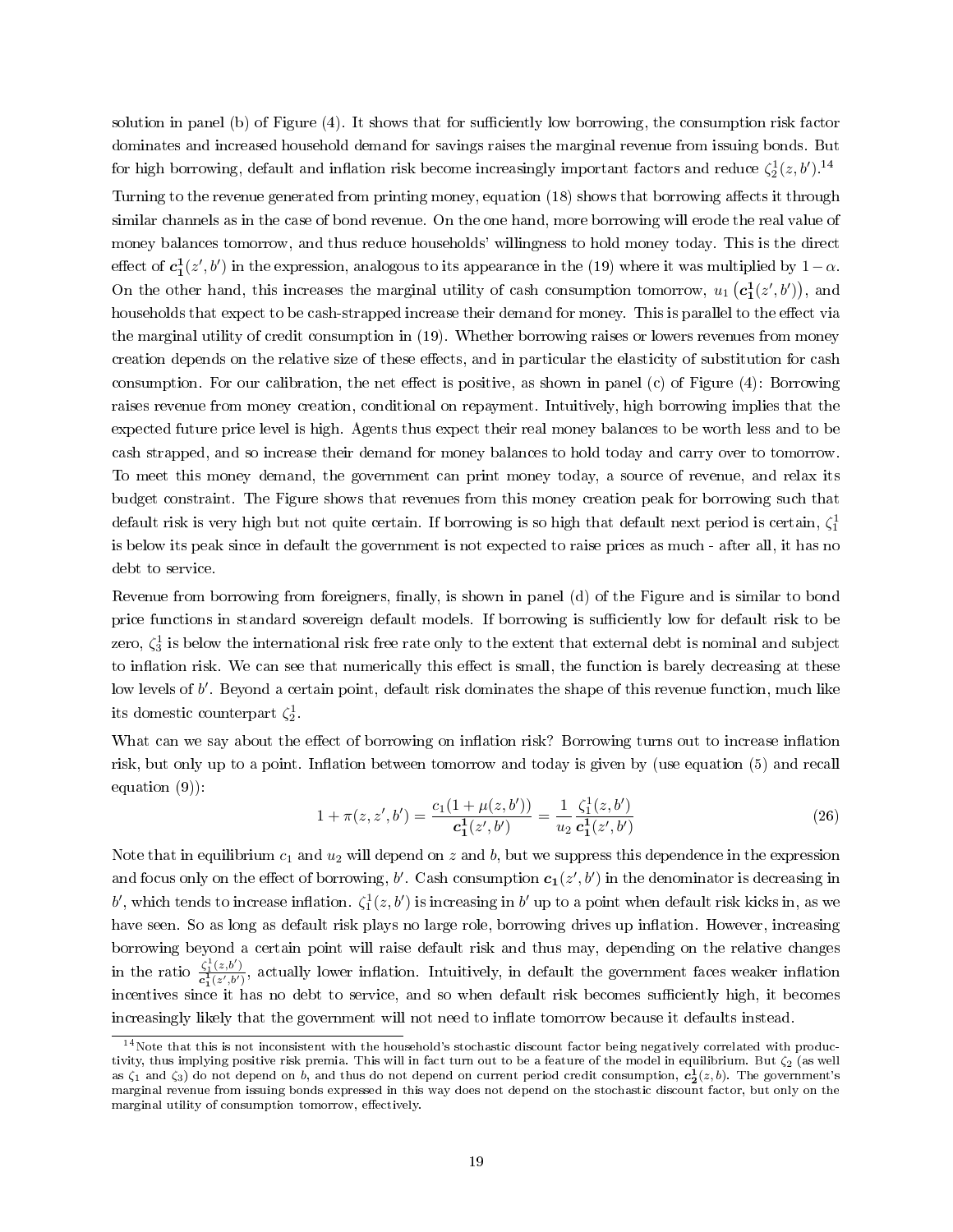<span id="page-19-1"></span>The preceding discussion centered on the effects of borrowing on revenues, default and inflation risk. What then shapes the government's optimal borrowing decision, how does it decide how much to borrow in equilibrium? The optimal policy problem implies an intertemporal Euler equation that characterizes the trade-offs that it faces. The problem is in general non differentiable because of the presence of default, but conditional on repaying tomorrow, we can write down the first order condition for an interior borrowing choice (as in [Arellano and Ramanarayanan 2012,](#page-33-14) for example). Denote by  $\lambda_1$  and  $\lambda_2$  the Lagrange multipliers on the imple-mentability constraint [\(17\)](#page-15-2) and the resource constraint [\(21\)](#page-15-4) respectively, let  $\mathcal{Z}(b)$  be the set of z for which the government does not default given b, and let  $\hat{\zeta}_i^1(z,b)$  be defined such that  $\zeta_i^1(z,b')=E_{z'|z}[\hat{\zeta}_i^1(z',b')], i=1,2,3.$ Then the government's Euler equation is given by:<sup>[15](#page-19-0)</sup>

<span id="page-19-2"></span>
$$
\lambda_1 \left( \delta \zeta_2^1(z, b') + \delta b' \frac{\partial \zeta_2^1(z, b')}{\partial b'} + \frac{\partial \zeta_1^1(z, b')}{\partial b'} \right) + \lambda_2 (1 - \delta) \left( \zeta_3^1(z, b') + b' \frac{\partial \zeta_3^1(z, b')}{\partial b'} \right) =
$$
  

$$
\beta E_{z'|z} \left[ \left( \lambda_1' \delta \zeta_2^1(z', b') + \lambda_2' (1 - \delta) \zeta_3^1(z', b') \right) | z' \in \mathcal{Z}(b') \right] \tag{27}
$$

This equation describes how the government trades of costs and benefits of additional borrowing. On the right hand side, we have the marginal costs of an additional unit of bonds issued. Borrowing more today implies that debt is high tomorrow, and so both the government budget constraint and the resource constraint are tighter as the government faces higher debt service to both households and foreigners. This is captured by their respective future Lagrange multipliers  $\lambda'_1$  and  $\lambda'_2$ , weighted by the size of the repayment that has to be made for each unit of debt. These costs are balanced against the marginal benets of borrowing on the left hand side of the equation. Issuing an additional unit of bonds yields direct revenue of  $\delta \zeta_2^1$  and  $(1-\delta)\zeta_3^1$ , but it also raises future default, inflation and consumption risk and thus changes the revenue that government can generate from b' today, as shown by the presence of the derivatives of  $\zeta_1^1, \zeta_2^1$  and  $\zeta_3^1$ .

The sign of the derivatives in the Euler equation shapes the government's incentives to borrow. We saw in Figure [\(4\)](#page-17-0), that for sufficiently high borrowing the slopes of the functions with respect to borrowing become weakly negative. In other words, the marginal benefit of borrowing falls and the government has less of an incentive to do so. Total revenues,  $\zeta_1^1(z, b') + \zeta_2^1(z, b') \delta b'$  and  $(1 - \delta) \zeta_3^1(z, b') b'$  trace out a Laffer curve.

Note that  $\zeta_1$  remains positive throughout since even in default the government continues to have control over the money stock. The presence of money in the economy gives the government an additional reason to borrow. Similarly, domestic ownership increases incentives to borrow due to consumption risk - recall the positive slope of  $\zeta_2^1$ . Whether stronger incentives to borrow in the presence of nominal and domestic debt also translate into higher inflation and default rates depends of course on how much the government chooses to borrow in equilibrium. This is what we turn to next - the calibration and simulated model results.

### 6 Calibration

The model is calibrated to Mexico, both for reasons of data availability and because it has a relatively mixed government debt portfolio along the dimensions of interest to this paper. We pick the parameters governing the debt portfolio to replicate its public debt composition. Between 2004Q1 and 2015Q4, the years for which data is available, its debt was on average 65% domestically owned, 78% of which was in real terms, while all of the domestic debt was nominal. We thus set  $\delta = 0.65, \kappa = 0.78$  and  $\alpha = 0$ .

<span id="page-19-0"></span> $15$ See [\(A.2\)](#page-36-1) in the appendix for the derivation.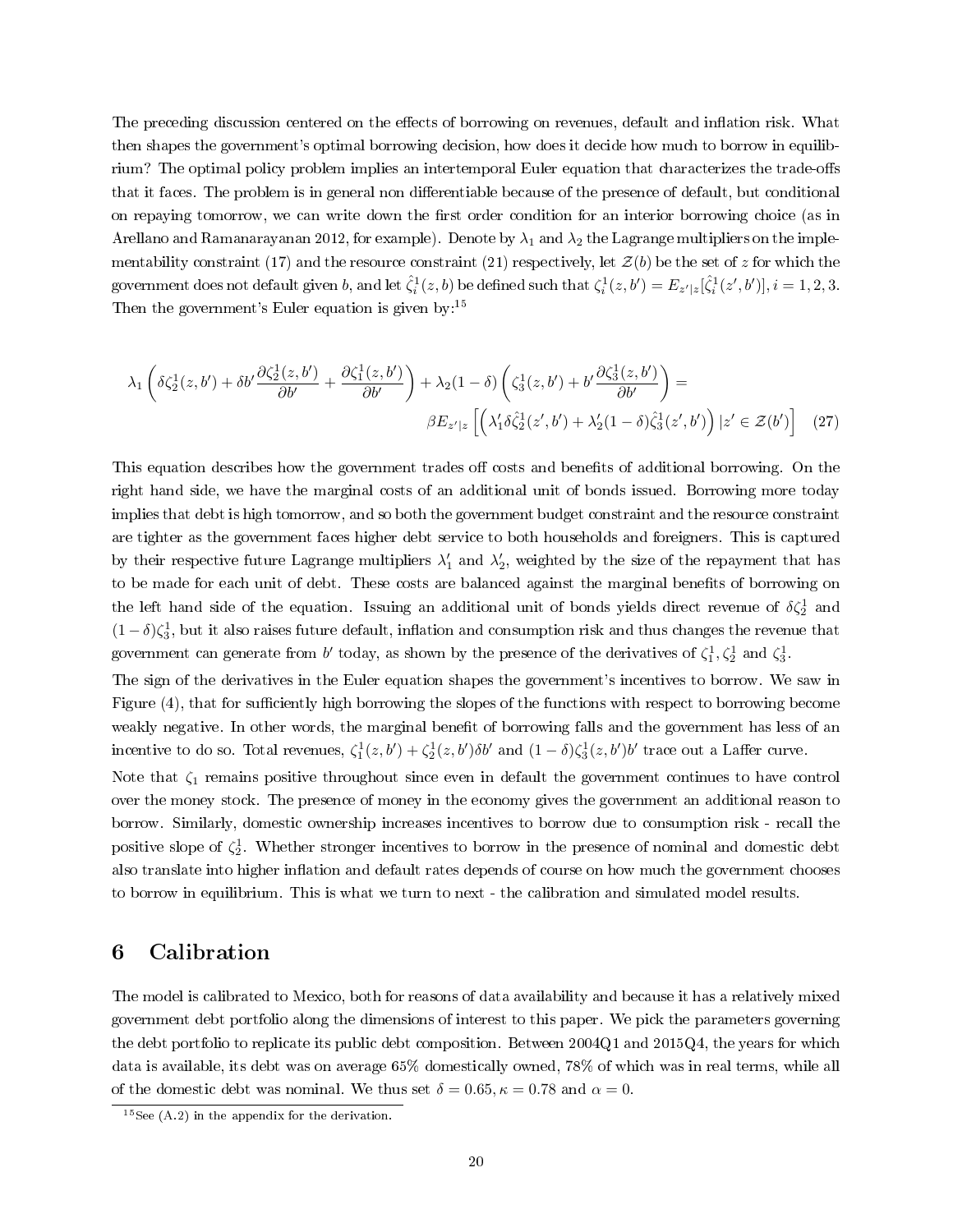<span id="page-20-2"></span><span id="page-20-1"></span>

| Description/ target<br>Parameter  |                     |                |                                              |       |       |  |
|-----------------------------------|---------------------|----------------|----------------------------------------------|-------|-------|--|
| Internal debt share               | $\delta$            | 0.65           | Mexico debt portfolio                        |       |       |  |
| Real external debt share          | $\kappa$            | 0.78           | Mexico debt portfolio                        |       |       |  |
| Real internal debt share          | $\alpha$            | $0.00^{\circ}$ | Mexico debt portfolio                        |       |       |  |
| International real risk free rate | $\boldsymbol{r}$    | 0.0034         | 90-day US Treasury bill yield 1.37% annually |       |       |  |
| Subjective discount factor        | ß                   | 0.98           | Mexico real risk free rate 8.4% annually     |       |       |  |
| Re-entry probability after        | $\eta$              | 0.25           | Average exclusion duration 1 year            |       |       |  |
| default                           |                     |                |                                              |       |       |  |
| Frisch elasticity of labor supply | $\nu$               | 2.00           | Standard macro estimate                      |       |       |  |
| Government spending               | $\overline{q}$      | 0.0363         | Average government spending 11% of GDP       |       |       |  |
| Persistence productivity process  | $\rho$              | 0.95           | Neumeyer and Perri (2005)                    |       |       |  |
|                                   |                     |                |                                              |       |       |  |
| Parameter                         |                     |                | Description/<br>target                       | Data  | Model |  |
| Volatility productivity process   | $\sigma_{\epsilon}$ | 0.015          | Mexico GDP volatility                        | 0.018 | 0.017 |  |
| Labor weight in utility           | $\phi$              | 10.00          | Fraction of time working                     | 0.33  | 0.33  |  |
| Cash good weight in utility       | $\gamma$            | 0.025          | Cash/credit good ratio<br>0.88<br>0.82       |       |       |  |
| Curvature cash good               | $\sigma$            | 2.80           | Inflation rate<br>0.040<br>0.042             |       |       |  |
| Default cost threshold            | $\chi$              | $-0.10$        | Default rate<br>0.016<br>0.018               |       |       |  |

Table 2: Parameters

We assume that  $log$  productivity follows a stationary  $AR(1)$  process

$$
\log z_t = \rho \log z_{t-1} + \epsilon_t, \epsilon \sim N(0, \sigma_{\epsilon}^2)
$$

In choosing the persistence and volatility of the productivity process, we follow [Neumeyer and Perri](#page-35-16) [\(2005\)](#page-35-16) and set  $\rho = 0.95$  while calibrating  $\sigma_{\epsilon}$  to match the volatility of quarterly Mexican HP-filtered log real GDP from 1997Q1, the end of its last debt crisis, through 2015Q4.

For the default cost, we follow [Arellano](#page-33-1) [\(2008\)](#page-33-1) and assume that in default, productivity is given by

$$
z_{def} = \begin{cases} z & \text{if } z < \chi \\ \chi & \text{otherwise} \end{cases}
$$

and set the parameter  $\chi$  to match an annual default rate of 1.6%. Mexico did not default since 2004, when our debt portfolio data starts, so we choose a default rate based on its postwar (1945-2014) experience. Going back much further would include times with very different macroeconomic conditions, especially the public debt portfolio which is the center of this analysis. Figure [\(5\)](#page-21-0) plots the resulting effective productivity. The probability of market re-access following a default is set to  $\eta = 0.25$  implying an average exclusion period of 1 year. This is in line with estimates by [Asonuma and Trebesch](#page-33-15) [\(2016\)](#page-33-15) according to which Mexico renegotiated its debt within around 1 year of defaulting in the 1980s. The international risk free rate is set to  $r = 0.0034$ , which corresponds to an average annualized interest rate of 1.37% on 90-day US T-bills between 1997Q1 and 2015Q4. We choose the disutility of labor  $\phi$  to match a fraction of time spent working of 33%. which then determines  $g = 0.0363$  to give average government spending to GDP of 11% between 1997Q1 and 2015Q4. The Frisch elasticity of labor supply is set to  $\nu = 2$ , within the standard range of macro estimates for the elasticity of aggregate hours,<sup>[16](#page-20-0)</sup> and we set  $\beta = 0.98$  for an annual domestic real risk free rate of 8.4%. The weight of cash goods in utility  $\gamma$  is set to match the cash to credit good ratio observed in the data in

<span id="page-20-0"></span><sup>&</sup>lt;sup>16</sup>[Chetty et al.](#page-34-17) [\(2011\)](#page-34-17) for example report a value of 2.84 from a meta-analysis.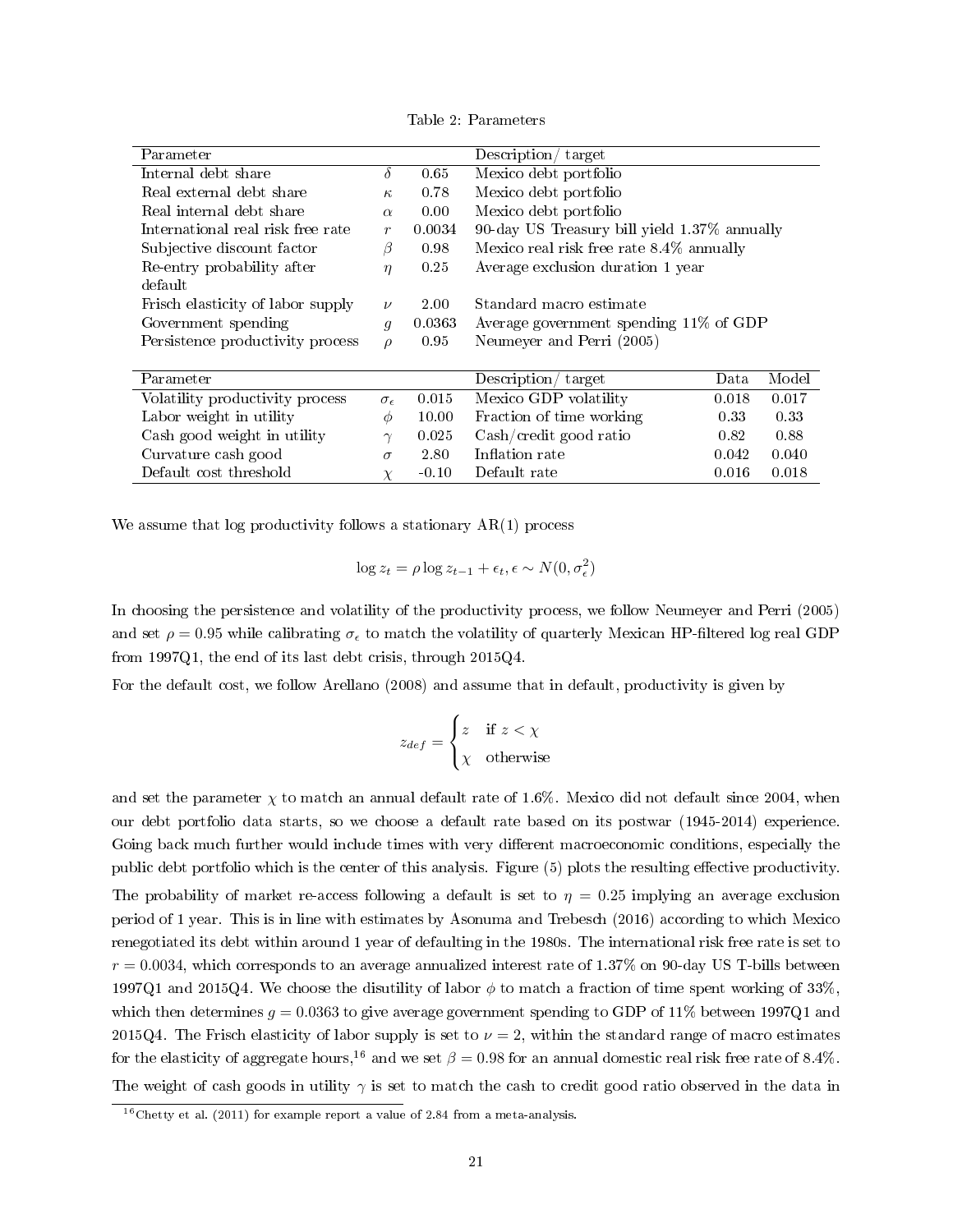

<span id="page-21-0"></span>

order to capture the extent to which households are exposed to monetary distortions. Let  $\phi$  be the long term share of cash consumption in production net of national savings,  $c_1 = \phi(y - g - x)$ , so the targeted cash credit ratio is given by

$$
\frac{c_1}{c_2} = \frac{\phi}{1 - \phi}
$$

If  $c_1 = M/p$ , as is the case in the model in equilibrium, we can express  $\phi$  as a function of observables:  $\phi = \frac{M}{P(y-g-x)}$ . Using quarterly data on nominal GDP, government spending, net exports and the M1 money stock, this implies an average cash/credit good ratio of 0.82 in Mexico between 2004Q1 and 2015Q4.

The parameter governing the elasticity of cash good consumption,  $\sigma$ , is chosen to match average consumer price inflation of  $4.2\%$  annually between  $2004Q1$  and  $2015Q4$ . Inflation is computed using quarterly CPI data from the IMF. Table [\(2\)](#page-20-1) presents the calibrated parameter values, details on data sources are in the appendix.

## 7 Numerical results

#### 7.1 Equilibrium policies

In this section, we discuss the optimal policies for inflation, default, interest and tax rates as a function of the state. Since these equilibrium functions underlie the simulation results, it will be useful to discuss them first. The main take-away will be that inflation and seigniorage move together with default risk, and rise as debt increases or productivity falls: The government resorts to the printing press whenever borrowing becomes expensive because of default risk, but outright default is still too unappealing.

Figure [\(6\)](#page-22-0) shows how equilibrium real money balances and the default decision depend on debt and output in the numerical solution of the model. The left panel shows that, as in standard sovereign default models, default incentives are high when debt is high and output is low. The right panel shows that a similar logic applies to the price level, as alluded to earlier in section [\(5.1\)](#page-16-3): The Figure plots equilibrium real money balances as a function of debt relative to average GDP for three levels of productivity, average and one standard deviation above and below the mean. We see that in repayment, when debt is high or productivity is low, the government chooses a relatively high price level, equivalently low real money balances, to reduce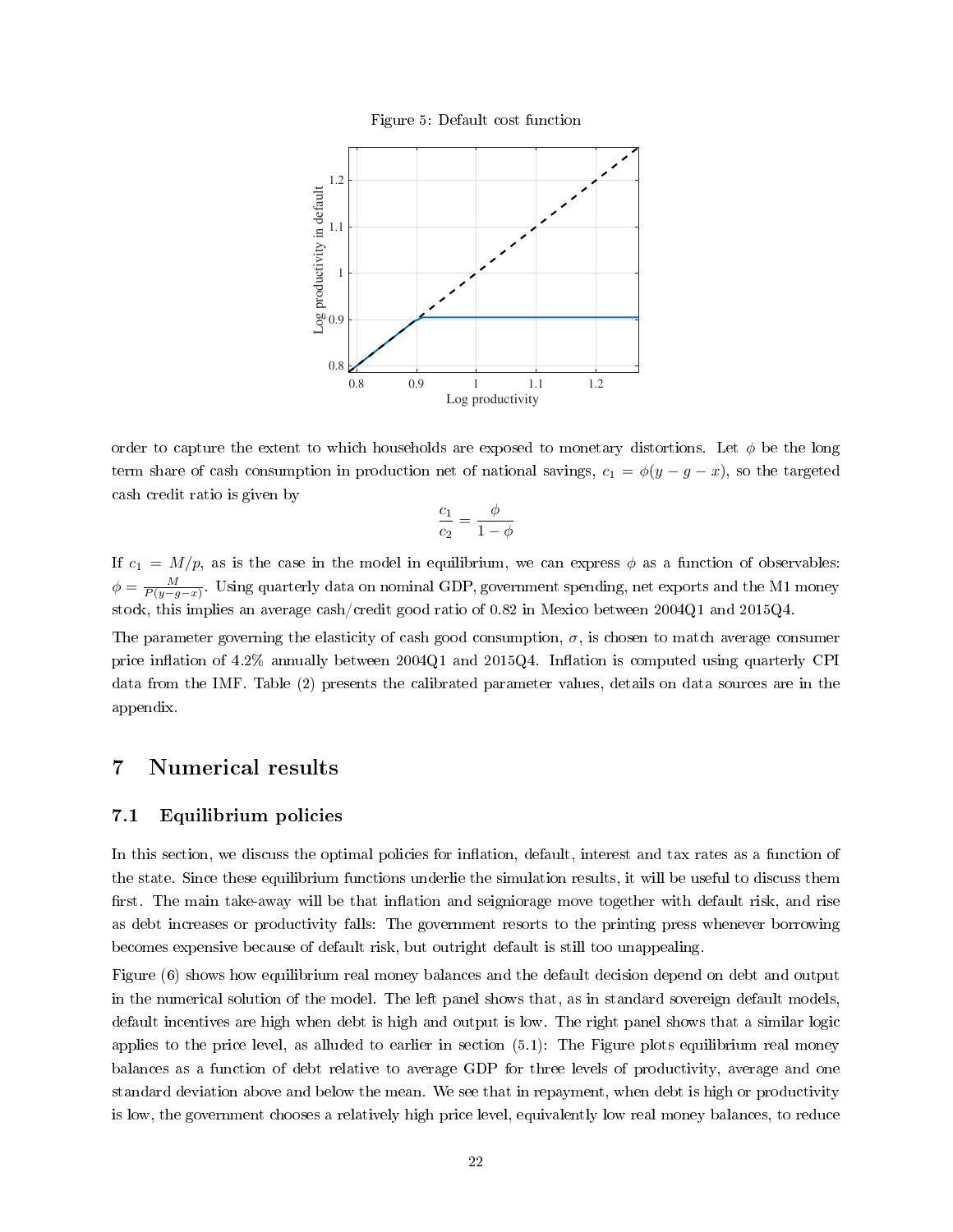<span id="page-22-0"></span>

Figure 6: Default and real money balances as functions of the state

the real debt burden. For sufficiently high debt or low productivity, default becomes optimal which in the Figure corresponds to the range where the functions no longer depend on debt.<sup>[17](#page-22-1)</sup>

We next turn to equilibrium interest and tax rate policies. The top two rows of Figure [\(7\)](#page-23-0) plot labor income tax rates, the domestic bond yield (equivalently, the nominal interest rate since the share of real domestic debt is zero in the calibration), expected inflation and the money growth rate. Note that these are all functions of the state as well as the optimal borrowing choice  $b' = h(z, b)$ . Their general shapes reflect the same government incentives to erode the real value of debt: Since these incentives higher when productivity is low or debt is high, we see that, in repayment, both tax rates and domestic bond yields fall with productivity and rise with debt, up to the point of default. Expected inflation follows a similar pattern but instead of increasing right up until the point of default, it drops at levels of debt just shy of default. The reason is that in default inflation is low as there is no outstanding debt to finance, so as default risk rises, agents incorporate that expectation of lower inflation. This pattern is also reflected in money growth rates, which in general rise with debt, but fall just prior to default: Household money demand falls as they expect inflation to be low in default, and thus their real money balances to be worth more.

How does the government optimally choose among sources of public finance for its expenditures in different regions of the state space? The bottom two rows of Figure [\(7\)](#page-23-0) illustrate the contributions of labor income taxes, seigniorage and net borrowing to expenditures as a function of the state, assuming that borrowing follows the optimal rule  $b' = h(z, b)$ . As debt rises or output falls, the government finances itself increasingly with taxes and seigniorage. Bond finance becomes too expensive since interest rates rise with inflation and default risk, as we have seen. Quantitatively, seigniorage makes a relatively minor contribution to public finance of at most 10% of expenditures at average output levels. Labor income taxes make up the bulk of the revenue throughout. At low levels of debt, bond revenue contributes more than 50%, but this quickly falls as default and inflation risks rise. Note that this is not a statement about the equilibrium observed contributions but conditional on the level of debt. We will investigate in the next section whether the model

<span id="page-22-1"></span> $17$  Note that in default the price level is slightly higher when productivity is high than when it is low. This means that cash good consumption is lower in good times than in bad. The reason for this is that optimal money issuance is forward-looking. When choosing money balances for tomorrow, the government takes into account expectations of what its real value will be. These expectations vary with the state, since there is a probability that he will regain market access (see equation [\(20\)](#page-15-3)). In particular, when productivity is high, since it is mean reverting, future productivity in the case of re-entry is expected to be lower, which implies lower revenues from money creation today than if productivity is expected to be higher. This revenue shortfall in turn implies lower consumption.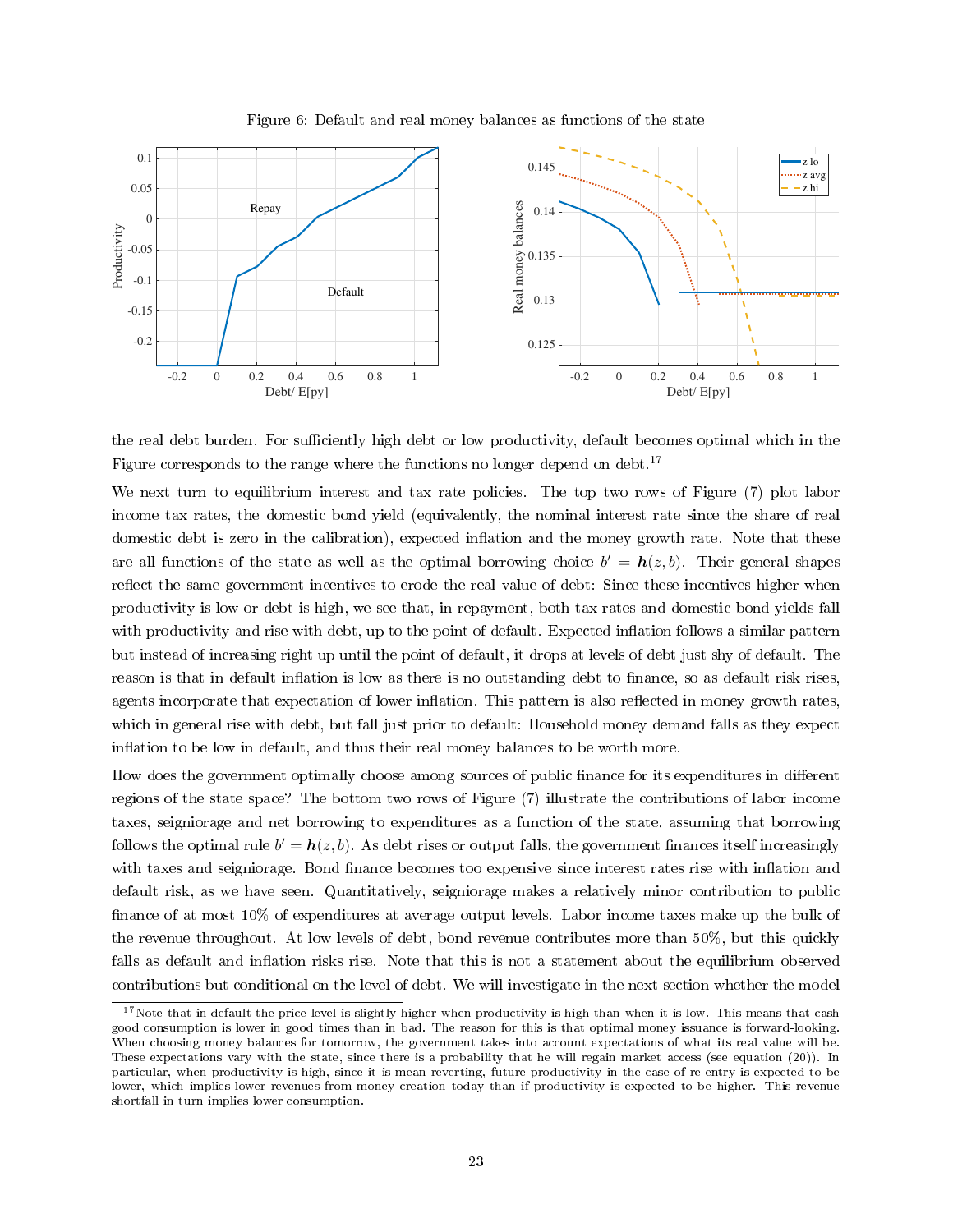<span id="page-23-0"></span>



Figure 7: Equilibrium rates and revenues as a function of the state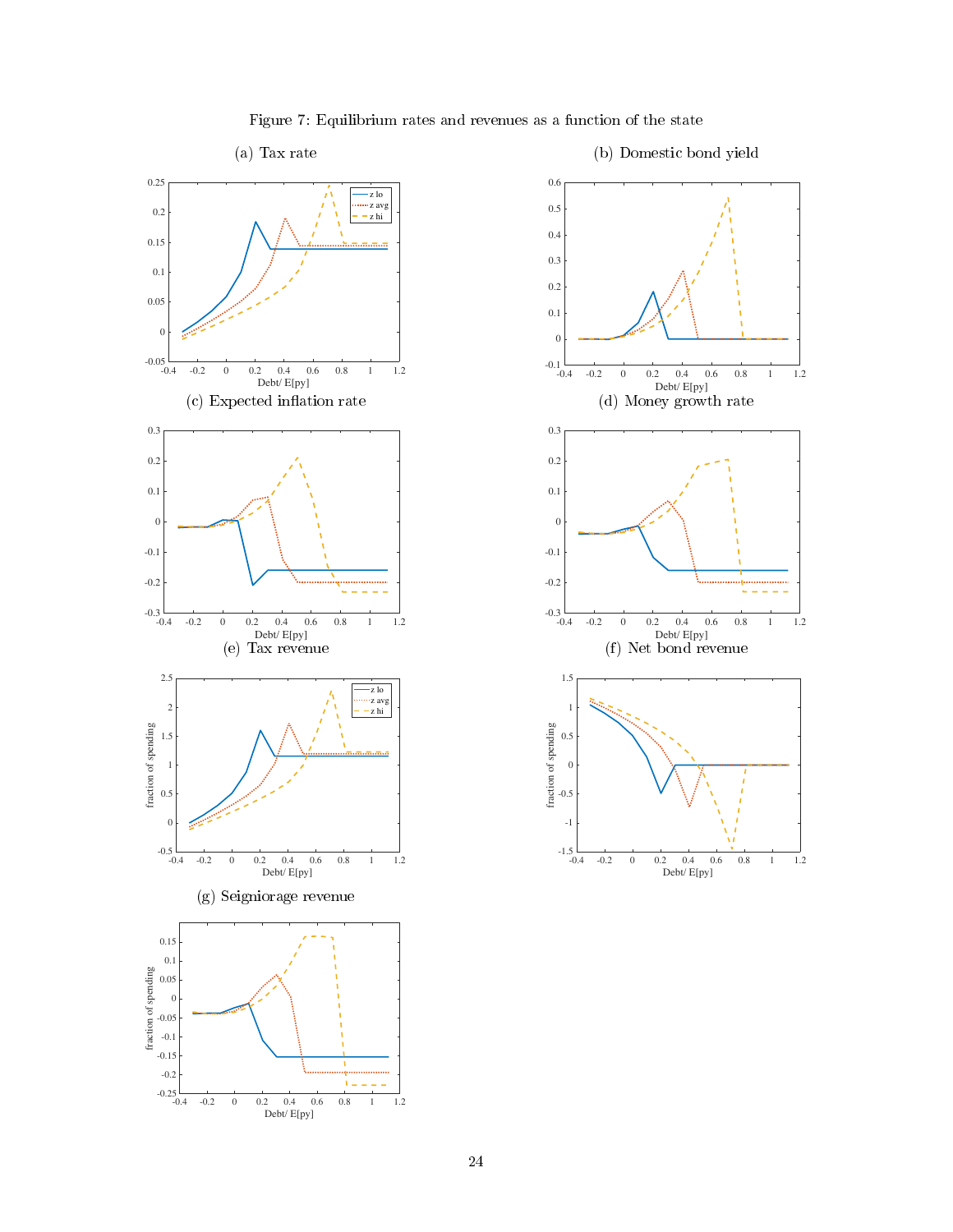<span id="page-24-0"></span>Figure 8: Equilibrium inflation  $\pi_t = \frac{\bar{P}_t}{\bar{P}_{t-1}} - 1$  as a function of debt outstanding  $b_{t-1}$  for a range of productivity realizations  $z_t$ , conditional on productivity being at its long run mean the previous period,  $z_{t-1} = E[z]$ 



also replicates reasonable financing shares in equilibrium in simulations.

We can finally also look at the model predictions for realized inflation as a function of current and past fundamentals. Recall from equation [\(26\)](#page-18-1) that realized inflation between t and  $t-1$  depends not just on the state in t−1, but also the output realization in t. Figure [\(8\)](#page-24-0) therefore plots equilibrium inflation  $\pi_t \equiv \frac{\bar{P}_t}{\bar{P}_{t-1}} - 1$ as a function of debt outstanding  $b_{t-1}$  for a range of output realizations  $z_t$ , conditional on productivity being at its long run mean the previous period,  $z_{t-1} = E[z]$ , and with borrowing following the equilibrium rule  $b_t = h(z_{t-1}, b_{t-1}).$ 

The Figure shows that the government optimally inflates when productivity turns out to be worse than in the previous period (in this case, below average) and debt is sufficiently high but not high enough for outright default. If debt is high but productivity improved relative to yesterday and is now above trend, the government avoids very high inflation rates. The reason for this is again that its ability to raise revenue from bonds varies with productivity. In good times, bond finance is relatively cheap as well as non-distortionary, so the government uses that instead of inflation to balance its budget. In bad times it cannot raise as much revenue from borrowing due to inflation and default risk premia. As a result, it shifts its financing to inflation, as long as debt is not so high that this becomes too onerous and he prefers outright default. The Figure shows that we expect inflation in the model to be negatively correlated with productivity.

#### 7.2 Simulations: Model vs data

To evaluate model performance we compare simulated model statistics to their empirical counterparts. We simulate the model for 5000 periods, discarding the first 100 to eliminate the effects of initial conditions. and calculate statistics from the simulated model data. Table [\(3\)](#page-25-0) summarizes key model and data statistics that were not targeted in the calibration. Model and actual data are treated symmetrically, that is both are filtered using an HP-filter, and output, consumption and hours are in logs. The data sources are mostly the OECD or Banco de Mexico, and are discussed in detail in the appendix in section [\(B.5\)](#page-39-0).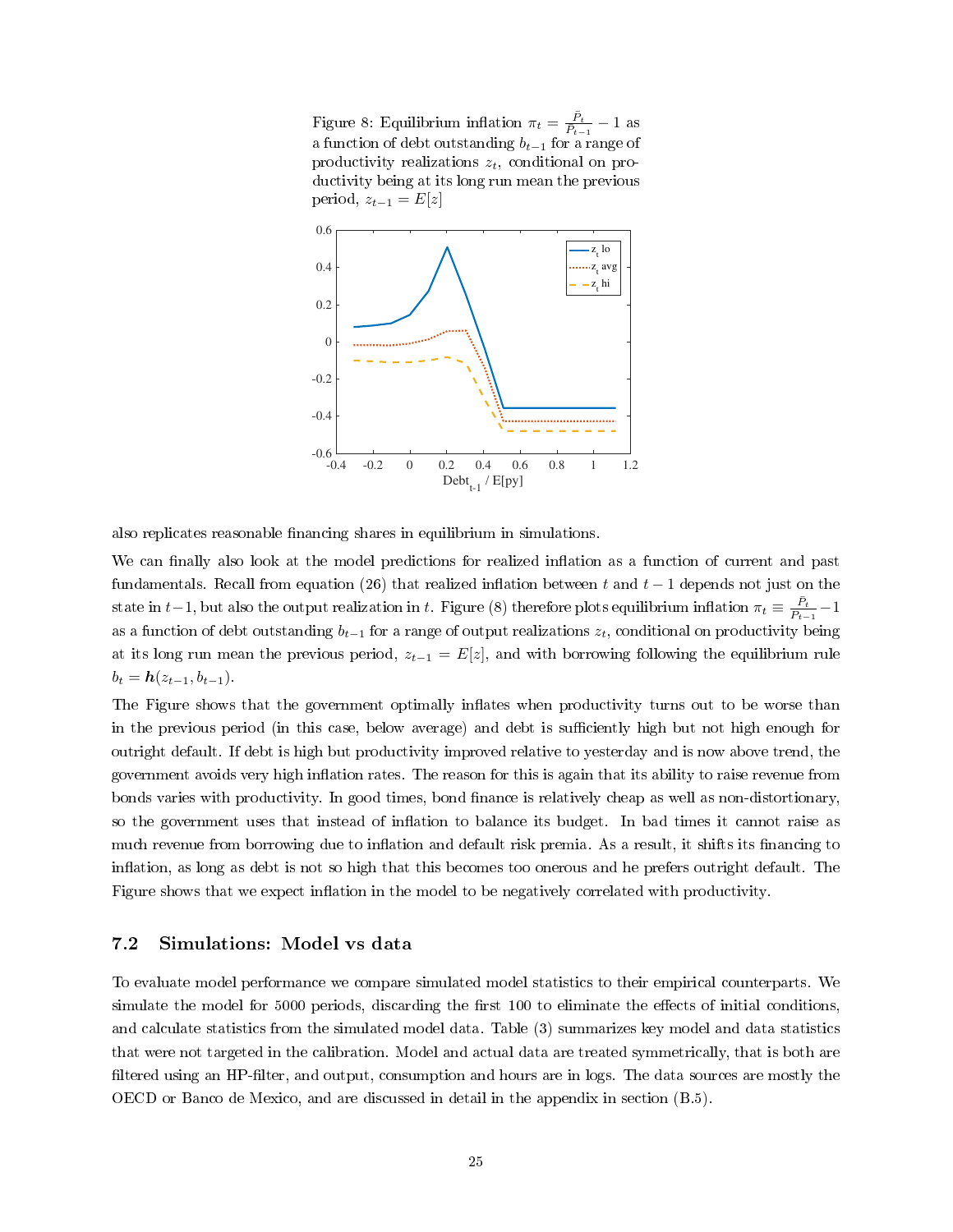<span id="page-25-3"></span><span id="page-25-0"></span>

|                       |                                                             | Data    | Model   |
|-----------------------|-------------------------------------------------------------|---------|---------|
| Means                 | Domestic nominal bond yield                                 | 0.075   | 0.144   |
|                       | External spread                                             | 0.019   | 0.034   |
|                       | Tax revenue/GDP                                             | 0.120   | 0.110   |
|                       | Seigniorage/GDP                                             | 0.004   | 0.003   |
|                       | External public debt service/GDP (annualized)               | 0.024   | 0.052   |
| Volatilities          | Domestic nominal interest rate                              | 0.0057  | 0.0443  |
|                       | External spread                                             | 0.0066  | 0.0245  |
|                       | Tax revenue/ $GDP$                                          | 0.0118  | 0.0315  |
|                       | Seigniorage/GDP                                             | 0.0002  | 0.0051  |
|                       | External public debt service/GDP (annualized)               | 0.0056  | 0.0100  |
|                       | Inflation                                                   | 0.0067  | 0.1318  |
| Correlations with GDP | Domestic nominal interest rate                              | $-0.29$ | $-0.24$ |
|                       | External spread                                             | $-0.65$ | $-0.57$ |
|                       | Tax rate                                                    | $-0.17$ | $-0.67$ |
|                       | Seigniorage/GDP                                             | $-0.73$ | 0.71    |
|                       | External debt service/GDP (annualized)                      | 0.25    | 0.48    |
|                       | Inflation                                                   | $-0.40$ | $-0.03$ |
|                       | Volatility of aggregate private consumption relative to GDP | 1.30    | 2.25    |
|                       | Volatility of net exports/GDP relative to GDP               | 0.31    | 1.23    |
|                       |                                                             |         |         |

Table 3: Model and data: Targeted and untargeted moments

The Table shows that the model is successful at matching aspects of public finance in Mexico and its macroeconomy more generally. Overall, it does better at capturing first moments of the data, as well as its cyclical properties, than at second moments, generally overpredicting volatility. The first section of the table compares average interest rates and spreads, tax and seigniorage revenues and as well as debt service in the model and the data. The model predicts that the average yield on nominal, domestically held bonds 14.4%, compared to 7.5% in the data, and that the spread on external bonds is 2.8% compared to 1.9% in the data. In the data, the external spreads are from JP Morgan's EMBI while in the model it is the spread over the international risk free rate of externally held bonds. Note that in the benchmark calibration these are denominated in a mix of nominal and real terms. In the data, the EMBI likewise includes both real (foreign currency denominated) and nominal bonds.

In terms of public finance, the model predicts that the majority of government revenue comes from labor taxation - 11% of GDP compared to 12% in the data - and very little from seigniorage at less than half a percent of GDP in both the data and the model. In the data, we include personal income taxes less consumption taxes. We do not include oil related tax revenues or corporate revenues, in line with the model abstracting from oil sectors and a fully-fledged corporate sector with capital accumulation.<sup>[18](#page-25-1)</sup> The model overpredicts public debt service compared to the data, at just over 5% of GDP compared to 2.4%.[19](#page-25-2)

The second section of Table [\(3\)](#page-25-0) compares volatilities of the same variables in the model and the data. For the calibrated output volatility, the model variables are generally more volatile than their data counterparts.

<span id="page-25-1"></span> $18$ We still choose to calibrate to the overall government consumption to GDP ratio of the economy, since extractive industries and capital increase both public revenues and investment expenditures. We effectively assume that they are revenue neutral.

<span id="page-25-2"></span> $19As$  is well known in the literature, net borrowing flows and debt stocks are too closely related in any 1 period debt model compared to the data where borrowers do not roll over all their debt stocks every period. There is thus a tension whether to evaluate model predictions of stocks or flows. We choose to compare flows (debt service) rather than stocks, as for example in [Arellano](#page-33-1) [\(2008\)](#page-33-1), given that in this model flow revenues of the government and their relative contributions to its budget are important. The reason we focus on external public debt service is that total public debt service, or more generally net bond revenues are more difficult to measure in the data.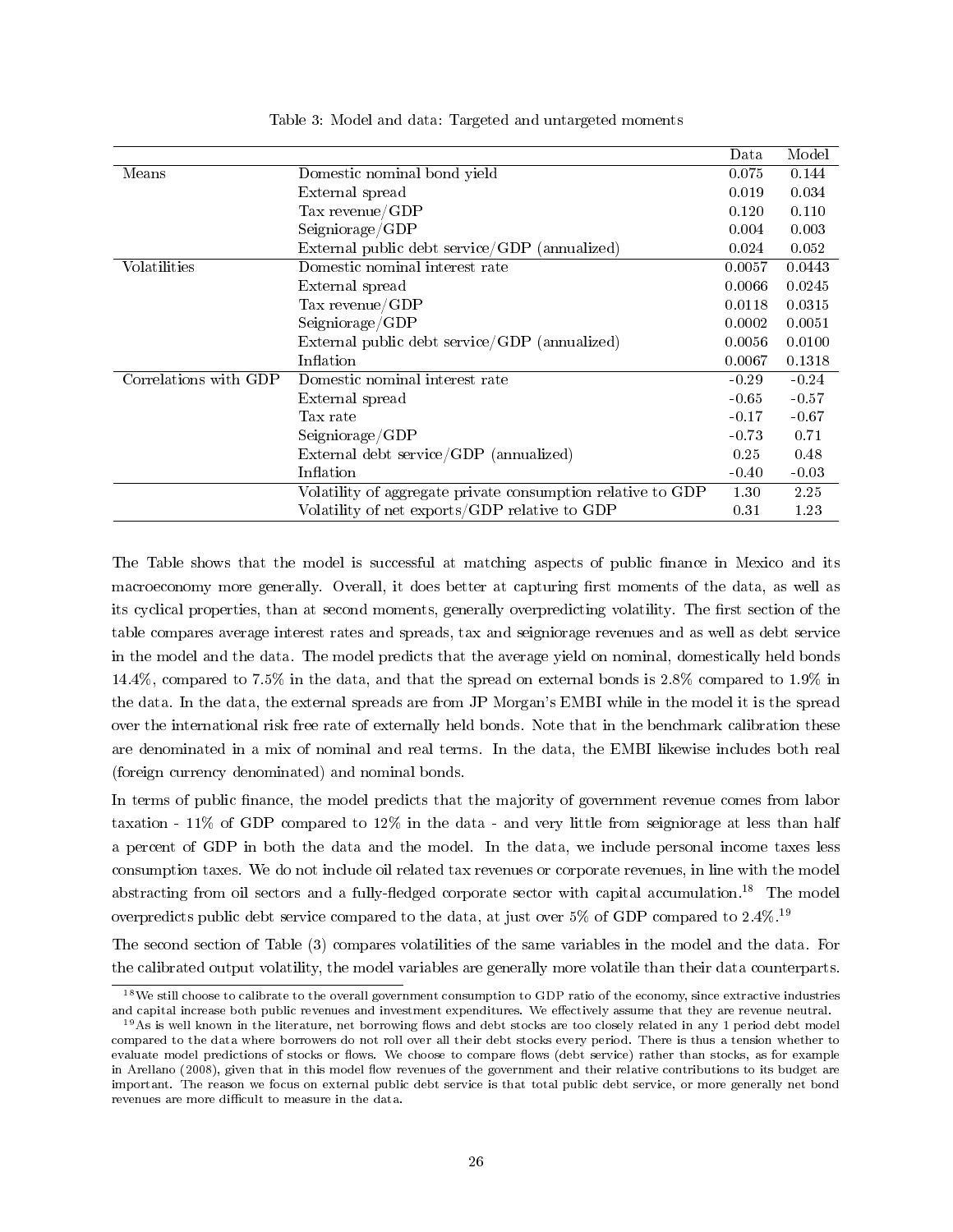

<span id="page-26-2"></span>Figure 9: Event study: The run-up to a default in the model, average over simulations

<span id="page-26-1"></span>(a) Productivity and macro aggregates



This reflects that hours in the model are not volatile enough, so we need a relatively volatile shock to match output volatility, whereas in the data hours contribute more to the volatility of GDP.[20](#page-26-0)

The model does well at capturing the cyclical aspects of the data. It successfully predicts countercyclical domestic interest rates, external spreads, tax rates and inflation. It underpredicts the countercyclicality of inflation, and predicts procyclical rather than countercyclical seigniorage, which we will return to below.

#### 7.2.1 A typical default episode

To better understand the role of outright default in the model, Figure [\(9\)](#page-26-1) plots the behavior of key variables in the four years prior to a default episode. The figure is based on 100 default samples from the simulated data. It shows how defaults are preceded by productivity, output and consumption downturns. Hours move very little. Output in the period of default is on average around 10% below trend. Actual inflation rises prior to a default as productivity continues to disappoint and the government has an incentive to raise the price level. This is in contrast with expected inflation which falls in the Figure. The reason for this is twofold.

<span id="page-26-0"></span> $^{20}$ In the model, the volatility of log hours relative to the volatility of log GDP is 0.24. [Neumeyer and Perri](#page-35-16) [\(2005\)](#page-35-16) report a value of 0.43 for Mexico in the data.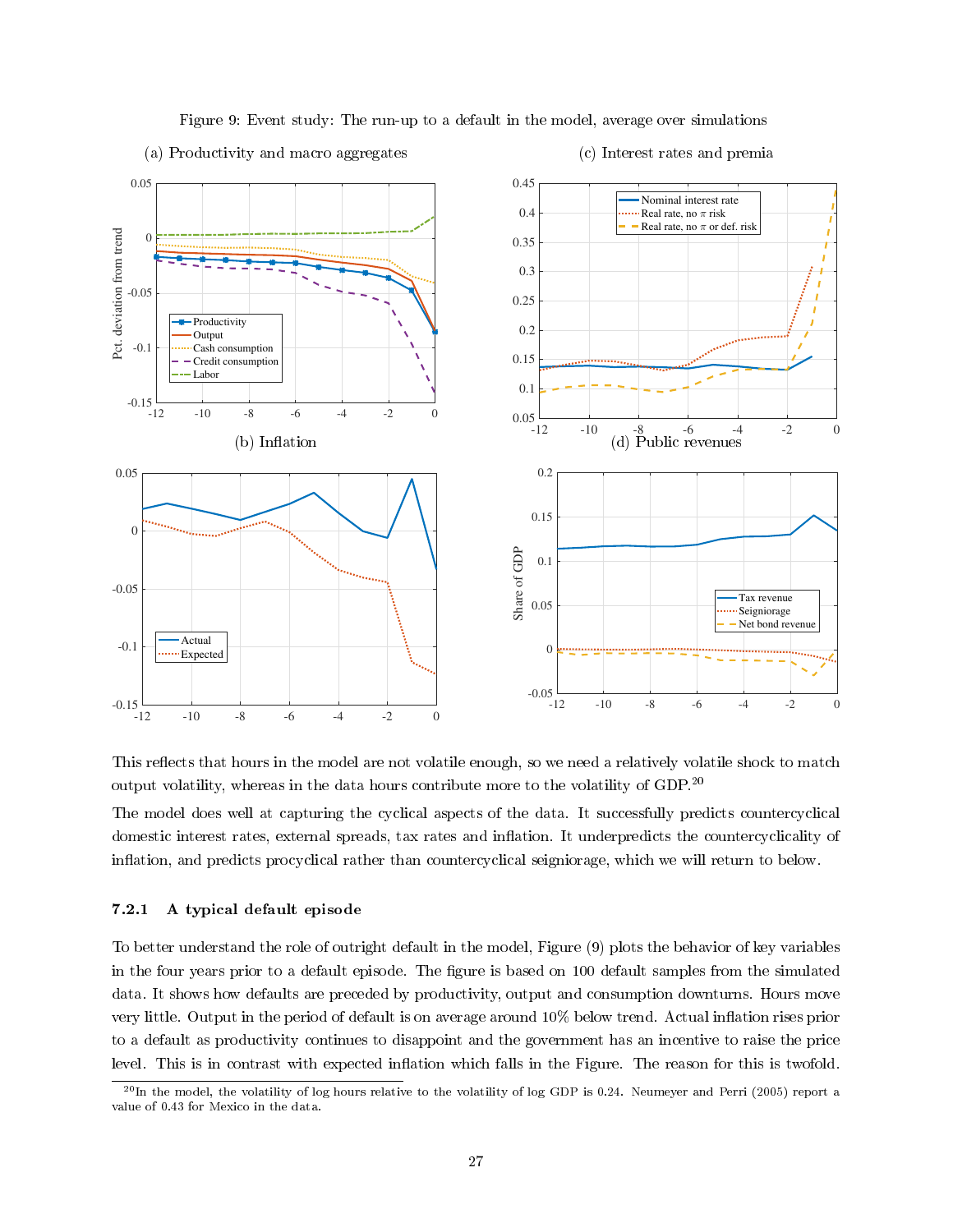<span id="page-27-0"></span>

|                                     |                  |                 | $\mathbf{1}$    |                 | $^{\prime 2)}$     |                 | $\left( 3\right)$  |
|-------------------------------------|------------------|-----------------|-----------------|-----------------|--------------------|-----------------|--------------------|
|                                     | <b>Benchmark</b> |                 | Internal debt   |                 | Real external debt |                 | Real internal debt |
|                                     |                  | $\delta = 0.90$ | $\delta = 0.00$ | $\kappa = 1.00$ | $\kappa = 0.00$    | $\alpha = 0.50$ | $\alpha = 0.25$    |
| Debt/GDP                            | 0.068            | 0.098           | 0.055           | 0.067           | 0.047              | 0.095           | 0.080              |
| Default rate                        | 0.018            | 0.025           | 0.016           | 0.018           | 0.007              | 0.030           | 0.025              |
| Inflation                           | 0.040            | 0.385           | $-0.069$        | 0.020           | 0.128              | 0.190           | 0.101              |
| $\rho(\text{Inflation},\text{GDP})$ | $-0.03$          | $-0.36$         | 0.16            | 0.01            | $-0.25$            | $-0.41$         | $-0.24$            |
| Tax rate                            | 0.11             | 0.08            | 0.12            | 0.11            | 0.10               | 0.10            | 0.11               |
| $\rho$ (Tax rate,GDP)               | $-0.67$          | $-0.82$         | $-0.44$         | $-0.64$         | $-0.59$            | $-0.84$         | $-0.79$            |

Table 4: The role of denomination and ownership

Benchmark:  $\delta = 0.65, \kappa = 0.78, \alpha = 0.$ 

First, productivity is mean reverting so agents continue to expect a recovery with lower inflation. Second, because inflation is low in default, expected inflation falls as default risk rises. This points to why in this benchmark calibration inflation is only mildly countercyclical, and seigniorage procyclical.

The third panel of the Figure shows that the main factor that contributes to high nominal interest rates prior to a default is not default or inflation, but primarily consumption risk: Default risk increases moderately, but the real rate increases much more than the nominal rate as expected inflation falls. The real, defaultand inflation-risk-free rate on the other hand, which only moves because of consumption risk (see Equation  $(8)$ ), increases the most. This reflects household desire to dissave in order to smooth consumption during the downturn.

A limitation of the model as a complete representation of an actual economy is the lack of detail of what happens in a default episode. In reality, debt crises are frequently associated with high inflation. Nonetheless, whatever the reason that drives high inflation during debt crises, it is not related to servicing the debt if the country stops making payments, and thus beyond the scope of the current paper. We restrict attention to inflation as a result of access to bonds and limited commitment only.

#### <span id="page-27-2"></span>7.3 The role of debt denomination and ownership

We now answer the key question of the paper: What role do portfolio characteristics play in determining equilibrium model outcomes? The key conclusion from this section will be that domestic ownership, especially when the debt is real, and nominal external debt are important drivers of inflation.

With the calibrated model as the benchmark, we vary one of the parameters determining the portfolio characteristics at a time and report the resulting statistics from the simulated models in Table  $(4)$ .<sup>[21](#page-27-1)</sup> The Table shows that higher shares of internal debt (column 1) raise equilibrium debt, inflation and default rates. For our calibration, if all debt is external, the government implements inflation of -6.9% annually. This rises to nearly 40% when 90% of the debt are held internally. The increase in inflation is accompanied by an increase in default rates to  $2.5\%$  and higher debt - the reason for higher inflate and default rates - of almost 10% rather than just over 5% with no domestic debt.

Turning to the role of denomination, higher shares of real debt raise debt levels and default rates, regardless

<span id="page-27-1"></span> $^{21}$ One concern is that these experiments conflate the effects of denomination and ownership. For example, starting from the calibrated benchmark model and moving towards a higher domestic share at the same time increases the overall nominal share of the debt, since more of the domestic than the external debt is nominal in the calibration. The conclusions from this table carry through to an alternative experiment where we keep denomination constant when varying ownership, and vice versa. The results are available on request.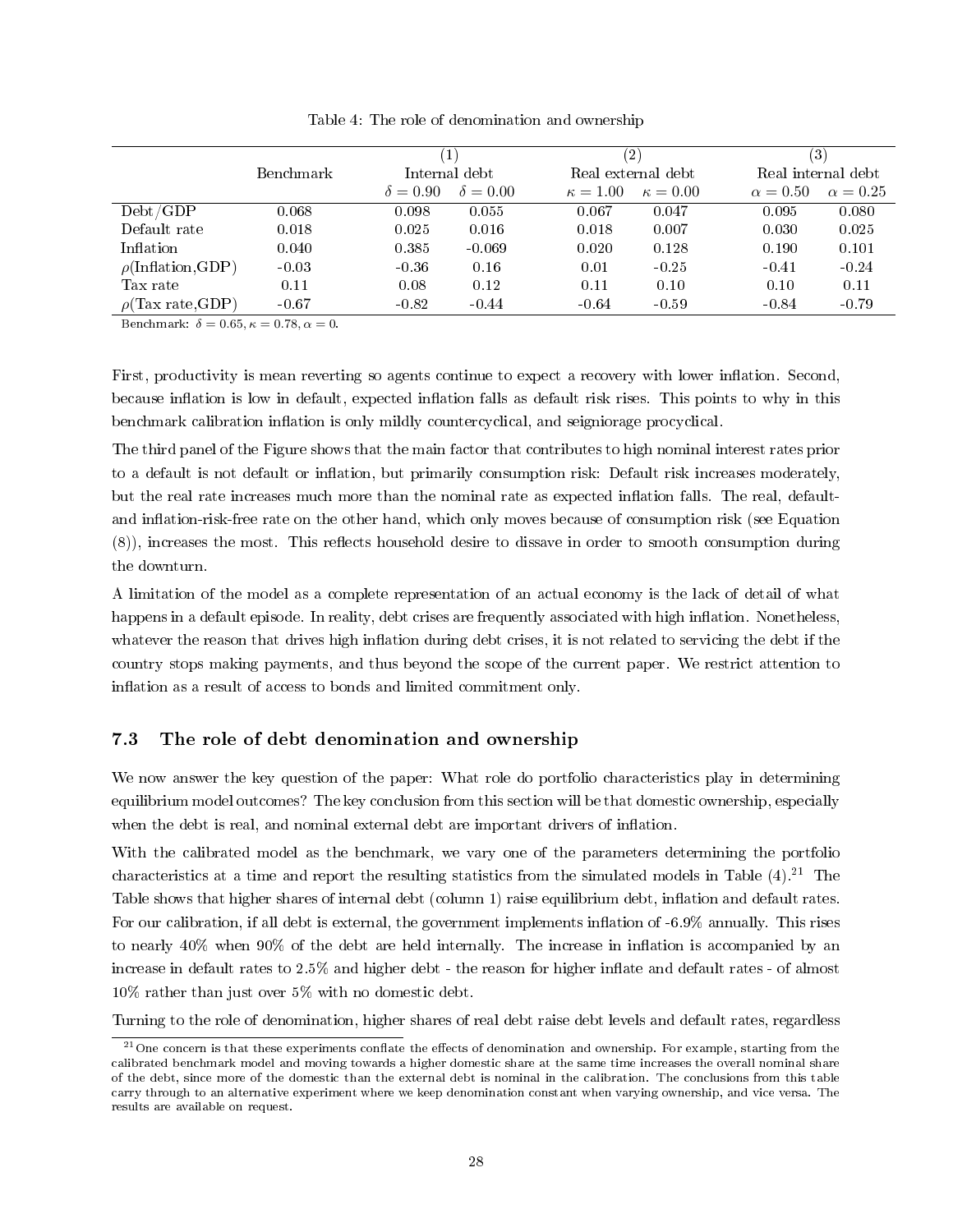<span id="page-28-1"></span>

|                                     | T             |                  | $\left 3\right\rangle$ |                  |
|-------------------------------------|---------------|------------------|------------------------|------------------|
|                                     | Internal real | Internal nominal | External real          | External nominal |
| Debt/GDP                            | 0.106         | 0.104            | 0.074                  | 0.070            |
| Default rate                        | 0.031         | 0.022            | 0.026                  | 0.020            |
| Inflation                           | 0.355         | 0.452            | 0.036                  | 0.044            |
| $\rho(\text{Inflation},\text{GDP})$ | $-0.46$       | $-0.46$          | $-0.14$                | $-0.08$          |
| Tax rate                            | 0.09          | 0.08             | 0.11                   | 0.11             |
| $\rho$ (Tax rate, GDP)              | $-0.85$       | $-0.83$          | $-0.73$                | $-0.71$          |

Table 5: Four portfolio types

 $\{(\delta_i, \kappa_i, \alpha_i)_{i=1,4}\} = \{ (0.79, 0.63, 0.24), (0.85, 0.36, 0.04), (0.49, 0.85, 0.36), (0.59, 0.64, 0.06) \}$ 

of whether the share of real external (column 2) or real internal debt (column 3) is increased. The effect of denomination on inflation however depends on whether the debt is owned domestically or abroad. If a large share of external debt is real, then this reduces inflation, whereas if a large share of internal debt is real, then this increases inflation. In both cases there are two incentives at play. On the one hand, the incentive to inflate is lower with real debt because inflation is less effective at reducing the debt burden. On the other, inflation incentives are stronger the higher the stock of debt, and real debt in the model raises equilibrium debt levels. In the case of external debt, the former dominates and the government reduces inflation optimally, while in the case of internal debt the latter dominates and the government inflates more.

These effects of portfolio characteristics on inflation and borrowing highlight that it is debt denomination and ownership *jointly* that matter for equilibrium crisis risk and inflation outcomes. It cautions against looking at denomination in isolation when considering portfolio management policies, and suggests, for example, that pursuing a strategy of borrowing abroad in nominal terms, like Mexico, or domestically in real terms, like Brazil, may not be conducive towards a low inflation environment.

#### 7.4 Four portfolio types

In the empirical motivation, we documented to what extent countries differ in their average portfolio structures (see for example Figure [\(3\)](#page-8-1)), and we can now use the model to get a better of sense of how much macroeconomic outcomes differ depending on the types of debt portfolios that we typically observe in the world. For example, how do the predictions compare for a typical external, real debt economy relative to a typical external, nominal debt economy?

To this end, we assign each country in the data to one of four portfolio types: (i) internal real (IR), (ii) internal nominal (IN), (iii) external real (ER) or (iv) external nominal (EN). Countries above the median internal debt share are categorized as E countries, otherwise as I. Within each of those two categories, countries above the median share of real debt are then categorized as R, and N otherwise. The real debt share here is defined as  $\omega = \delta \alpha + (1 - \delta) \kappa^{2}$ . We solve the model four times, once for each type of portfolio, where the parameters governing the portfolio shares are given by the averages within each type in the data. The resulting model statistics and portfolio compositions are reported in Table [\(5\)](#page-28-1).

The Table shows that a typical internal debt economy has more debt and higher inflation than one with

<span id="page-28-0"></span> $^{22}$ The implied portfolio characteristics of each group change either not at all or only slightly if we (i) first group by denomination and then by ownership, (ii) define the real debt share based on the direct measure x (see the appendix) rather than the weighted average, (iii) do any of this in the pooled data set rather than the cross-section. Section [\(B.3\)](#page-38-0) in the appendix lists the member countries of each category. For example, Argentina is classified as ER, India as IN, Mexico as EN, and Russia as IR.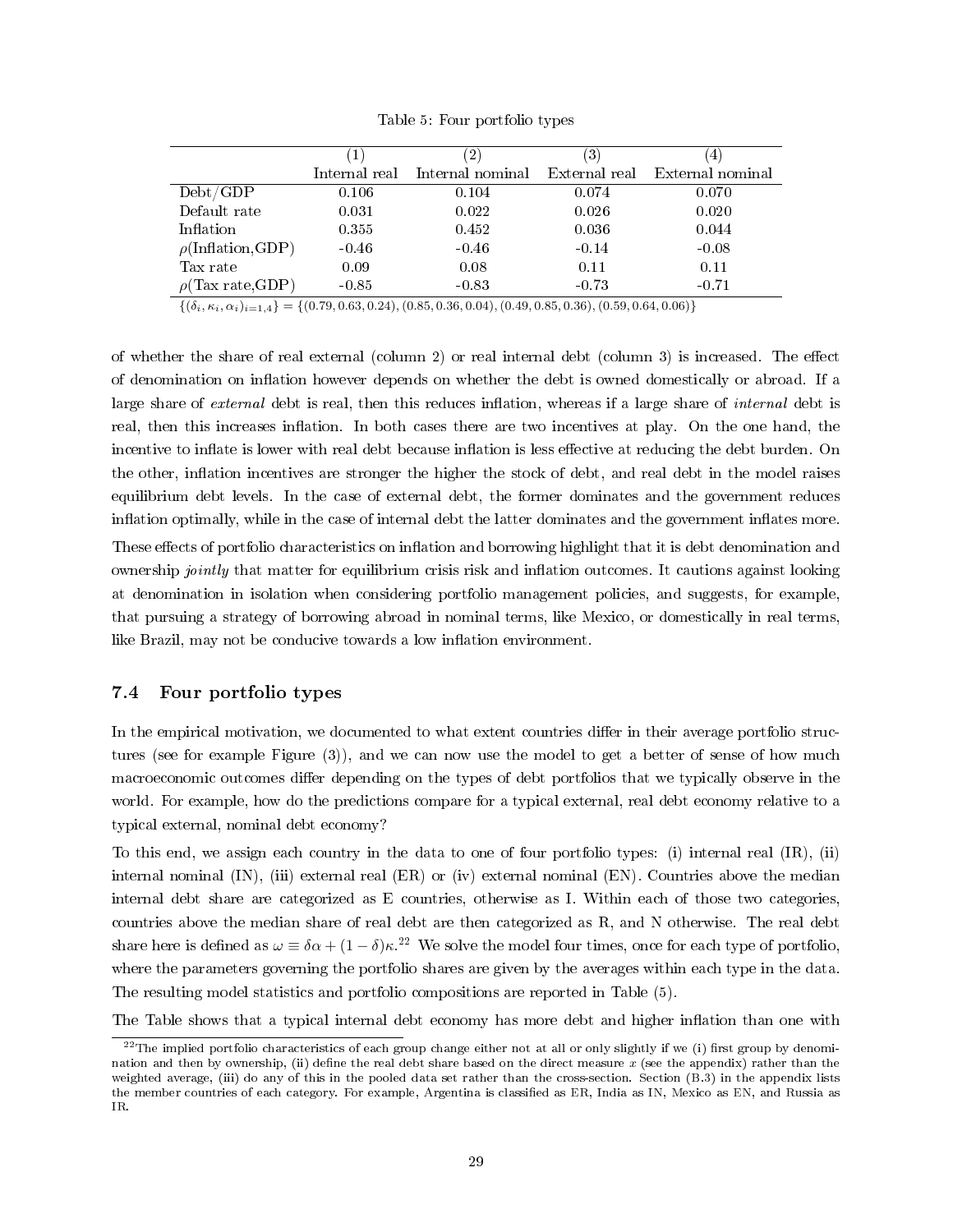<span id="page-29-0"></span>

|                             | (1)           | $^{\prime}2)$ | $\left(3\right)$ | 4 <sub>1</sub> |
|-----------------------------|---------------|---------------|------------------|----------------|
|                             | Log Inflation | Log Debt/GDP  | Log Inflation    | $Log$ Debt/GDP |
| Log real share of internal  | $0.001***$    | $0.002**$     |                  |                |
|                             | (0.000)       | (0.001)       |                  |                |
| Log real share of external  | $-0.002***$   | $-0.006*$     |                  |                |
|                             | (0.001)       | (0.003)       |                  |                |
| Log internal share of total |               |               | $0.021***$       | $0.066*$       |
|                             |               |               | (0.006)          | (0.037)        |
| Log real share of total     |               |               | $-0.000$         | $-0.002$       |
|                             |               |               | (0.001)          | (0.003)        |
| Observations                | 886           | 970           | 886              | 970            |

Table 6: Portfolio features: The correlation with inflation and debt in the data

Standard errors in parentheses

\*  $p < 0.10,$  \*\*  $p < 0.05,$  \*\*\*  $p < 0.01$ 

largely external debt. Moreover, while ownership is clearly related to debt and inflation, denomination is not. Economies that both finance themselves largely internally, but differ in the denomination of their bonds, are much more similar in terms of inflation and debt accumulation than two economies that borrow in similar denomination, but one domestically and one from abroad.

Note finally that in these illustrative cases portfolio composition is such that the positive effect on inflation of real internal debt is not obvious. This happens because economies that have relatively high real shares of internal debt also tend to have relatively high real shares of external debt in the data. While the former drives up inflation, the latter lowers it, as discussed. For the illustrative portfolio cases here, we see that the representative IR economy has less inflation than the representative IN economy.

#### 7.5 Testing the model predictions

We find an important interaction effect between denomination and ownership in shaping debt, inflation and default outcomes. Domestic real debt raises inflation, while external real debt does not. The importance of ownership in determining the effect of denomination on inflation is a testable implication of the theory so we check whether it is borne out in the data. Specifically, we estimate

$$
\log \pi_{it} = \beta_1 \log \alpha_{it} + \beta_2 \log \kappa_{it} + \epsilon_{it}
$$

where the model predicts that we should find  $\hat{\beta}_1 > 0$  and  $\hat{\beta}_2 < 0$ . We use our panel data set of 24 countries from  $2004Q1$  through  $2015Q4$ , and use panel-feasible generalized least squares (FGLS) to estimate the coefficients, allowing for heteroskedastic error structures and panel-specific autocorrelation, with both dependent and independent variables in logs. The results are reported in column (1) of Table [6:](#page-29-0) The model prediction is consistent with the data, with the coefficients of the expected sign and significant at the  $1\%$ level. Real internal debt shares increase inflation in the data, real external shares lower it.

To further check whether there is also support for the mechanism that the model suggests for this relationship, namely higher debt when internal debt is real but not when external debt is real, we also estimate

$$
\log\left(\frac{b_{it}}{y_{it}}\right) = \beta_1 \log \alpha_{it} + \beta_2 \log \kappa_{it} + \epsilon_{it}
$$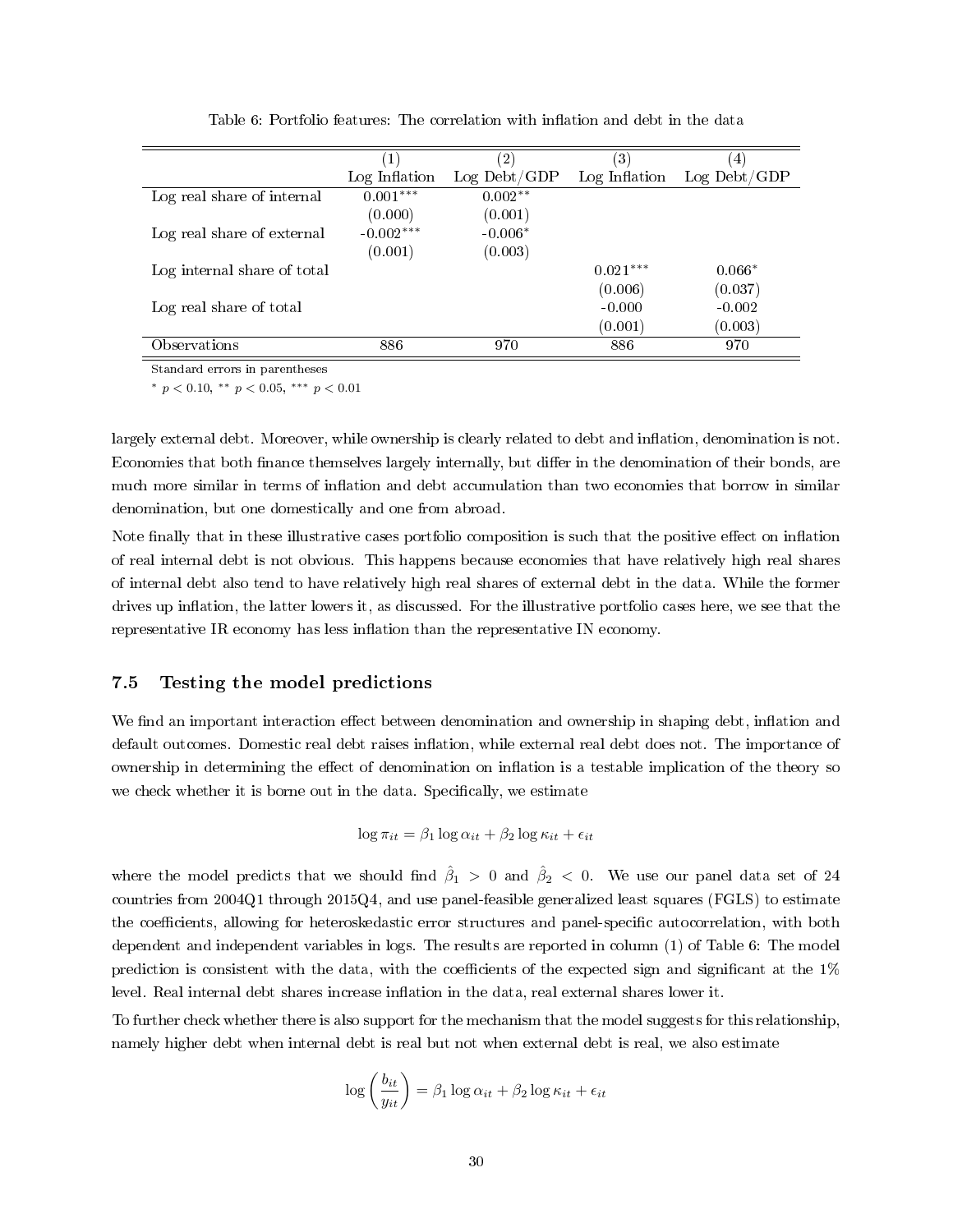The results from this specification are in column (2) of Table [6,](#page-29-0) and likewise corroborate the theory:  $\hat{\beta_1}$  is significantly positive,  $\hat{\beta}_2$  negative.

A second testable prediction of the model is the relative importance of ownership over denomination in determining debt levels and inflation rates for portfolio compositions that we typically observe in the data. We therefore estimate, again using FGLS with heteroskedastic errors and panel-specific autocorrelation structure:

$$
\log\left(\frac{b_{it}}{y_{it}}\right) = \beta_1 \log \delta_{it} + \beta_2 \log \omega_{it} + \epsilon_{it}
$$

and

$$
\log \pi_{it} = \beta_1 \log \delta_{it} + \beta_2 \log \omega_{it} + \epsilon_{it}
$$

Columns 3 and 4 of Table [6](#page-29-0) report these results. Consistent with the theory, they show that internal debt shares  $\delta$  are positively correlated with both debt and inflation ( $\hat\beta_1$  is significantly positive in both regressions), while real shares are not  $(\hat{\beta}_2$  is not significant).

#### 7.6 Welfare

We are not only interested in the positive predictions of the model, but also the welfare implications of different portfolio structures. What composition is optimal not from a crisis prevention standpoint, but in terms of utility? To answer this, we compute the welfare gain of alternative economies, defined as the percentage of permanent credit good consumption that households in the benchmark economy would be willing to give up to live in an alternative economy instead.<sup>[23](#page-30-0)</sup> We report the ex-ante welfare gain, that is the unconditional expectation of the gain with zero assets:

$$
\Delta_1 = \exp ((1 - \beta) (E_z [V_A(z, 0)] - E_z [V_B(z, 0)])) - 1
$$

Table [\(7\)](#page-31-0) reports the resulting gains associated with the variants of the calibrated benchmark model from section [\(7.3\)](#page-27-2). It shows that borrowing internally is desirable. Increasing the nominal debt share from the benchmark level of two third to 90% yields welfare gains of nearly 0.1% of consumption. Moreover, doing so in real terms is preferable. Raising the real domestic debt share to 50% from 0 implies gains of 0.16% of consumption. Finally, if you have to borrow abroad, doing so in nominal terms is better: Lowering the real external debt share to 0 from the benchmark value of 78% gives gains of 0.18%.

Figure [\(10\)](#page-31-1) presents welfare gains for economies for a wider range portfolio structures, with domestic debt shares  $\delta \in [0, 0.9]$ , real external debt shares  $\kappa \in [0, 1]$ , and real domestic debt shares  $\alpha \in [0, 0.5]$ . A similar picture emerges here: Higher domestic debt shares  $\delta$  and domestic real shares  $\alpha$  tend to yield welfare gains,

$$
E_0 \sum_t \beta^t u(c_{1A}, c_{2A}, n_A) = E_0 \sum_t \beta^t u(c_{1B}, c_{2B}(1 + \Delta), n_B)
$$

Note that  $E_0 \sum_t \beta^t u(c_{1X}, c_{2X}, n_X) = V_X(z, b), x = \{A, B\}$  and, due to our functional form assumption,

$$
E_0 \sum_t \beta^t u(c_{1B}, c_{2B}(1+\Delta), n_B) = \frac{\log(1+\Delta)}{1-\beta} + E_0 \sum_t \beta^t u(c_{1B}, c_{2B}, n_B)
$$

so that

$$
\Delta(z, b) = \exp((1 - \beta) (V_A(z, b) - V_B(z, b))) - 1
$$

<span id="page-30-0"></span><sup>&</sup>lt;sup>23</sup>Specifically, the welfare gain of economy A relative to benchmark economy B is defined as the percentage increase  $\Delta$  in credit good consumption in the benchmark economy  $c_2^B$  that equalizes the expected lifetime utility from the two economies: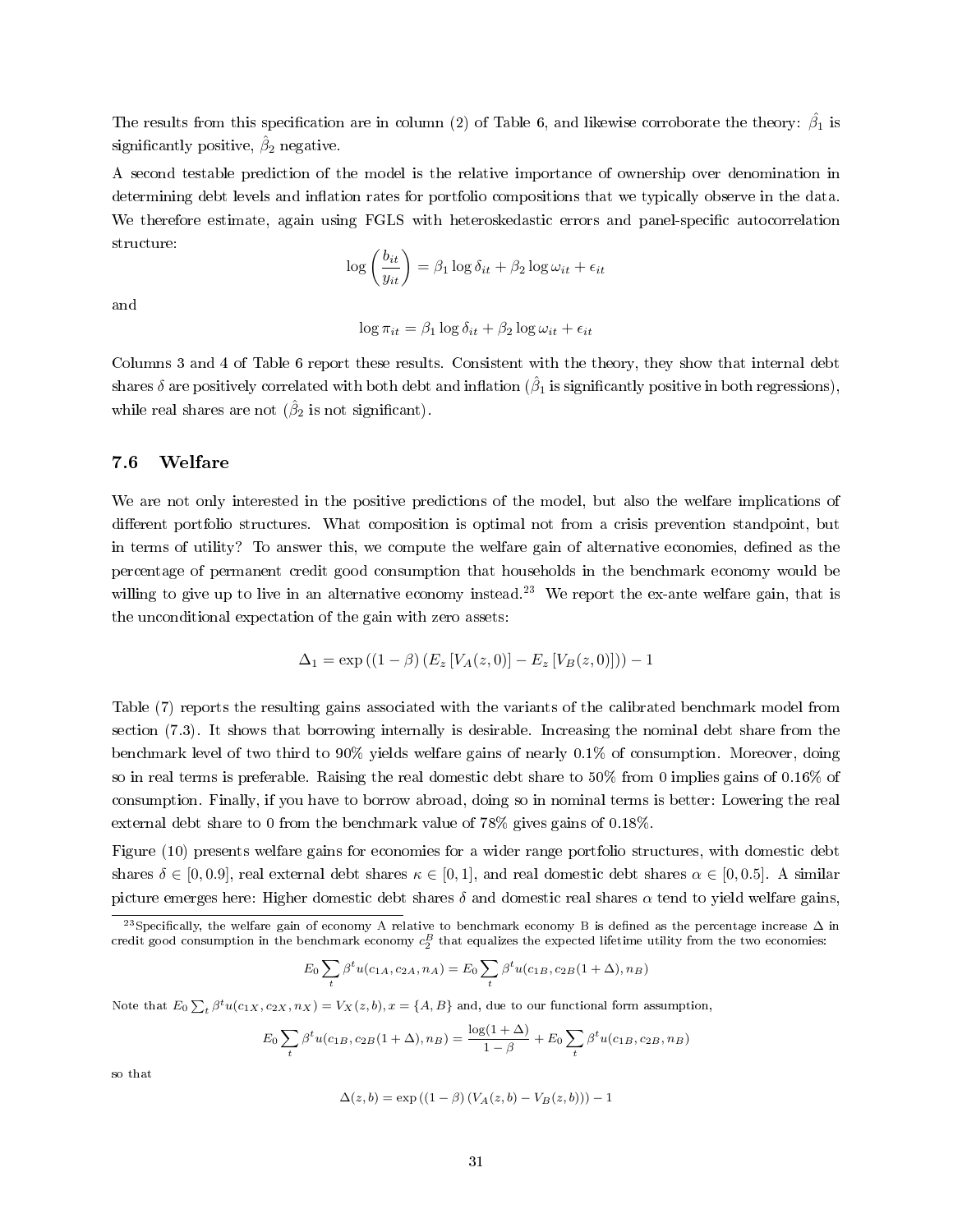<span id="page-31-0"></span>

|                                                                                                                    |      | Internal debt                       |         | Real external debt                  | Real internal debt                  |                |
|--------------------------------------------------------------------------------------------------------------------|------|-------------------------------------|---------|-------------------------------------|-------------------------------------|----------------|
|                                                                                                                    |      | $\delta = 0.90 \quad \delta = 0.00$ |         | $\kappa = 1.00 \quad \kappa = 0.00$ | $\alpha = 0.50 \quad \alpha = 0.25$ |                |
| Gain relative to benchmark                                                                                         | 0.09 | $-0.02$                             | $-0.01$ | 0.18                                | 0.16                                | $0.06^{\circ}$ |
| $\mathbf{E}$ $\mathbf{E}$ $\mathbf{E}$ $\mathbf{E}$ $\mathbf{E}$ $\mathbf{E}$ $\mathbf{E}$<br>$\sim$ $\sim$ $\sim$ |      |                                     |         |                                     |                                     |                |

Benchmark:  $\delta = 0.65, \kappa = 0.78, \alpha = 0.$ 

<span id="page-31-1"></span>Figure 10: Ex-ante welfare gains as a function of internal debt shares (left) and external real debt shares (right)



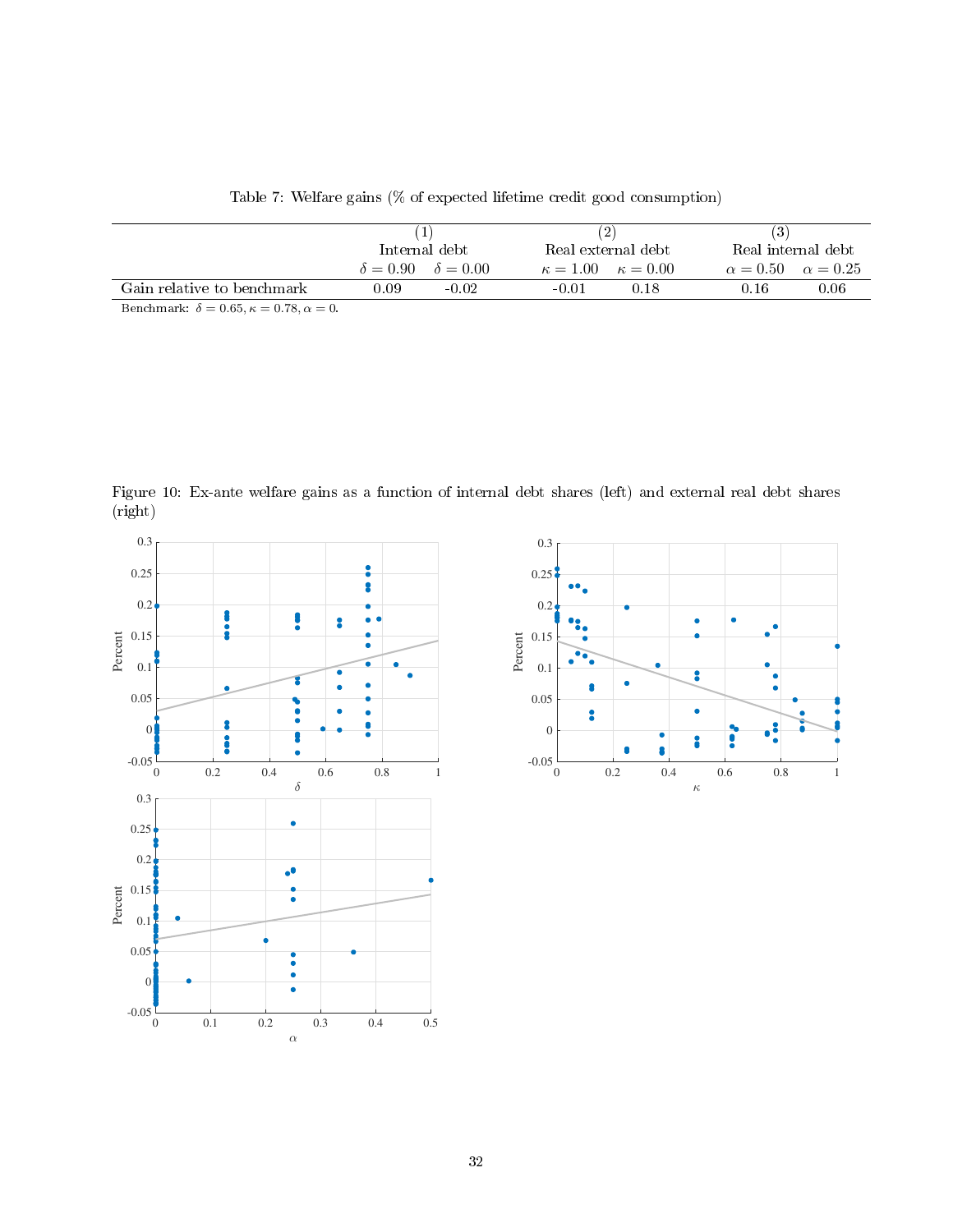while higher real external shares  $\kappa$  are detrimental for welfare from an ex-ante perspective.

Underlying these welfare results are two main reasons. First, there is a level effect. It is welfare improving to be able to implement a relatively high level of consumption overall. Disincentives to distort result in lowering borrowing costs, higher debt levels, and thus lower labor income tax rates, higher hours and overall higher consumption. These disincentives are stronger the higher domestic debt shares, or external nominal debt shares. The government also lowers the cash to credit goods ratio in these economies, and since credit goods carry a higher weight in the utility, increasing their consumption is at the margin better for welfare than consuming more cash goods. Despite higher inflation with more nominal portfolios, as well as higher hours, the reduced distortions from labor income taxes and resulting higher levels of total consumption are worth the monetary distortions and disutility from work for our calibration.

Second, there is a volatility effect. Higher real debt shares exacerbate volatility of consumption as inflation is used less readily to adjust debt burdens and smooth consumption. This is reflected in inflation becoming increasingly volatile and less countercyclical the higher the real share of external debt. The government lacks the commitment not to use inflation at all and so it will in "emergencies", but it is too costly to use efficiently when it would be beneficial, namely in downturns.

In the case of real domestic debt, the levels effect dominates. Despite relatively costlier inflation, the disincentives to expropriate your own residents is strong enough to lower borrowing costs and raise sustainable debt levels to allow the government to implement relatively high overall consumption levels, which more than offsets any welfare losses from increased volatility.

Overall, the model thus suggests that the possibility to inflate is valuable in a setting of borrowing without commitment. Countries are better off with market arrangements in which inflation is relatively high, but in which it can and is being used as an effective alternative to outright default to adjust debt burdens in downturns. Borrowing externally and in real terms like much of Latin America in the 1980s prevents exactly that and thus according to the model is detrimental for welfare.

## 8 Conclusion

Who holds emerging market government debt and whether it pays in nominal or real terms matters for crisis risk. In this paper we have characterized and quantified the role that debt denomination and ownership play for default and inflation outcomes by incorporating realistic debt portfolio structures into a dynamic general equilibrium model of sovereign borrowing without commitment. We have used the calibrated model to sharpen our understanding of the effects of shifts in the portfolio structure. Our key conclusions, which find support in the data, are that domestic debt ownership, and especially real domestic debt, is an important driver of inflation; that ownership is the more important factor affecting inflation and debt levels while denomination matters equally for default rates; and that portfolios that lead to high inflation and default rates are not detrimental for welfare, on the contrary. In terms of policy, the model thus suggests that developing domestic debt markets, particularly in real terms, and nominal external debt markets, like Mexico, can be a useful strategy for emerging market governments. It cautions against relying on purely external, real financing.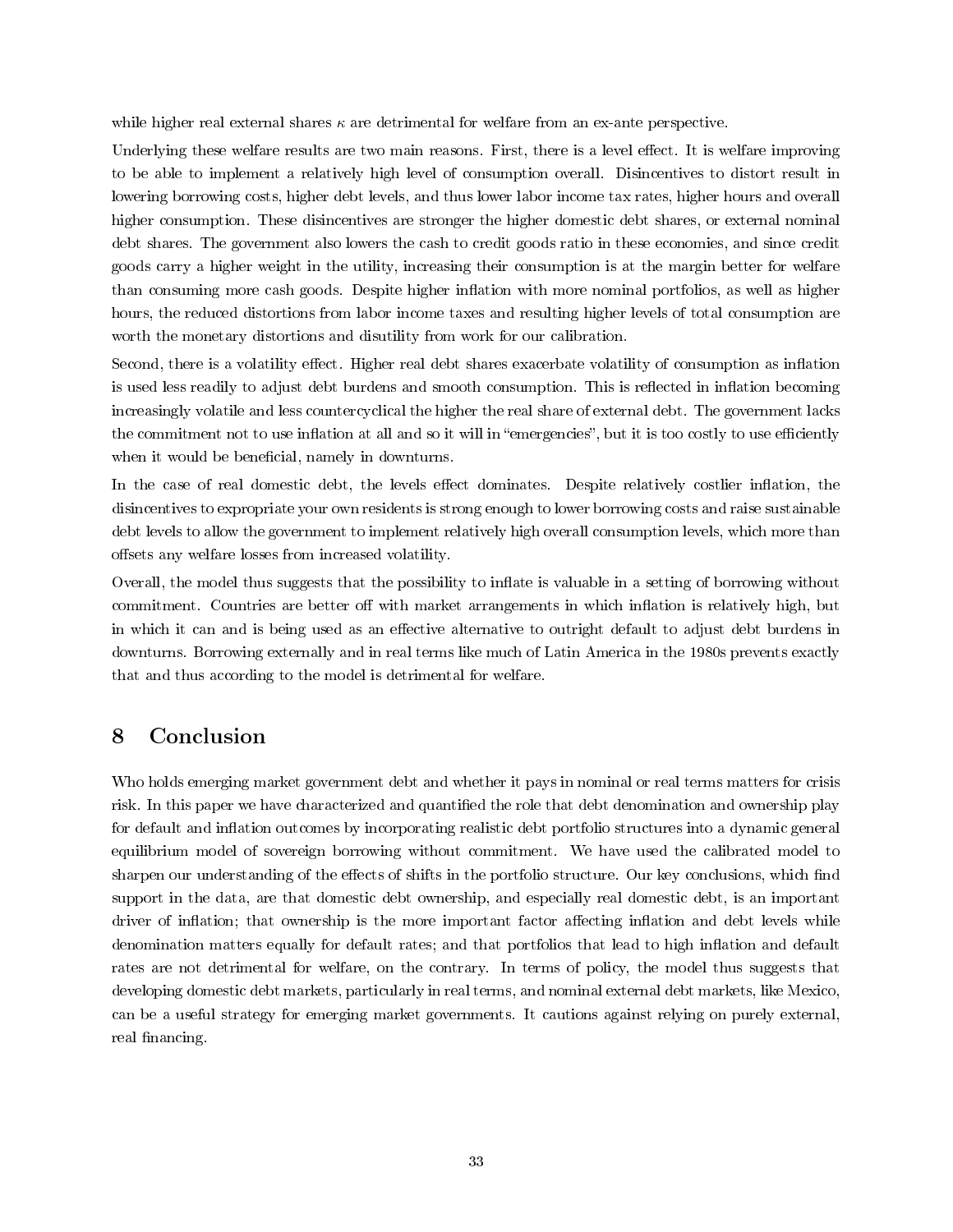## References

- <span id="page-33-6"></span>Aguiar, M., Amador, M., Farhi, E. and Gopinath, G. (2013), Crisis and commitment: Inflation credibility and the vulnerability to sovereign debt crises, mimeo. [5](#page-4-1)
- <span id="page-33-2"></span>Aguiar, M. and Gopinath, G. (2006), Defaultable debt, interest rates and the current account, Journal of International Economics  $69(1)$ ,  $64-83$ . [3](#page-2-0)
- <span id="page-33-4"></span>Alfaro, L. and Kanczuk, F. (2010), Nominal versus indexed debt: A quantitative horse race, Journal of International Money and Finance  $29(8)$ , 1706-1726. [5](#page-4-1)
- <span id="page-33-7"></span>Araujo, A., Leon, M. and Santos, R. (2013), Welfare analysis of currency regimes with defaultable debts, Journal of International Economics  $89(1)$ , 143-153. [5](#page-4-1)
- <span id="page-33-1"></span>Arellano, C. (2008), Default risk and income fluctuations in emerging economies, American Economic Review 98(3), 690-712. [3,](#page-2-0) [15,](#page-14-2) [21,](#page-20-2) [26](#page-25-3)
- <span id="page-33-3"></span>Arellano, C., Atkeson, A. and Wright, M. (2015), External and Public Debt Crises, in 'NBER Macroeconomics Annual 2015, Volume 30', NBER Chapters, National Bureau of Economic Research, Inc, pp. 191 244. [4](#page-3-0)
- <span id="page-33-5"></span>Arellano, C. and Heathcote, J. (2010), Dollarization and financial integration, *Journal of Economic Theory*  $145(3)$ , 944–973. [5](#page-4-1)
- <span id="page-33-14"></span>Arellano, C. and Ramanarayanan, A. (2012), Default and the maturity structure in sovereign bonds, *Journal* of Political Economy . [20](#page-19-1)
- <span id="page-33-10"></span>Arslanalp, S. and Tsuda, T. (2014), Tracking Global Demand for Emerging Market Sovereign Debt, IMF Working Papers 14/39, International Monetary Fund. [5,](#page-4-1) [6,](#page-5-2) [38](#page-37-1)
- <span id="page-33-15"></span>Asonuma, T. and Trebesch, C. (2016), Sovereign Debt Restructurings: Preemptive Or Post-Default, Journal of the European Economic Association  $14(1)$ ,  $175-214$ . [21](#page-20-2)
- <span id="page-33-12"></span>Barro, R. J. (1997), Optimal management of indexed and nominal debt, NBER Working Papers 6197, National Bureau of Economic Research, Inc. [5](#page-4-1)
- <span id="page-33-11"></span>Bohn, H. (1990), Tax smoothing with financial instruments, American Economic Review 80(5), 1217–30. [5](#page-4-1)
- <span id="page-33-0"></span>Borensztein, E., Jeanne, O. D., Mauro, P., Zettelmeyer, J. and d Chamon, M. (2005), Sovereign Debt Structure for Crisis Prevention, IMF Occasional Papers 237, International Monetary Fund. [2](#page-1-1)
- <span id="page-33-9"></span>Burger, J. D. and Warnock, F. E. (2007), Foreign participation in local currency bond markets, Review of Financial Economics  $16(3)$ , 291-304. [5](#page-4-1)
- <span id="page-33-8"></span>Calvo, G. A. (1988), Servicing the public debt: The role of expectations, American Economic Review  $78(4)$ , 647-61. [5](#page-4-1)
- <span id="page-33-13"></span>Chatterjee, S. and Eyigungor, B. (2012), Maturity, indebtedness, and default risk, American Economic  $Review 102(6), 2674-99.13$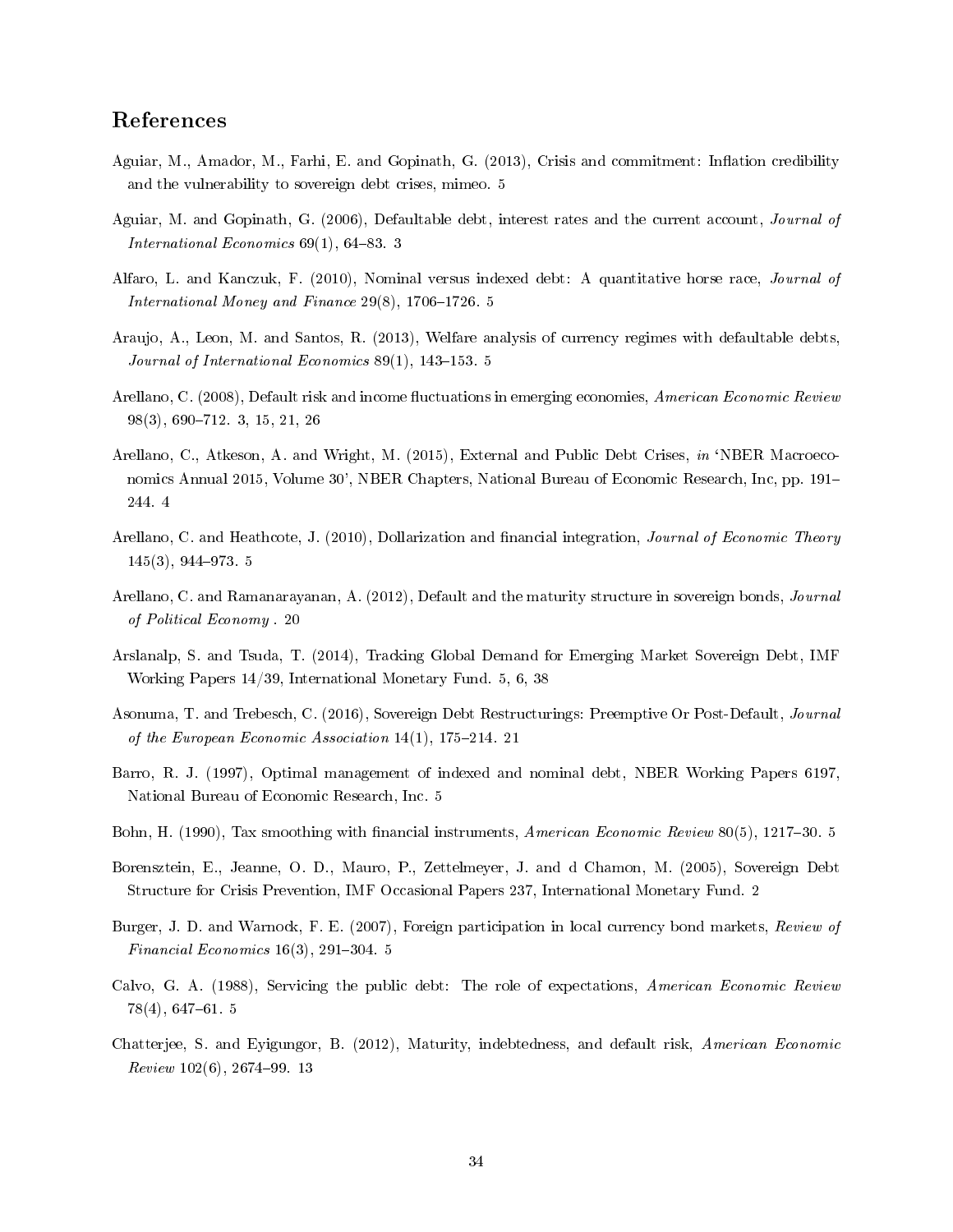- <span id="page-34-17"></span>Chetty, R., Guren, A., Manoli, D. and Weber, A. (2011), Are Micro and Macro Labor Supply Elasticities Consistent? A Review of Evidence on the Intensive and Extensive Margins, American Economic Review  $101(3), 471-75. 21$  $101(3), 471-75. 21$
- <span id="page-34-15"></span>Choi, S. J., Gulati, G. M. and Posner, E. A. (2011), Political risk and sovereign debt contracts, University of Chicago Institute for Law & Economics Olin Research Paper (583). [14](#page-13-3)
- <span id="page-34-11"></span>Claessens, S., Klingebiel, D. and Schmukler, S. L. (2007), Government bonds in domestic and foreign currency: the role of institutional and macroeconomic factors, Review of International Economics 15(2), 370– 413. [5](#page-4-1)
- <span id="page-34-9"></span>Cole, H. L. and Kehoe, T. J. (2000), Self-fulfilling debt crises, Review of Economic Studies  $67(1)$ , 91–116. [5](#page-4-1)
- <span id="page-34-14"></span>Cooley, T. F. and Hansen, G. D. (1991), The welfare costs of moderate inflations, *Journal of Money, Credit* and Banking  $23(3)$ ,  $483-503$ . [12](#page-11-4)
- <span id="page-34-8"></span>Corsetti, G. and Dedola, L. (2016), The " Mystery of the Printing Press" Monetary Policy and Self-fullling Debt Crises, CEPR Discussion Papers 11089, C.E.P.R. Discussion Papers. [5](#page-4-1)
- <span id="page-34-5"></span>Cuadra, G., Sanchez, J. and Sapriza, H. (2010), Fiscal Policy and Default Risk in Emerging Markets, Review of Economic Dynamics  $13(2)$ ,  $452-469$ . [4](#page-3-0)
- <span id="page-34-7"></span>Da-Rocha, J.-M., Gim $\bar{A}$ Cnez, E.-L. and Lores, F.-X. (2013), Self-fulfilling crises with default and devaluation, *Economic Theory*  $53(3)$ ,  $499-535.$  [5](#page-4-1)
- <span id="page-34-0"></span>Diaz-Gimenez, J., Giovannetti, G., Marimon, R. and Teles, P. (2008), Nominal debt as a burden on monetary policy, Review of Economic Dynamics  $11(3)$ , [4](#page-3-0)93-514. 4
- <span id="page-34-1"></span>Du, W., Pflueger, C. E. and Schreger, J. (2016), Sovereign Debt Portfolios, Bond Risks, and the Credibility of Monetary Policy, NBER Working Papers 22592, National Bureau of Economic Research, Inc. [4](#page-3-0)
- <span id="page-34-3"></span>Du, W. and Schreger, J. (2015), Sovereign risk, currecny risk, and corporate balance sheets, mimeo. [4,](#page-3-0) [5,](#page-4-1) [38](#page-37-1)
- <span id="page-34-6"></span>Durdu, C. B. (2009), Quantitative implications of indexed bonds in small open economies, *Journal of Eco*nomic Dynamics and Control  $33(4)$ ,  $883-902.5$
- <span id="page-34-10"></span>Eichengreen, B. and Hausmann, R. (1999), Exchange rates and financial fragility, NBER Working Papers 7418, National Bureau of Economic Research, Inc. [5](#page-4-1)
- <span id="page-34-2"></span>Engel, C. and Park, J. (2016), Debauchery and original sin: The currency composition of sovereign debt, mimeo. [4,](#page-3-0) [11](#page-10-3)
- <span id="page-34-16"></span>Erce, A. and Diaz-Cassou, J. (2010), Creditor discrimination during sovereign debt restructurings, Working Papers 1027, Banco de España;Working Papers Homepage. [14](#page-13-3)
- <span id="page-34-12"></span>Fischer, S. (1975), The demand for index bonds, *Journal of Political Economy* 83(3), [5](#page-4-1)09–534. 5
- <span id="page-34-4"></span>Gumus, I. (2013), Debt denomination and default risk in emerging markets, Macroeconomic Dynamics  $17(05)$ ,  $1070-1095$ . [4](#page-3-0)
- <span id="page-34-13"></span>King, R. G., Plosser, C. I. and Rebelo, S. T. (1988), Production, growth and business cycles : I. The basic neoclassical model, *Journal of Monetary Economics* 21(2-3), 195-232. [11](#page-10-3)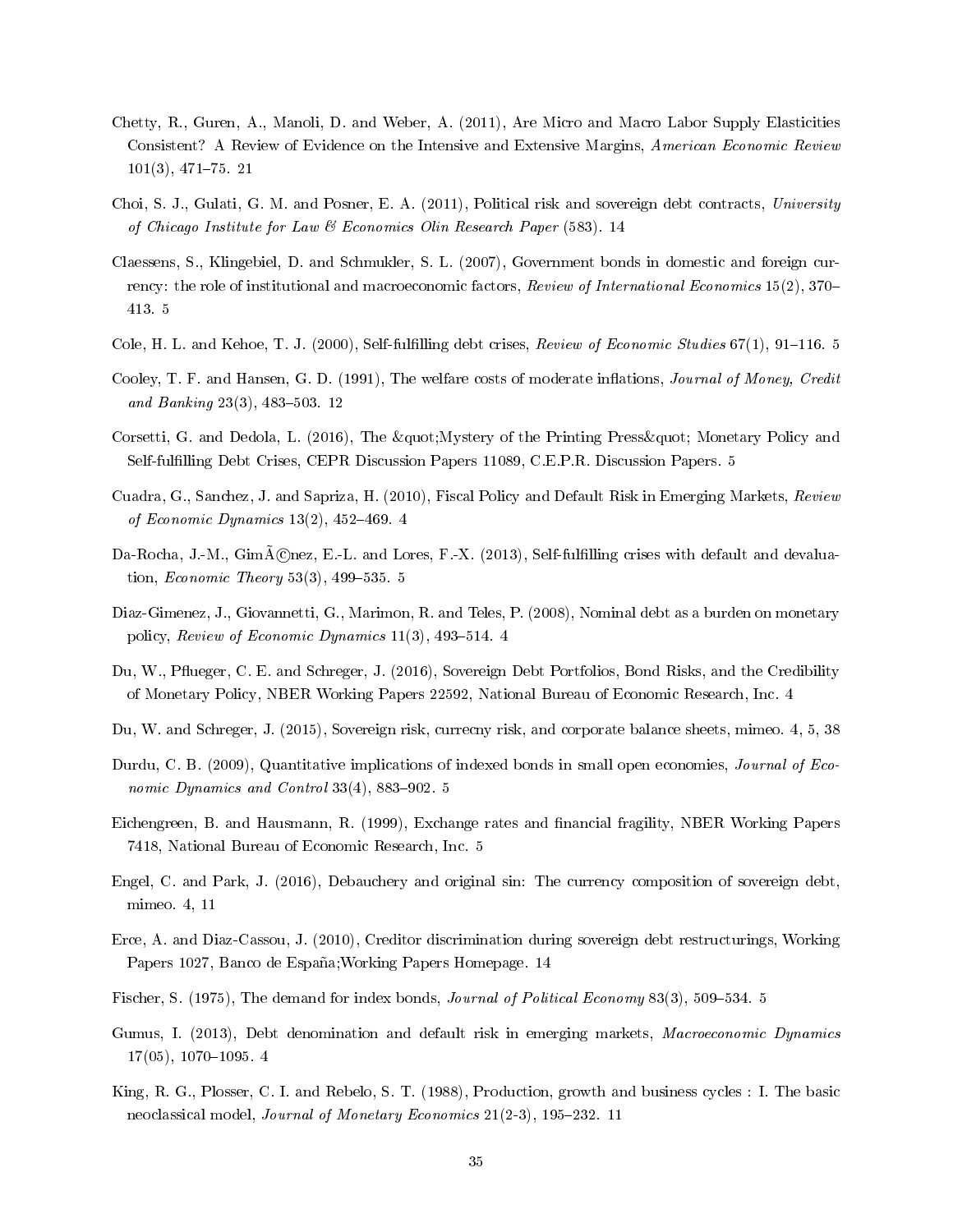- <span id="page-35-0"></span>Klein, P., Krusell, P. and Rios-Rull, J.-V. (2008), Time-consistent public policy, Review of Economic Studies  $75(3)$ , 789-808. [3,](#page-2-0) [15](#page-14-2)
- <span id="page-35-1"></span>Klein, P. and Rios-Rull, J.-V. (2003), Time-consistent optimal fiscal policy, *International Economic Review*  $44(4)$ , 1217–1245. [3](#page-2-0)
- <span id="page-35-9"></span>Lane, P. R. and Shambaugh, J. C. (2010), Financial Exchange Rates and International Currency Exposures, American Economic Review  $100(1)$ , [5](#page-4-1)18-40. 5
- <span id="page-35-3"></span>Martin, F. (2009), A positive theory of government debt, Review of Economic Dynamics 12(4), 608–631. [4](#page-3-0)
- <span id="page-35-10"></span>Missale, A. (1997), Managing the public debt: The optimal taxation approach, Journal of Economic Surveys  $11(3)$ ,  $235-65.5$
- <span id="page-35-5"></span>Na, S., Schmitt-Grohe, S., Uribe, M. and Yue, V. Z. (2014), A Model of the Twin Ds: Optimal Default and Devaluation, NBER Working Papers 20314, National Bureau of Economic Research, Inc. [4,](#page-3-0) [6](#page-5-2)
- <span id="page-35-16"></span>Neumeyer, P. A. and Perri, F. (2005), Business cycles in emerging economies: the role of interest rates, Journal of Monetary Economics  $52(2)$ ,  $345-380$ . [21,](#page-20-2) [27](#page-26-2)
- <span id="page-35-4"></span>Nicolini, J. P. (1998), More on the time consistency of monetary policy, Journal of Monetary Economics  $41(2)$ , 333-350. [4](#page-3-0)
- <span id="page-35-7"></span>Niemann, S., Pichler, P. and Sorger, G. (2013), Public debt, discretionary policy, and inflation persistence. Journal of Economic Dynamics and Control  $37(6)$ ,  $1097-1109.5$
- <span id="page-35-2"></span>Paul, K., Vincenzo, Q. and Jose-Victor, R.-R. (2005), Optimal Time-Consistent Taxation with International Mobility Of Capital, The B.E. Journal of Macroeconomics  $5(1)$ ,  $1-36.3$
- <span id="page-35-12"></span>Pitchford, R. and Wright, M. L. J. (2012), Holdouts in Sovereign Debt Restructuring: A Theory of Negoti-ation in a Weak Contractual Environment, Review of Economic Studies 79(2), 812-837. [6](#page-5-2)
- <span id="page-35-8"></span>Reinhart, C. M. and Rogoff, K. S. (2011), The forgotten history of domestic debt, *Economic Journal*  $121(552), 319-350. 5$  $121(552), 319-350. 5$
- <span id="page-35-6"></span>Roettger, J. (2014), Monetary and fiscal policy with sovereign default, mimeo. [4](#page-3-0)
- <span id="page-35-13"></span>Schumacher, J., Chamon, M. and Trebesch, C. (2015), Foreign Law Bonds: Can They Reduce Sovereign Borrowing Costs?, Annual Conference 2015 (Muenster): Economic Development - Theory and Policy 113199, Verein f $\bar{A}$ Gr Socialpolitik / German Economic Association. [6](#page-5-2)
- <span id="page-35-14"></span>Svensson, L. E. O. (1985), Money and asset prices in a cash-in-advance economy, Journal of Political Economy  $93(5), 919-44.11$
- <span id="page-35-15"></span>Trebesch, C., Papaioannou, M. G. and Das, U. S. (2012), Sovereign Debt Restructurings 1950-2010; Literature Survey, Data, and Stylized Facts, IMF Working Papers 12/203, International Monetary Fund. [14](#page-13-3)
- <span id="page-35-11"></span>Zettelmeyer, J., d Chamon, M. and Bi, R. (2011), The Problem that Wasn't; Coordination Failures in Sovereign Debt Restructurings, IMF Working Papers 11/265, International Monetary Fund. [6](#page-5-2)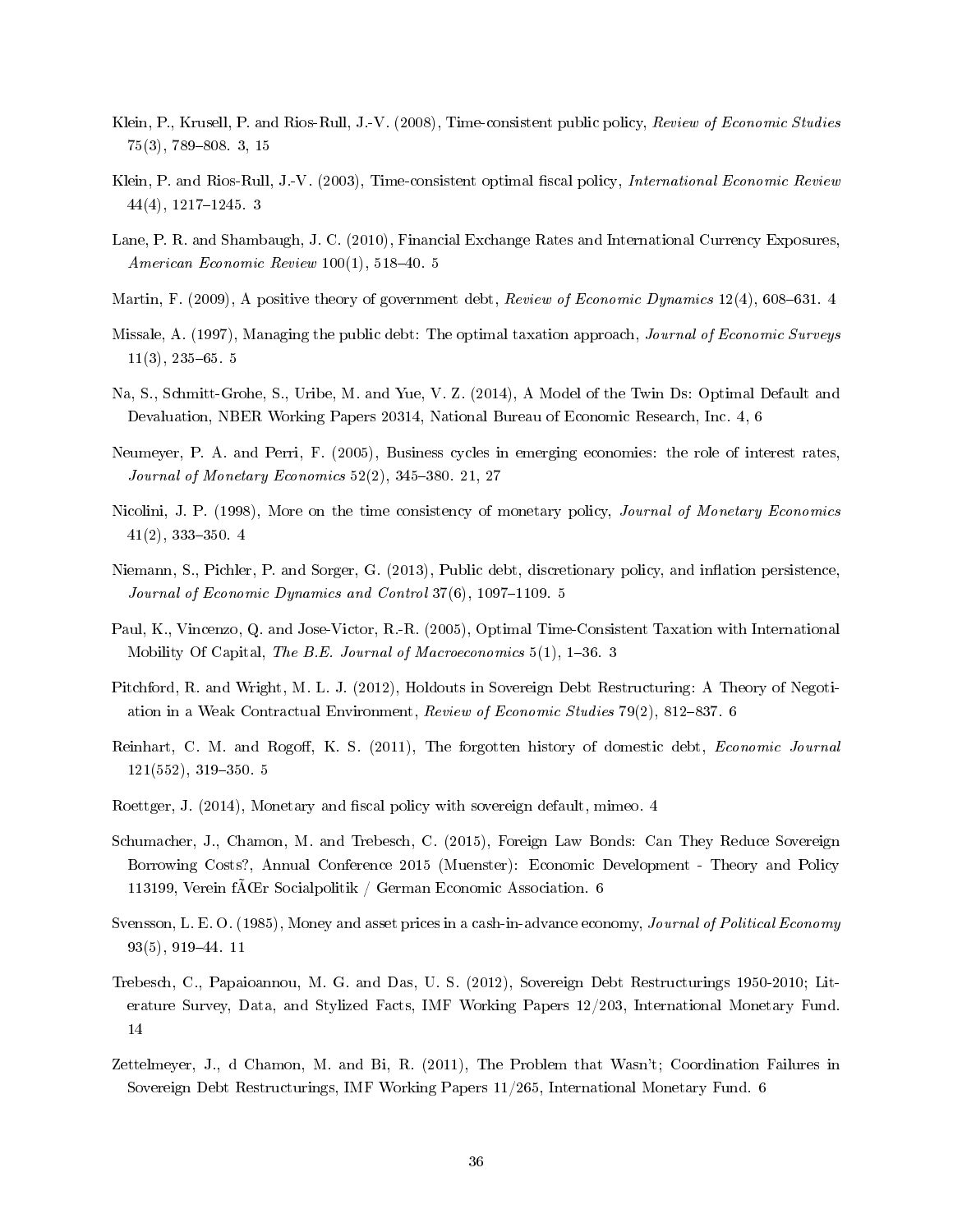## Appendix

## A Model Appendix

#### <span id="page-36-0"></span>A.1 Deriving the implementability constraint

Write the government budget constraint [\(11\)](#page-13-2) recursively as

$$
\frac{1}{p} + (1-d)\delta\left(\frac{1-\alpha}{p} + \alpha\right)b + g - \tau w n + x = \frac{1+\mu}{p} + (1-d)\delta q\left(\frac{(1-\alpha)(1+\mu)}{p} + \alpha\right)b'
$$

where we have imposed money market clearing and x is defined as in [\(16\)](#page-14-3). Then substitute for  $\mu$  and q using [\(5\)](#page-11-3) and [\(6\)](#page-11-3), and use the definitions of  $\zeta_1^1$  and  $\zeta_2^1$  from the main text to get

$$
u_2\left[\frac{1}{p} + (1-d)\delta\left(\frac{1-\alpha}{p} + \alpha\right)b + g - \tau w n + x\right] = (1-d)\left(\zeta_1^1(z,b') + \delta\zeta_2(z,b')b'\right) + d\zeta_1^0(z)
$$

Now substitute for the tax rate using [\(4\)](#page-11-3)

$$
u_2 \left[ \frac{1}{p} + (1-d)\delta \left( \frac{1-\alpha}{p} + \alpha \right) b + g - y + x \right] - u_3 n = (1-d) \left( \zeta_1^1(z, b') + \delta \zeta_2(z, b') b' \right) + d\zeta_1^0(z)
$$

ans use market clearing [\(15\)](#page-14-1) and [14](#page-14-0) to arrive at [\(17\)](#page-15-2). This constraint is the same as in a closed economy (except that the debt stock and borrowing are scaled by  $\delta$ ), external savings only enter explicitly through the resource constraint.

#### <span id="page-36-1"></span>A.2 Deriving the government Euler condition

Recall that we denote by  $\lambda_1$  and  $\lambda_2$  the Lagrange multipliers on the implementability constraint [\(17\)](#page-15-2) and the resource constraint [\(21\)](#page-15-4), let  $\mathcal{Z}(b)$  be the set of z for which the government does not default given b, and let  $\hat{\zeta}_i^1(z, b)$  be defined such that  $\zeta_i^1(z, b') = E_{z'|z}[\hat{\zeta}_i^1(z', b')]$ ,  $i = 1, 2, 3$ . FOC with respect to  $b'$ :

$$
\lambda_1\left(\frac{\partial\zeta_1^1(z,b')}{\partial b'}+\delta\zeta_2^1(z,b')+\delta b'\frac{\partial\zeta_2^1(z,b')}{\partial b'}\right)+\lambda_2(1-\delta)\left(\zeta_3^1(z,b')+b'\frac{\partial\zeta_3^1(z,b')}{\partial b'}\right)+\beta E_{z'|z}\left[\frac{\partial V^1(z,b')}{\partial b'}|z'\in\mathcal{Z}(b')\right]=0
$$

Envelope condition:

$$
\frac{\partial V^1(z,b)}{\partial b} = -\lambda_1 \delta \hat{\zeta}_2^1(z,b) - \lambda_2 (1-\delta) \hat{\zeta}_3^1(z,b)
$$

Combining these by substituting out the value function yields expressions [\(27\)](#page-19-2).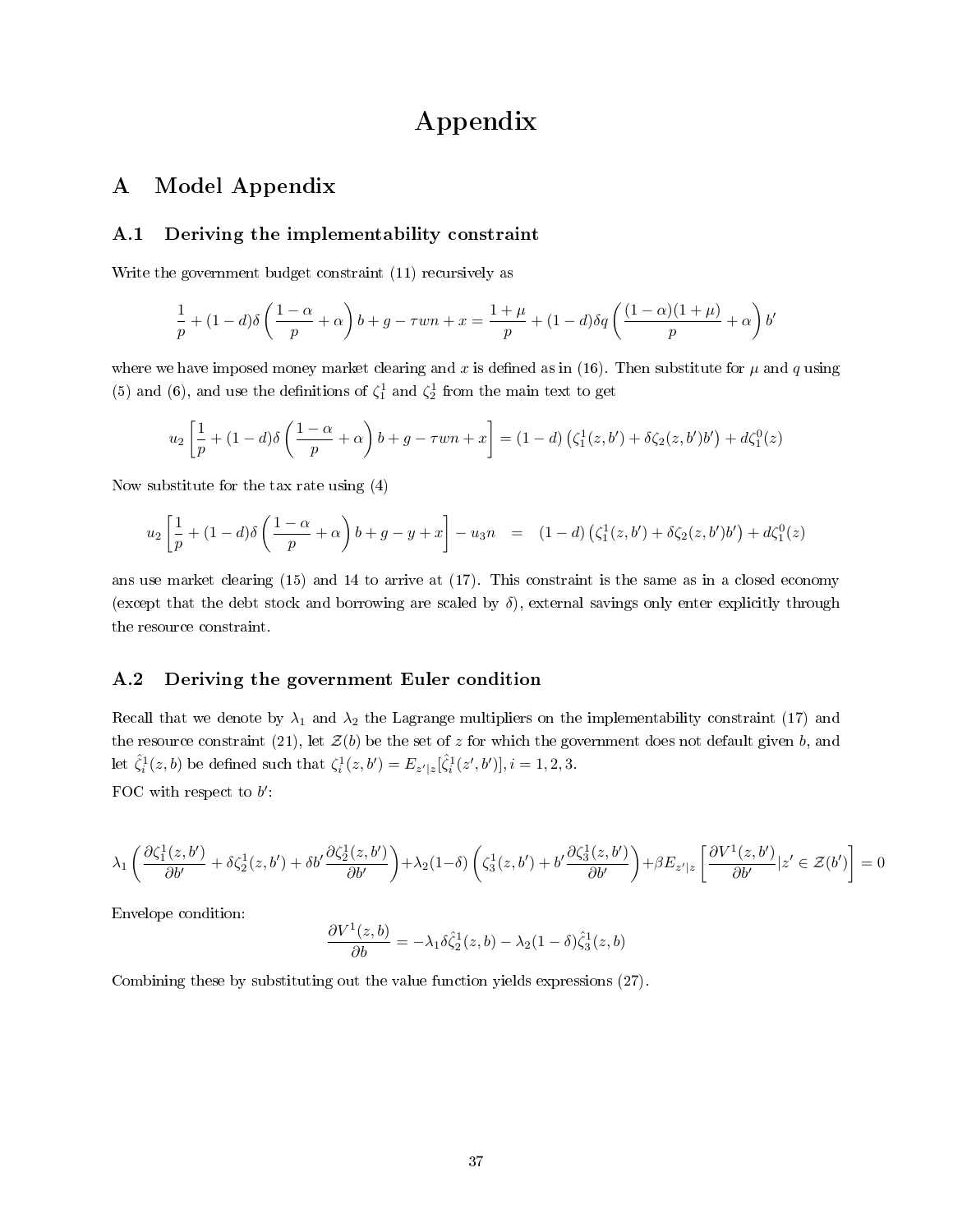## <span id="page-37-1"></span><span id="page-37-0"></span>B Data Appendix

#### B.1 Portfolio data

The data set is available at [http://www.imf.org/external/pubs/ft/wp/2014/Data/wp1439.zip.](http://www.imf.org/external/pubs/ft/wp/2014/Data/wp1439.zip) We use the following variables with corresponding sheet and row in the data set spreadsheet:

- (GGall) General government debt: Table 1, 1:25
- (ExtGGall) External general government debt: Table 2, 1:25
- (GG) General government debt securities: Table 1, 27:52
- (ExtGG) External general government debt securities: Table 2, 53:78
- (LCCG) Local currency central government debt securities: Table 1, 54:79
- (ExtLCCG) External local currency central government debt securities: Table 2, 107:132
- (GGy) General government debt to GDP: FX, 27:51

Foreign holdings of general government debt exclude foreign official loans. Data on foreign ownership of localcurrency central government debt securities are available for most countries in the sample from national data sources. Like [Arslanalp and Tsuda](#page-33-10) [\(2014\)](#page-33-10), we use this as a proxy for foreign ownership of local-currency general government debt securities, assuming that foreign holdings of local government debt securities are small.

The authors do not discuss how local currency indexed debt is classified. Assuming that it is treated as local currency debt, our estimates for  $\alpha$  and  $\kappa$  are lower bounds. [Du and Schreger](#page-34-3) [\(2015\)](#page-34-3) who construct similar measures of government debt portfolio shares note that, where available, nonresident holdings holdings of indexed debt are very small relative to nonresident holdings of local currency debt, suggesting that our estimate of  $\kappa$  is unlikely to be a substantial underestimate. Similarly for domestic real debt shares, indexed bond markets in general tend to be small relative to non-indexed so  $\alpha$  is unlikely to be large and certainly smaller than  $\kappa$ .

#### B.2 Inferring portfolio shares

|             | Nominal                | Real               | $Nom + Real$ |
|-------------|------------------------|--------------------|--------------|
| Internal    | $\delta(1-\alpha)$     | $\delta \alpha$    |              |
| External    | $(1-\delta)(1-\kappa)$ | $(1-\delta)\kappa$ | $1-\delta$   |
| $Int + Ext$ | $\boldsymbol{x}$       | $1-x$              |              |

Consider the following stylized representation of the sovereign's debt portfolio:

We can obtain estimates of  $\delta$ , x and the external share of nominal debt  $y \equiv \frac{(1-\delta)(1-\kappa)}{x}$  $\frac{f(1-\kappa)}{x}$  from the database as follows. The internal debt share is computed as  $\delta = 1-\frac{ExtGGall}{GGall}$ . The nominal share of debt is approximated as  $x = \frac{LCCG}{GG}$ . Ideally we would like to know total central government debt securities for the denominator, but these are not available in the database. This is a good approximation as long as local government debt is small relative to general government debt. The external share of nominal debt is calculated as  $y = \frac{ExtLCCG}{LCCG}$ .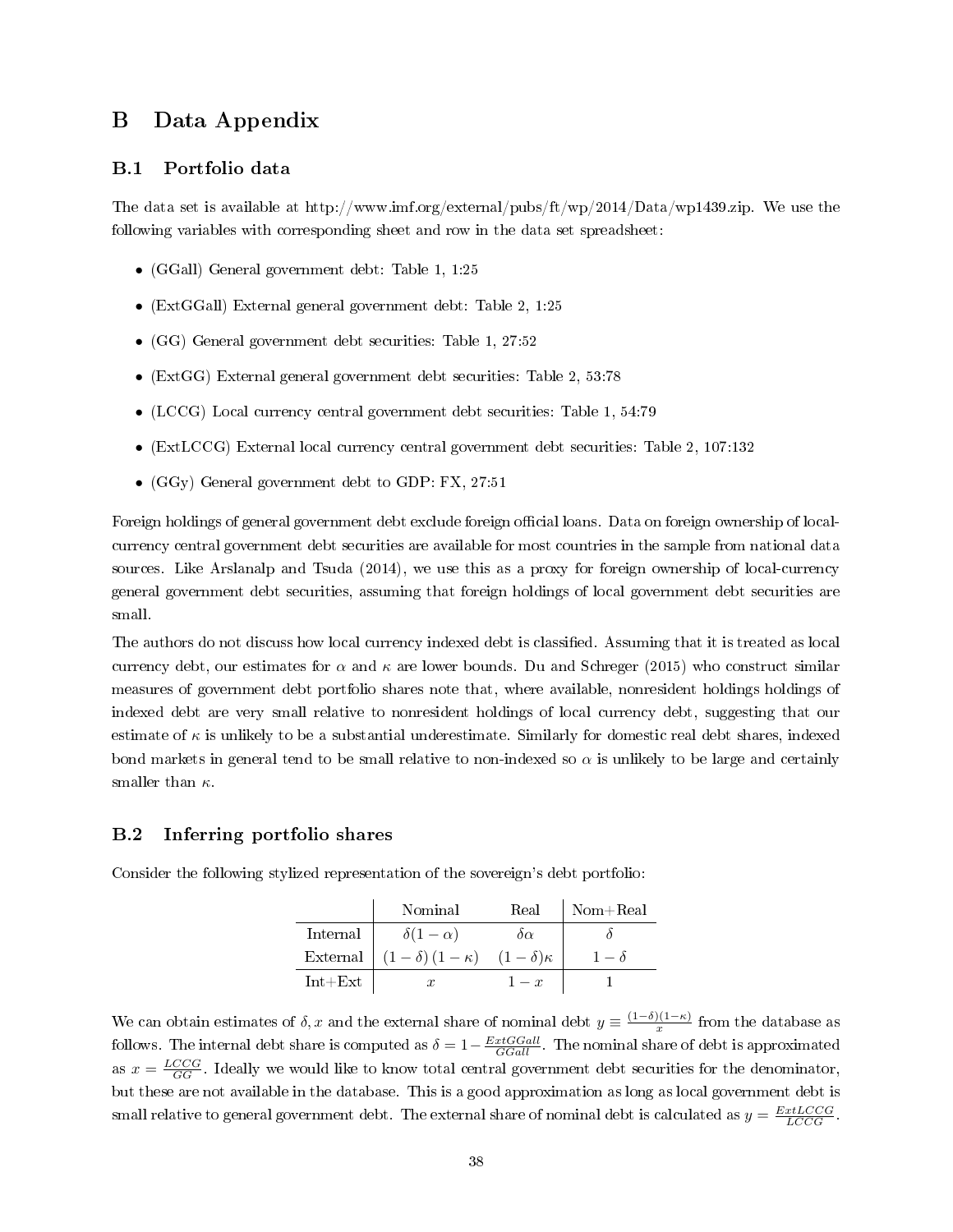We then use these estimates to infer  $\alpha$  and  $\kappa$ : Using the definition of y,

$$
\kappa = 1 - \frac{xy}{1 - \delta}
$$

and since from the table,  $1 - \alpha = \frac{x - (1 - \delta)(1 - \kappa)}{\delta}$  $\frac{\delta(1-\kappa)}{\delta}$ ,

$$
\alpha = 1 - \frac{x(1-y)}{\delta}
$$

It is possible that  $\alpha$  and also *k* become negative when x is too large relative to y. Given our estimate of x and y this never happens for  $\kappa$ , and we truncate x to ensure it does not happen for  $\alpha$ , ie by imposing that

$$
x\leq \frac{\delta}{1-y}
$$

This is reasonable on the assumption that the measure of local currency debt as a share of the total is noisier and less reliable than the foreign currency share of external debt.

#### <span id="page-38-0"></span>B.3 Country portfolio classification

Countries are assigned to the portfolio quadrants by first splitting along the median internal debt share, and then within that splitting by the median real debt share. The resulting classication is shown below:

|          | Nominal   | Real          |
|----------|-----------|---------------|
|          | China     | <b>Brazil</b> |
|          | Indonesia | Colombia      |
| Internal | India     | Egypt         |
|          | Malaysia  | Philippines   |
|          | Thailand  | <b>Russia</b> |
|          | Turkey    | South Africa  |
|          |           | Argentina     |
|          | Chile     | Bulgaria      |
| External | Hungary   | Lithuania     |
|          | Mexico    | Latvia        |
|          | Poland    | Peru          |
|          | Romania   | Ukraine       |
|          |           | Uruguay       |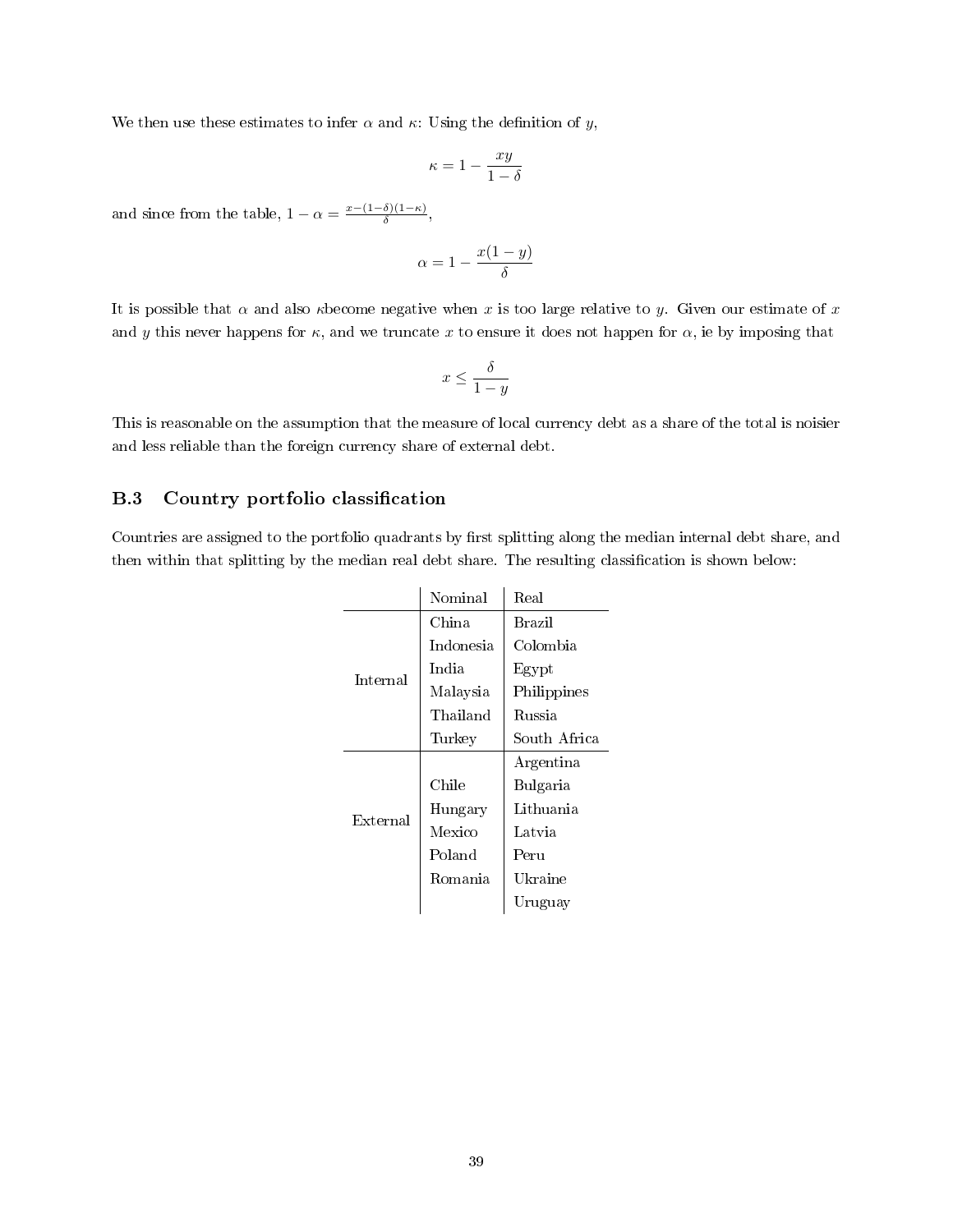## B.4 Portfolio composition and its relationship with inflation, default and debt in the cross-section



Figure 11: Debt, inflation and default by portfolio type in the data

#### <span id="page-39-0"></span>B.5 Data sources for calibration

In the calibration section and to evaluate the performance of the model by comparing it to the data we use the following sources.

Output, consumption, government spending, net exports, CPI, the GDP deflator and M1 money stock are from the OECD, quarterly and seasonally adjusted. 1997Q1 - 2015Q2. The domestic nominal interest rate is the 1 year government bond yield on CETES bonds from the OECD MEI, available from 2001Q3 through